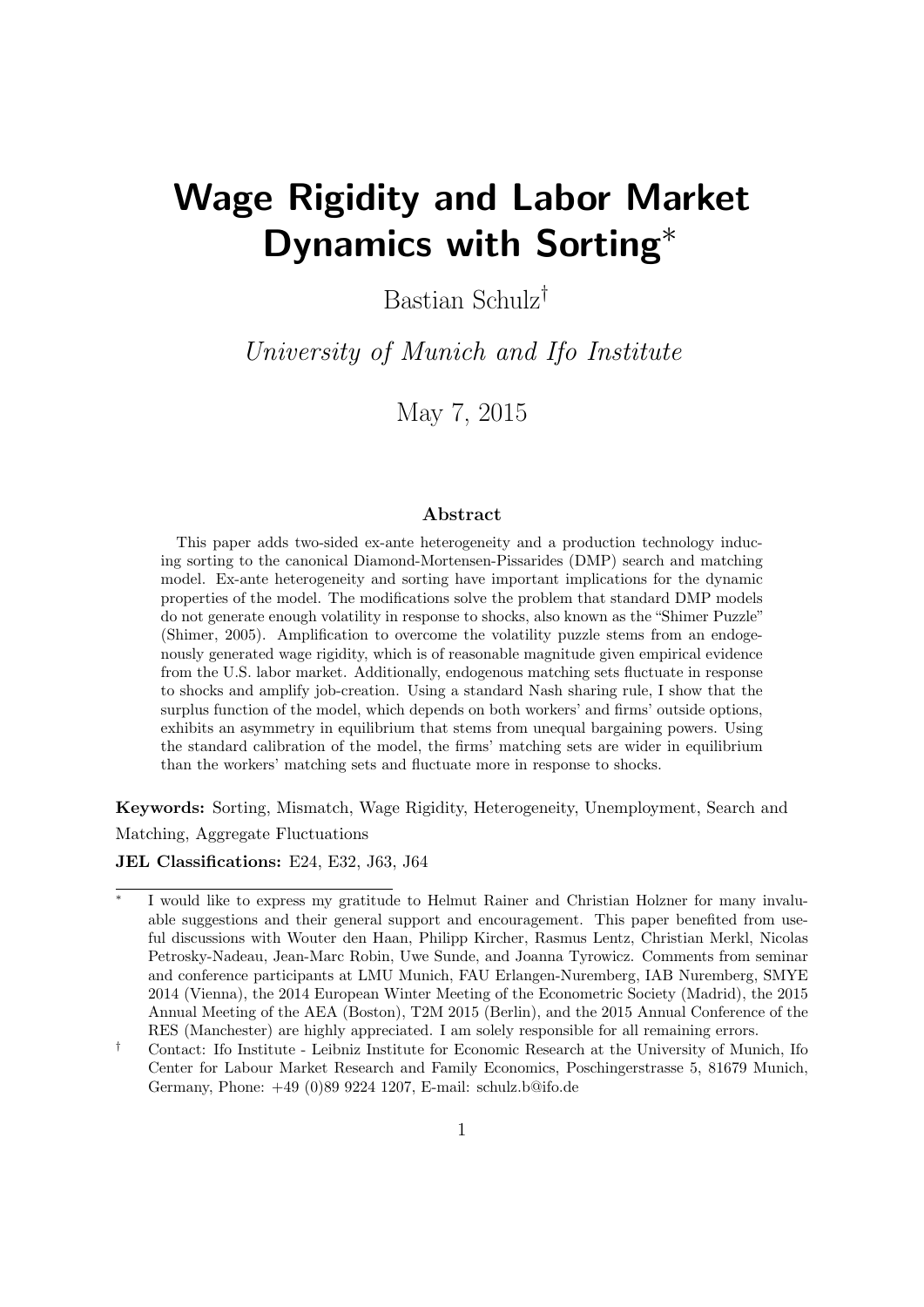# <span id="page-1-2"></span>1 Introduction

A large literature in labor economics shows how frictions and information imperfections prevent labor markets from clearing. This explains the existence of equilibrium unemployment. Job seekers and employers have to spend time and money to locate a suitable counterpart and negotiate before eventually forming a match and starting production. This coordination friction can be understood as an outcome of heterogeneity. Workers and firms differ, for instance, with respect to their location or the supply and demand of specific skills, which makes finding a suitable partner and forming a match costly. This is the essence of the Diamond-Mortensen-Pissarides (DMP) search and matching framework. It incorporates the coordination friction elegantly without making heterogeneity across workers and firms explicit.<sup>[1](#page-1-0)</sup> In this class of models, the wage is determined by simple Nash bargaining. [Shimer](#page-42-0) [\(2005\)](#page-42-0) points out that it is due to this sharing rule that a simple dynamic DMP model largely fails to generate sufficient volatility in response to aggregate shocks. He argues that this shortcoming, also known as the "Shimer Puzzle", has a distinct connection to the wage formation mechanism. Cyclical fluctuations in the value of unemployment, which is the worker's outside option, are absorbed entirely by the fully-flexible wage. This reduces the incentive to create new jobs on the firm side, thereby limiting the overall responsiveness of the model to shocks. Many papers show, in turn, that this volatility puzzle can be solved by making wages less responsive to shocks, either by simply assuming rigid wages [\(Hall](#page-40-0) [\(2005\)](#page-40-0)), by modifying the calibration to increase the worker's outside option [\(Hagedorn and Manovskii](#page-40-1) [\(2008\)](#page-40-1)), or by replacing the Nash sharing rule with a more credible bargaining game [\(Hall and Milgrom](#page-40-2) [\(2008\)](#page-40-2)).[2](#page-1-1)

The model I propose in this paper solves this problem in a new way. It generates rigid wages endogenously while sticking to the simple Nash sharing rule at the same time. This property arises as a result of explicit heterogeneity across workers and firms. I assume complementarity of types in production and, hence, positive assortative matching. This modification enables the model to overcome the Shimer Puzzle via adjustments of both the wage-formation mechanism and the firms' job-creation condition. In the light of recent advances and new insights into empirically identifying the sign and strength

<span id="page-1-0"></span><sup>1</sup> In the baseline DMP model, the arrival of suitable match opportunities is governed by a Poisson process which depends on the aggregate state of the labor market. In the dynamic setting, representative workers and firms base their optimal, forward-looking decisions solely on the expected law of motion of this aggregate state, which is the tightness of the labor market, defined as job-openings per unemployed worker.

<span id="page-1-1"></span><sup>&</sup>lt;sup>2</sup> The volatility puzzle itself and approaches to solve it are still highly debated. [Hornstein et al.](#page-40-3)  $(2005)$ and other papers discuss the modifications necessary to align the standard search and matching model with the data from the perspective of empirical plausibility.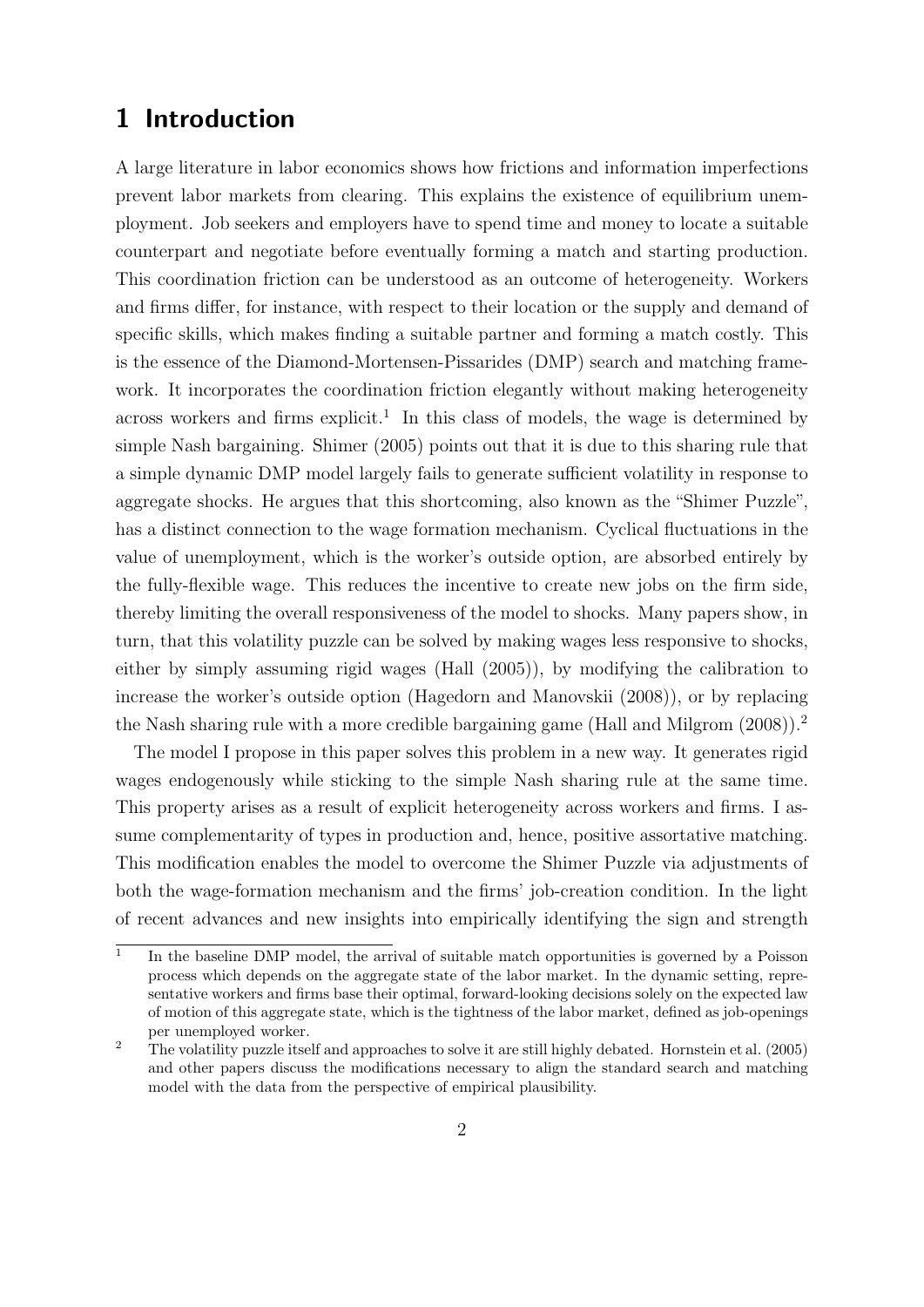of sorting in labor market data [\(Gautier and Teulings](#page-39-0) [\(2006\)](#page-39-0), [Andrews et al.](#page-38-0) [\(2008\)](#page-38-0), [Lopes de Melo](#page-41-0) [\(2009\)](#page-41-0), [Eeckhout and Kircher](#page-39-1) [\(2011\)](#page-39-1), [Hagedorn et al.](#page-40-4) [\(2012\)](#page-40-4), [Bartolucci](#page-38-1) [and Devicienti](#page-38-1) [\(2013\)](#page-38-1), [Bagger and Lentz](#page-38-2) [\(2014\)](#page-38-2)), the model provides a both microfounded and empirically supported complement to existing approaches to better align search and matching models with the data.

My equilibrium framework is inspired by [Hagedorn et al.](#page-40-4) [\(2012\)](#page-40-4). Sorting makes the allocation of workers to jobs meaningful, both in terms of match-specific output and overall welfare. It implies that an optimal counterpart exists for every market participant. In the absence of labor market frictions, a firm (worker) would instantaneously match with the optimal employee (employer). This would lead to the Walrasian first-best allocation, just like in Gary Becker's neoclassical marriage market model [\(Becker](#page-38-3) [\(1973\)](#page-38-3)). Due to frictions and costly search, however, this optimal, welfare-maximizing allocation of workers to jobs can never be realized. As shown by [Shimer and Smith](#page-42-1) [\(2000\)](#page-42-1), an equilibrium property in this class of models is that workers and firms are picky, that is, they are willing to match only with a subset of types in the vicinity of their optimal counterpart. The cardinality of these so-called matching sets depends on the degree of complementarity in production. The matching sets are endogenously determined and have important implications for the dynamics of the model. They directly influence both the values of being unemployed and maintaining an unfilled vacancy which are, in turn, the outside options in the Nash bargaining solution.

This paper is, to the best of my knowledge, one of the first two that consider business cycle fluctuations in a search and matching model with two-sided ex-ante heterogeneity and sorting. The other, [Lise and Robin](#page-41-1) [\(2014\)](#page-41-1), builds on [Postel-Vinay and Robin](#page-41-2) [\(2002\)](#page-41-2) and [Robin](#page-42-2) [\(2011\)](#page-42-2) to show that a model with on-the-job search and aggregate uncertainty matches the data well, also with respect to unemployment fluctuations. The key difference to my model is that the main theoretical result of [Lise and Robin](#page-41-1) [\(2014\)](#page-41-1) does not hold with a Nash sharing rule. In my model, the surplus function depends not only on the current state of the aggregate shock (as in [Lise and Robin](#page-41-1) [\(2014\)](#page-41-1)) but additionally on the agents' outside options which are functions on the matching sets. This leads to richer dynamics via two channels: The matching sets fluctuate in response to shocks and constitute an additional margin of adjustment in the dynamic job-creation condition. Additionally, the surplus function exhibits the following interesting property: unequal bargaining powers lead to an asymmetry between the outside options of workers and firms in equilibrium. Since workers typically get a larger share of the surplus in the standard calibration of search and matching models, firms' matching sets are wider in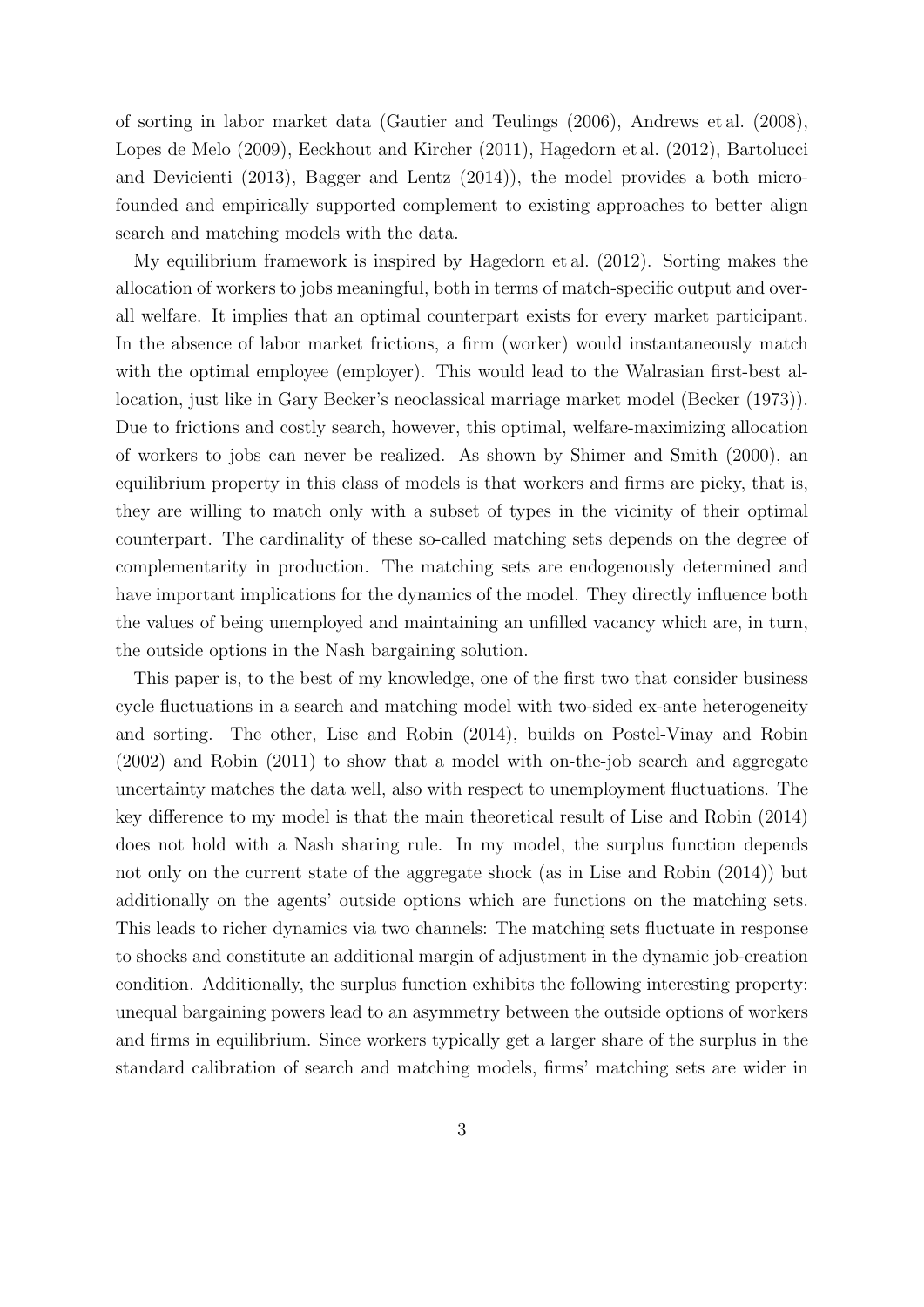equilibrium and more volatile in response to shocks. In the wage equation, this appears as a relative, i.e. match-specific labor market tightness term which is on average lower than aggregate labor market tightness. This property shields match-specific wages from fluctuations of the outside option and, thus, generates a real rigidity.

To solely focus on the consequences of sorting for the dynamics of the model and analyze them transparently, I stick to most of the standard model's assumptions. Thus, I also abstract from search on the job. While this is without doubt a strong assumption, I argue that search on the job would not alter the conclusions I draw and, hence, can be left aside for the sake of clarity. On-the-job search takes effect in this class of models simply by relaxing the agents' pickiness. This is due to the possibility of continued search after matching with a non-optimal partner. The degree of pickiness, however, can be controlled by the degree of complementarity in production. I can thus analyze the influence of different degrees of pickiness in my model without the additional layer of complexity that search on the job would add. This allows me to analyze the mechanism behind the amplification I find as transparent as possible. For the same reason, I calibrate the model along the lines of [Shimer](#page-42-0) [\(2005\)](#page-42-0) for the U.S. labor market to conduct numerical simulations under aggregate uncertainty. My results are therefore directly comparable to both previous work on the dynamics of DMP models and the wider field of macroeconomic models with frictional labor markets. In fact, the link is so close that the model can be reduced to the well-known textbook version of the basic DMP model simply by collapsing the type space into a single point.<sup>[3](#page-3-0)</sup>

The wage rigidity, my main finding, arises solely out of equilibrium properties of the search and matching model with sorting: I consider positive sorting based on both absolute and comparative advantage and show that the augmented model creates an elasticity of wages with respect to labor productivity of less than unity in both cases. This implies that wages do not fully adjust and do not follow labor productivity oneto-one as in the standard model. I find a moderate and empirically plausible elasticity of 0.75 (absolute advantage) and 0.87 (comparative advantage). These elasticities are close to the benchmark estimates for the U.S. labor market reported by [Haefke et al.](#page-40-5) [\(2013\)](#page-40-5), who find an elasticity of 0.8 with a standard error of 0.4. The moderate rigidity alone, however, does not generate sufficient amplification to overcome Shimer's volatility puzzle. I show that the second adjustment of the model with sorting, the modified jobcreation condition, is the main source of additional volatility in response to shocks.

<span id="page-3-0"></span><sup>3</sup> I use a series or robustness checks to show that the simplifying assumptions do not induce any loss of generality with respect to the key mechanism at the core of the augmented model. The abstraction from search on-the-job is also further discussed in Section [4.](#page-31-0)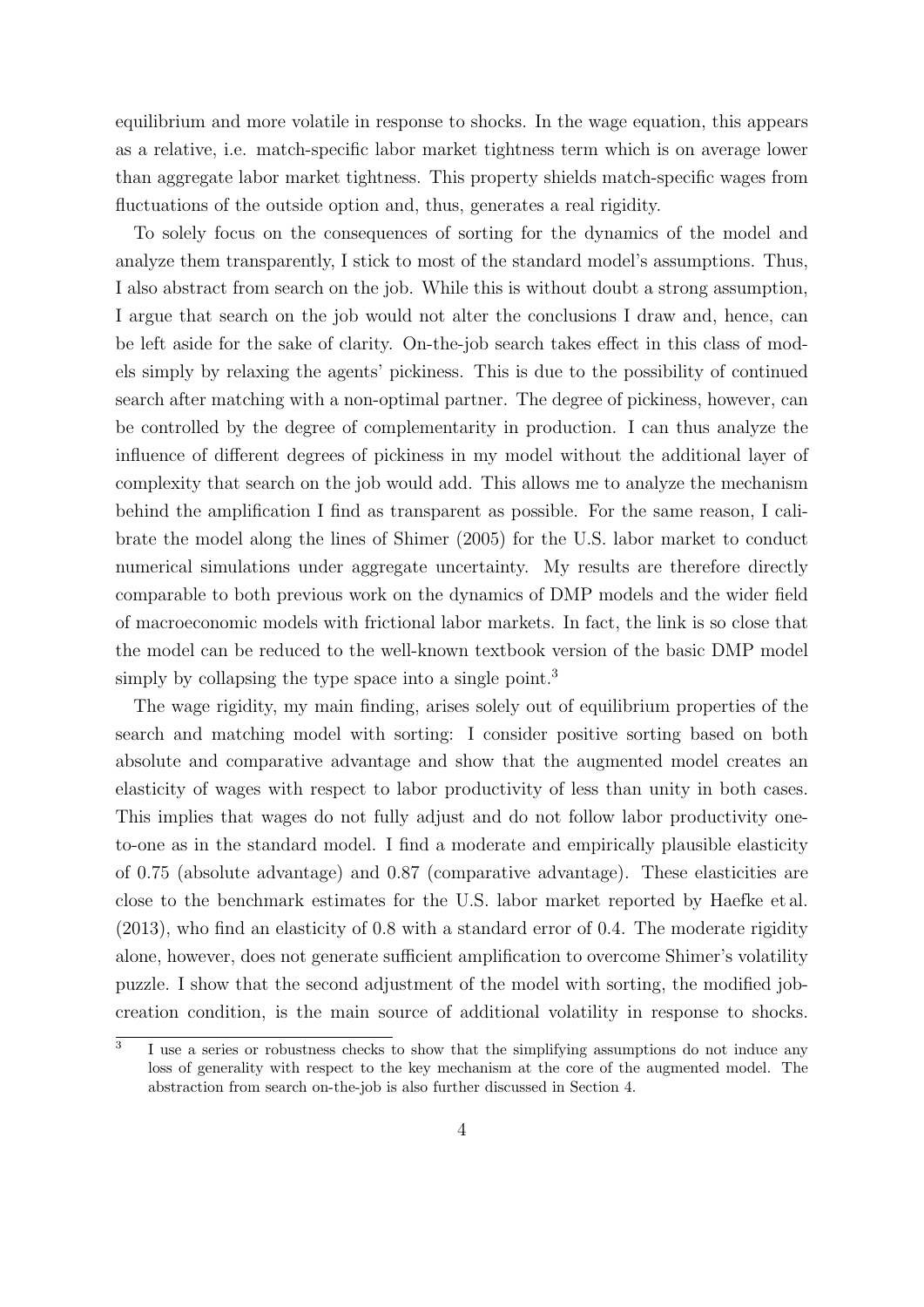Firms' expected surplus changes along two margins: First, in response to a positive shock the surplus function shifts upwards. Second, additional workers with positive surplus enter the equation due to wider matching sets. Therefore, a higher number of additional vacancy postings is the optimal response to a positive shock. I conclude that a simple dynamic DMP model with heterogeneity and sorting does not need any additional modifications to generate rigid wages and amplification. The DMP model's volatility problem vanishes with sorting. In the presence of aggregate uncertainty, two channels contribute to the amplification effect: the endogenously generated wage rigidity and the effect of sorting on the forward-looking job creation decision.

The remainder of this paper is structured as follows: Section [2](#page-4-0) develops the model and derives the wage-formation mechanism in the presence of heterogeneous agents and sorting as a bargaining outcome in the recursive framework. The equilibrium is characterized and the computational strategy is briefly outlined. Section [3](#page-19-0) presents numerical simulations under aggregate uncertainty and compares the results of the augmented model to the baseline model in the light of empirical moments from the U.S. labor market data. The interplay between sorting, wage formation, and the model's dynamics is analyzed in more detail and robustness checks are presented. Section [4](#page-31-0) discusses the results in the light of related theoretical and empirical literature. Section [5](#page-36-0) concludes.

# <span id="page-4-0"></span>2 The Model

#### 2.1 Setup

I construct a fully dynamic two-sided equilibrium search and matching model with discounting and transferable utility. Workers and firms are heterogeneous. Uncertainty with respect to worker and firm types is not considered, that is, agents know their own type and the types of all possible matching partners. Time is discrete. Workers and firms are risk neutral, infinitely lived, and seek to maximize their expected discounted future income streams. The parameter  $\beta$  represents the common discount factor. As in the canonical search and matching model, only unemployed individuals search randomly in this model; employed workers do not search. In case of unemployment, workers receive constant unemployment benefits b every period, which can also be interpreted as the value of non-market activity. Vacant firms have to pay per-period vacancy posting costs  $\kappa$ , representing expenses for posting vacancies, screening applications, and so forth. Productive activity commences when a firm and a worker who meet in the la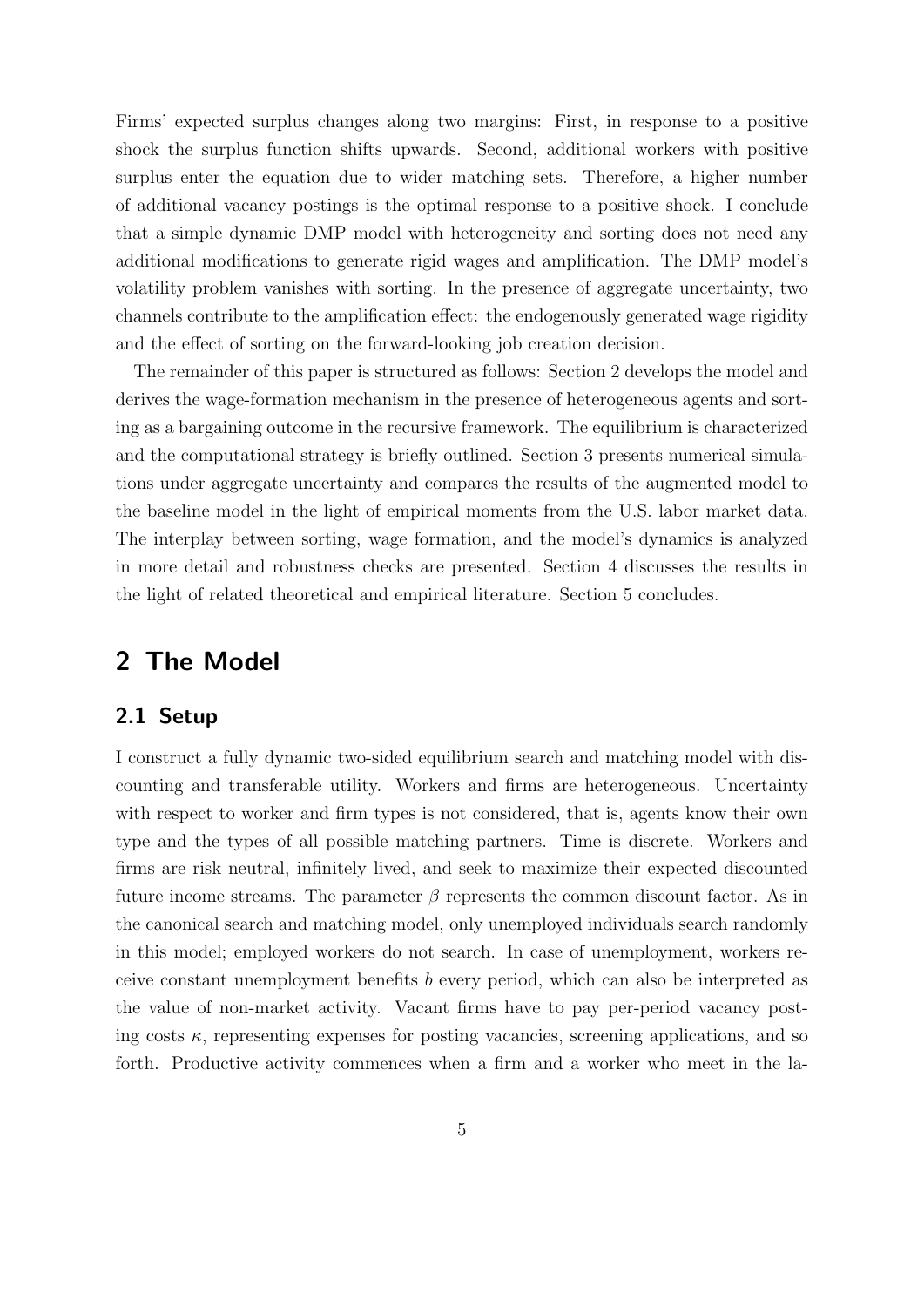bor market are able to jointly produce a non-negative surplus given their types. If this is the case, the surplus is shared according to the standard Nash bargaining solution with workers having bargaining power  $\alpha$ . Every period, matches between firms and workers may terminate for two possible reasons: One the one hand, they are subject to idiosyncratic separation shocks, which lead to immediate dissolution of the employment relationship. These shocks hit a match with an exogenous per-period probability  $\delta$ . On the other hand, in the presence of aggregate uncertainty and business cycle fluctuations, the model allows for endogenous separations, which may occur at the margins of the agents' matching sets. When a negative productivity shock hits the economy, the surplus of previously marginally profitable employment relationships may become negative. Since a negative surplus is always less than both parties' outside option, they prefer to separate. This mechanism is in line with [Mortensen and Pissarides](#page-41-3) [\(1994\)](#page-41-3) only that in my model, aggregate rather than idiosyncratic productivity shocks trigger separations.

#### 2.2 The Type Space

Following [Shimer and Smith](#page-42-1) [\(2000\)](#page-42-1), I assume atomless distributions of both worker and firm types. The population of infinitely-lived agents is constant, that is, the model is stationary. Workers are endowed with heterogeneous skills, indexed by s, and firms differ from each other in terms of job complexity, indexed by c. Both skills and job complexity can be viewed as a one-dimensional representation of a larger, multi-dimensional set of worker and firm characteristics. I assume that both firms and workers can be unam-biguously ranked based on skills and job complexity.<sup>[4](#page-5-0)</sup> Skills, s, and job complexity, c, are distributed uniformly on the open interval. The overall probability density function for workers and firms are time constant, normalized to 1, and denoted by,  $g^w(s)$  and  $g<sup>f</sup>(c)$ . Table [1](#page-6-0) shows how these densities relate to the distribution of unemployed workers of type s,  $g^u(s)$ , and the distribution of vacant firms of type c,  $g^v(c)$ , which are both equilibrium objects that vary over time in the presence of aggregate uncertainty. They entail the probability of meeting a specific worker or firm type. The aggregate number of vacancies,  $V$ , and unemployed workers,  $U$ , are computed by taking the integral over the distribution of vacant firms or unemployed workers, respectively.  $g^m(s, c)$  is the twodimensional distribution of active matches. The integral over either dimension yields the probability distributions of employed workers,  $g^{e}(s)$ , and producing firms,  $g^{p}(c)$ . The

<span id="page-5-0"></span><sup>4</sup> In an empirical setting, constructing such a ranking given the available matched employer-employee data is indeed the most difficult part of identifying the sign and the strength of sorting, see also the discussions in [Eeckhout and Kircher](#page-39-1) [\(2011\)](#page-39-1) and [Hagedorn et al.](#page-40-4) [\(2012\)](#page-40-4).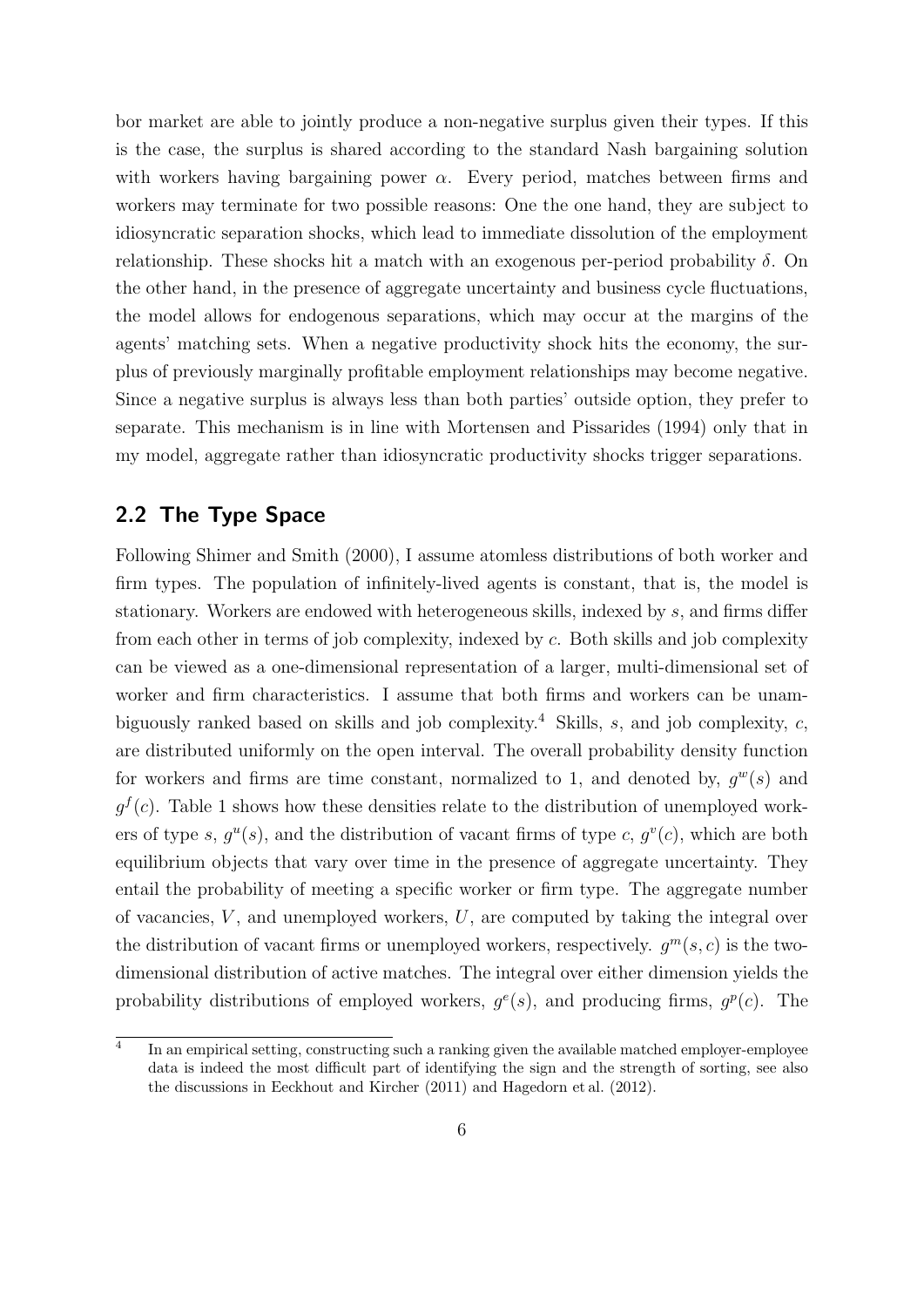| Description        | Density/Distribution Function    | Aggregate Value            |
|--------------------|----------------------------------|----------------------------|
| Active matches     | $q^m(s,c)$                       | $M = \iint g^m(s,c) ds$ dc |
| Employed workers   | $g^{e}(s) = \int g^{m}(s, c) dc$ | $E = \int g^{e}(s) ds$     |
| Unemployed workers | $q^u(s) = q^w(s) - q^e(s)$       | $U = \int g^u(s) ds$       |
| Producing firms    | $g^p(c) = \int g^m(s, c) ds$     | $P = \int g^p(c) dc$       |
| Vacant firms       | $q^{v}(c) = q^{f}(c) - q^{p}(c)$ | $V = \int g^{v}(c) dc$     |

<span id="page-6-0"></span>Table 1: Labor market states, density and distribution functions, and aggregation

sum of both distributions of matched agents  $(g^e(s)$  and  $g^p(c)$ ) and unmatched agents  $(g^u(s)$  and  $g^v(c)$ ) has to equal the overall density functions for workers and firms,  $g^w(s)$ and  $g^f(c)$ .

#### <span id="page-6-2"></span>2.3 Production

The model economy is coined by complementarities between worker and firm types in production. Hence, output is match-specific. It is commonly assumed in this class of models that every firm has exactly one job to fill and I stick to this assumption. The worker's labor is the only input to production, that is, I ignore capital. Based on the complementarity in production, this paper's central assumption is positive assortative matching (PAM). PAM requires a supermodular production function.<sup>[5](#page-6-1)</sup> Let  $F(s, c)$  be this supermodular function which is increasing in both its arguments, the worker skill's s and the firm's job complexity c. It is non-negative, twice continuously differentiable, and strictly concave. Intuitively, this structure implies that the output, which a firm and a worker can jointly produce, is the higher, the more the complementarity in production can be exploited by a given firm-worker couple. Specific modeling strategies for this feature that have been suggested in the literature are either based on absolute advantage of high types (e.g. in [Shimer and Smith](#page-42-1) [\(2000\)](#page-42-1)) or on comparative advantage in the sense that each worker type has its own optimal firm (e.g. in [Teulings and Gautier](#page-42-3) [\(2004\)](#page-42-3)).

<span id="page-6-1"></span><sup>&</sup>lt;sup>5</sup> Supermodularity necessitates positive cross-derivatives of the production function,  $F_{sc} > 0$ . That is, the higher the first argument of the function, the higher is the marginal value of an increase in the second argument. In the presence of costly search, [Shimer and Smith](#page-42-1) [\(2000\)](#page-42-1) show that for any search frictions and type distribution, log-supermodularity is a necessary condition for existence of a search equilibrium. This condition also implies convexity of the matching sets. [Topkis](#page-42-4) [\(1998\)](#page-42-4) provides more details on the application of closely related mathematical concepts from lattice theory.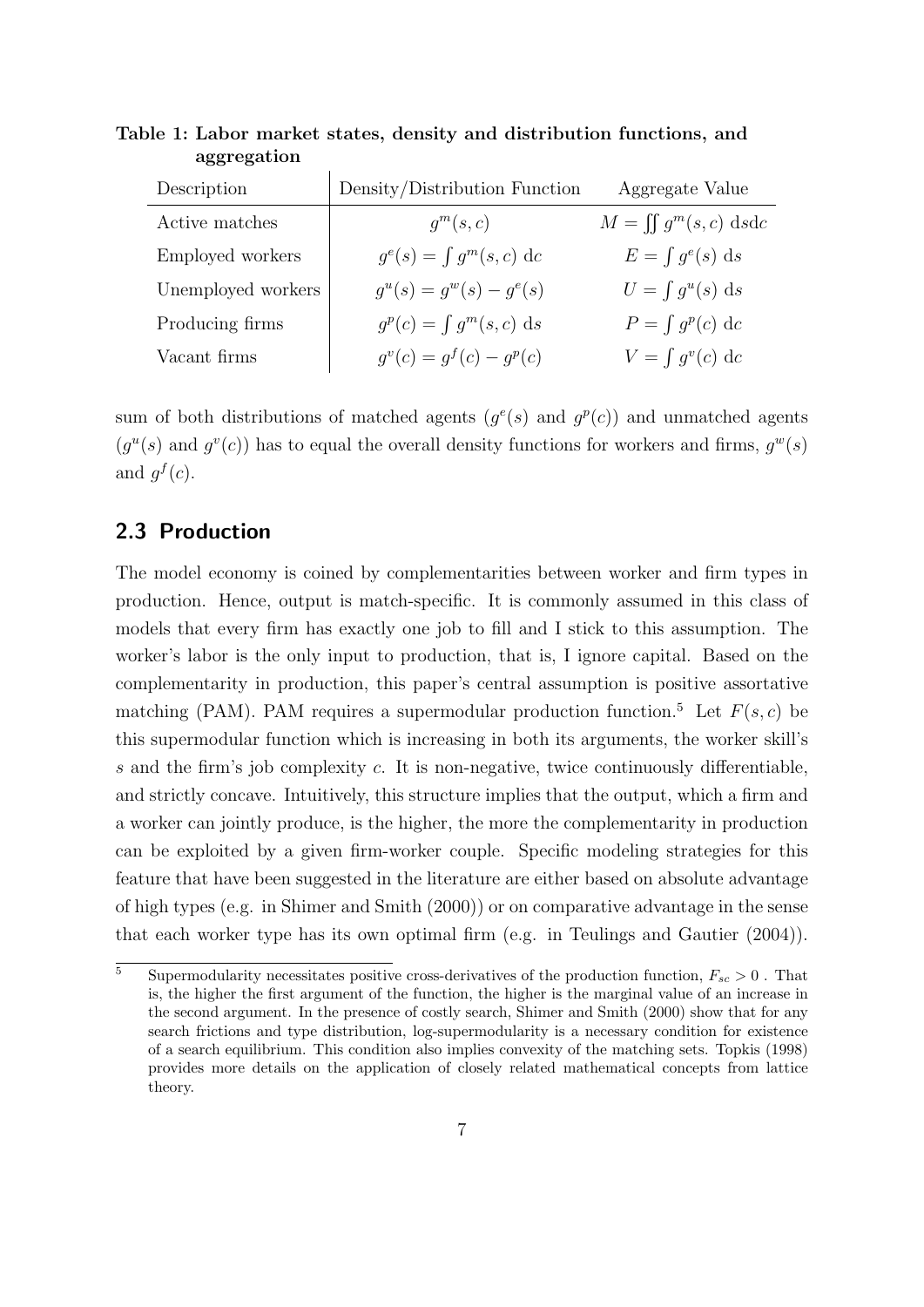This is further discussed in the empirical part of the paper in Section [3.](#page-19-0) For the derivation of the model, I can remain agnostic about the specific form of the production function.

To apply this kind of model to a study of business cycle dynamics, an additional aggregate component of production is necessary. It influences the output of every match in equal measure. This kind of aggregate uncertainty, driving the business cycle in this class of models, is commonly modeled as a stochastic process that resembles aggregate labor productivity. Let  $Y_t$  denote this process, which is normalized to one and calibrated to match an empirical measure of labor productivity. Being agnostic about the specific functional form of this process, it is sufficient for the derivation of the model to use subscript  $t$  to denote in the following that a model object depends on the state of aggregate labor productivity  $Y_t$  in a given period of time. In the recursive formulation, next period's state is denoted  $t'$ . I assume a simple multiplicative relation to link the match-specific component of output to the aggregate state:

<span id="page-7-1"></span>
$$
F_t(s, c) = F(s, c) \times Y_t.
$$
\n<sup>(1)</sup>

The output of a match between worker s and firm c in state t, denoted  $F_t(s, c)$ , is thus simply the product of the time-constant and match-specific part,  $F(s, c)$ , and the time-varying and type-independent aggregate labor productivity process,  $Y_t$ .

The recursive setup of the model developed in the following is largely inspired by [Hagedorn et al.](#page-40-4) [\(2012\)](#page-40-4). However, I simplify the timing structure to be in line with the baseline setup as in [Pissarides](#page-41-4)  $(2000)^6$  $(2000)^6$  $(2000)^6$ . A period begins when the state of aggregate labor productivity is revealed. Workers and firms form their optimal decision rules based on this state. Both endogenous and exogenous separations take place. Then, new matches are formed but workers and firms separated in the same period start their search not until the next period. Finally, production commences.

#### 2.4 The Dynamic Model

The model economy's labor market is characterized by random search of unemployed agents only. Labor market frictions prevent meeting the first-best counterpart. Thus, workers and firms rationally form matches as long as the surplus to share is weakly

<span id="page-7-0"></span><sup>6</sup> I assume that matches cannot break up in the period they are formed. [Hagedorn et al.](#page-40-4) [\(2012\)](#page-40-4) assume a more complex timing structure with two subperiods: Matches are formed in the first subperiod. In the second subperiod, before production takes place, separation can occur for all matches, including newly formed ones. This assumption is inconsequential for the properties of the model.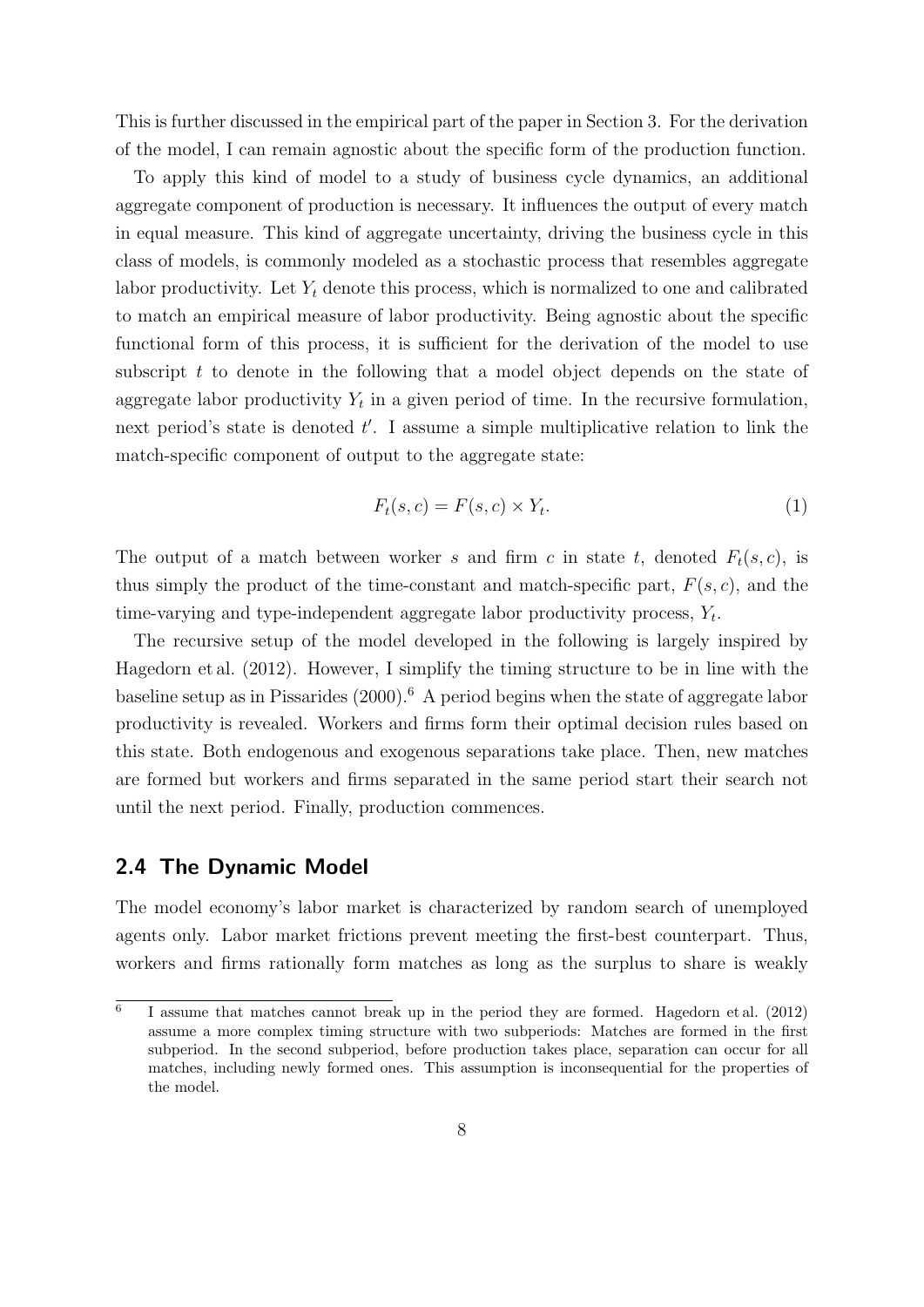positive. In the event of an encounter that would yield a negative surplus, no match is formed and both parties continue to search. The search technology is linear, that is, meetings are governed by a standard Cobb-Douglas type matching function with constant returns to scale,  $M_t(U_t, V_t) = \vartheta U_t^{\xi} V_t^{1-\xi}$  $t_t^{1-\xi}$ , where  $\xi(1-\xi)$  represents the elasticity of new matches with respect to unemployment (vacancies).  $\vartheta$  is a scale parameter. Since the matching function is homogenous of degree one, standard Poisson arrival rates arise as functions of labor market tightness  $\theta_t = V_t/v_t$ . In the frictional labor market,  $q^v(\theta_t)$  is the rate at which vacant firms meet unemployed workers and, correspondingly,  $q^v(\theta_t)$  represents the probability that unemployed workers meet vacant firms.  $q^v(\theta_t)$  is decreasing and  $q^u(\theta_t)$  is increasing in labor market tightness  $\theta_t$ . To reduce notational clutter, let the two meeting rates simply be  $q_t^v$  and  $q_t^u$ . In the search and matching model with heterogeneity and sorting, not all meetings result in a productive employment relationship. If a firm and a worker meet and find that they are too different in terms of their types, that is, the surplus of the match would be negative, both parties prefer to continue their search. Thus, for every firm (worker) only a subset of the type space of workers (firms) qualifies for a match. Formally, two matching sets,  $M_t^s(c)$  and  $M_t^c(s)$ , delimit the types of suitable counterparts for a firm  $c$  or worker  $s$  given the state  $t$  of the aggregate productivity process. Thus, the set  $M_t^s(c)$   $(M_t^c(s))$  contains all worker (firm) types with which a given firm (worker) of type  $c(s)$  is willing to match. The surplus,  $S_t(s, c)$ , is weakly positive for those matches.<sup>[7](#page-8-0)</sup>

$$
S_t(s, c) \ge 0 \leftrightarrow s \in M_t^s(c) \leftrightarrow c \in M_t^c(s). \tag{2}
$$

A joint, two-dimensional matching set  $\mathcal{M}_t$  contains all matches  $(s, c)$  that form given the state in period  $t$ . Matching sets defined this way are mutually consistent, that is, no worker or firm is willing to match with a counterpart that would not agree to the match as well.

$$
\mathcal{M}_t \equiv \{ (s, c) : s \in M_t^s(c) \land c \in M_t^c(s) \}. \tag{3}
$$

The possibility of meeting an unsuitable counterpart, i.e.,  $S_t(s, c) < 0$ , has to be incorporated in the set of recursive equations that pin down the option values for both workers and firms in both states (matched and unmatched). Following [Hagedorn et al.](#page-40-4) [\(2012\)](#page-40-4), albeit with small modifications to notation, these four value functions are written as follows:

<span id="page-8-0"></span><sup>7</sup> I assume that a match is formed in case of indifference  $(S_t(s, c) = 0)$ .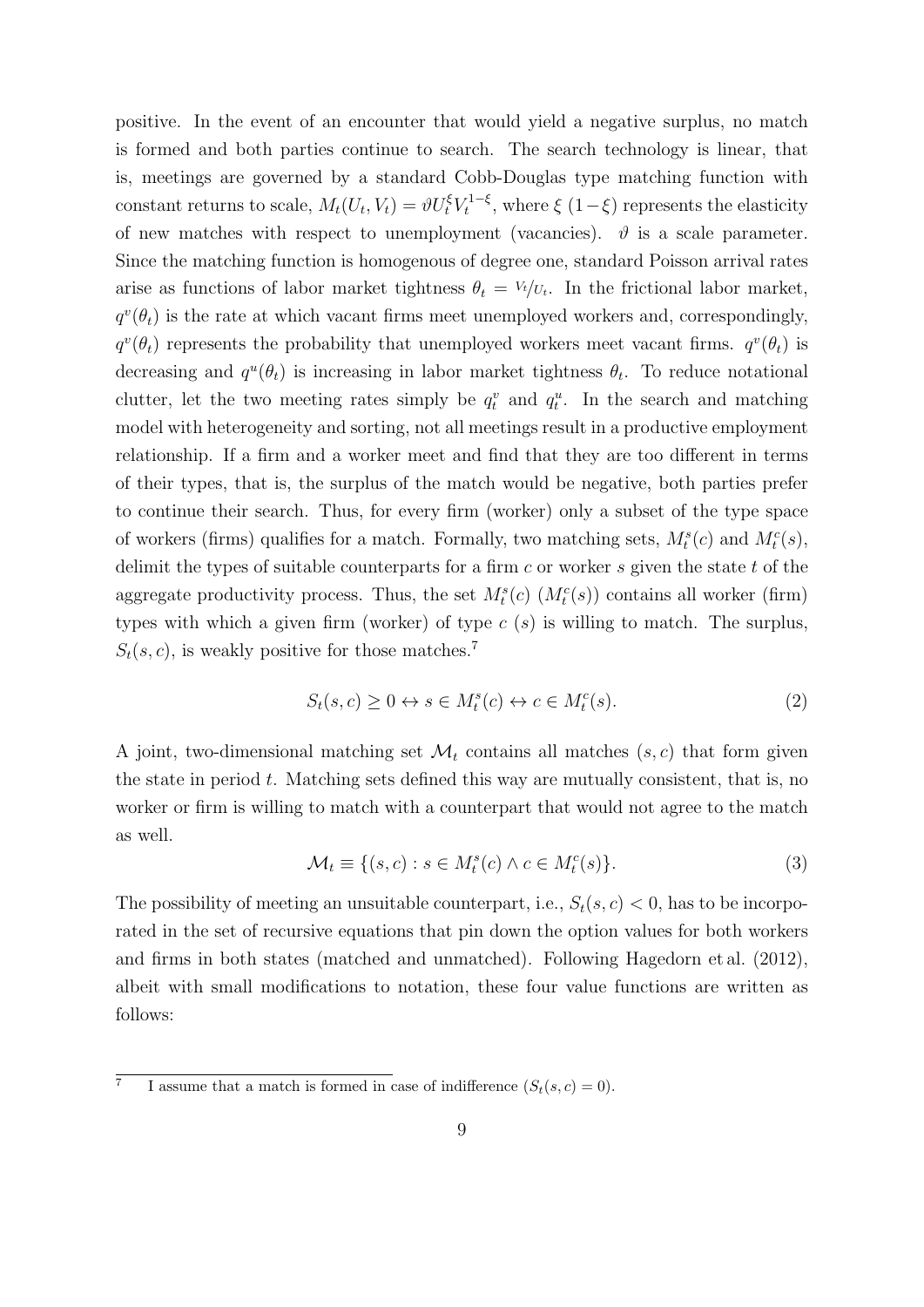<span id="page-9-1"></span>
$$
V_t^e(s, c) = W_t(s, c) + \beta \mathbb{E}_t \left[ \underbrace{\delta V_{t'}^u(s)}_{\text{separation}} + \underbrace{(1 - \delta) \max \{ V_{t'}^e(s, c), V_{t'}^u(s) \}}_{\text{continued employment}} \right]
$$
(4)

 $V_t^e(s, c)$  is the value of an employed worker of type s at firm c in state t. It is determined by the match-specific wage,  $W_t(s, c)$ , plus the future expected value of two contingencies, discounted with  $\beta$ . First, the value of unemployment in case of an exogenous separation shock (probability  $\delta$ ) and, second the value of non-separation and continued employment at firm c (probability  $(1 - \delta)$ ). Note that the max operator entails the possibility of an endogenous separation: the match will also terminate once the value of continued employment falls short of the value of unemployment. The asset value of an unemployed worker,  $V_t^u(s)$ , has to incorporate three contingencies:

<span id="page-9-0"></span>
$$
V_t^u(s) = b + \beta \mathbb{E}_t \left[ \underbrace{\underbrace{(1 - q_{t'}^u)V_{t'}^u(s)}_{\text{no meeting}} + \underbrace{q_{t'}^u \int}_{M_{t'}^c(s)} \underbrace{g_{t'}^v(c)}_{V_{t'}^v} V_{t'}^e(s, c) \text{d}c + \underbrace{q_{t'}^u V_{t'}^u(s)}_{M_{t'}^c(s)} \underbrace{\int}_{\text{meet unacceptable firm}} \underbrace{g_{t'}^v(c)}_{\text{(5)}}
$$

In case of unemployment all workers receive the same flat payment b. In the next period, with probability  $(1 - q_{t'}^u)$  the worker will not meet any firm, stay unemployed, and continue to receive the value of unemployment. With probability  $q_{t'}^u$ , a meeting with a firm will occur. In case the firm's type is an element of the worker's matching set and vice versa, a match is formed and production starts. Note that  $g_t^v(c)/V_t$  represents the probability of meeting a single firm type in the labor market in a given period. The type-specific value of this fraction works like a weight on the surplus. The firm could also be an unsuitable match, i.e., be of a type that is not an element of the worker's matching set,  $M_t^c(s)$ , but of the complementary set,  $\overline{M_t^c(s)}$ . The complementary set contains all firms the worker is not willing to match with. The value of this eventuality is captured by the third term. The firms' asset value equations are constructed in a similar way:

$$
V_t^p(s,c) = F_t(s,c) - W_t(s,c) + \beta \mathbb{E}_t \left[ \underbrace{\delta V_{t'}^v(c)}_{\text{separation}} + \underbrace{(1-\delta) \max \{V_{t'}^p(s,c), V_{t'}^v(c)\}}_{\text{continued employment}} \right]
$$
(6)

A productive employment relationship generates match-specific output  $F_t(s, c)$  for the firm. The firm has to pay the bargained match-specific wage to the employee. In the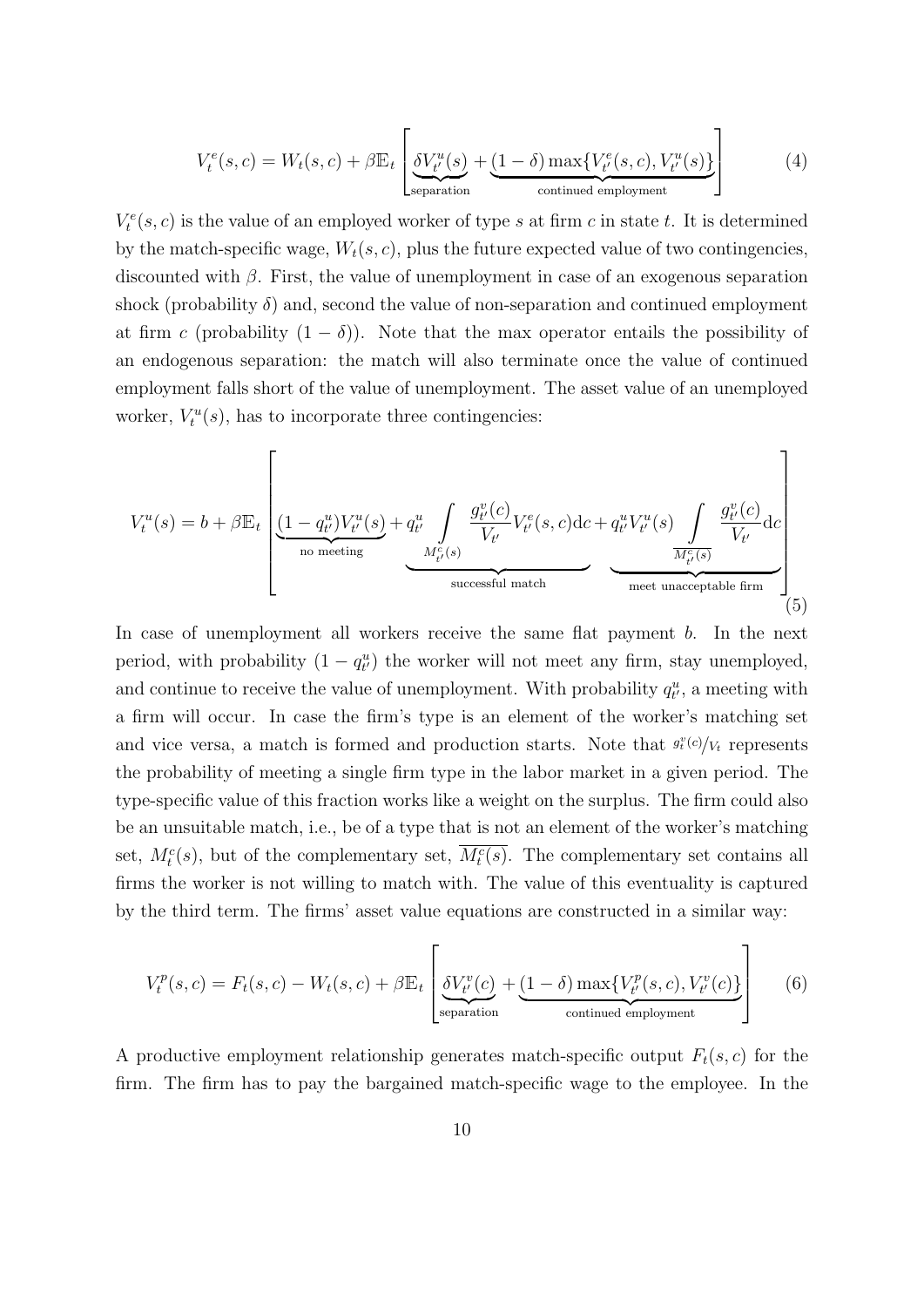following period, the match breaks up with probability  $\delta$ , leading to the option value of a vacancy, or is sustained with probability  $(1 - \delta)$ , yielding the same value also in the next period, but discounted with  $\beta$ . Again, the max operator allows for an endogenous termination of the employment relationship. Finally, the asset value of a vacant firm is as follows:

<span id="page-10-0"></span>
$$
V_t^v(c) = -\kappa + \beta \mathbb{E}_t \left[ \underbrace{(1-q_{t'}^v)V_{t'}^v(c)}_{\text{no meeting}} + \underbrace{q_{t'}^v \int \limits_{M_{t'}^s(c)} \frac{g_{t'}^u(s)}{U_{t'}} V_{t'}^p(s,c) ds}_{\text{successful match}} + \underbrace{q_{t'}^v V_{t'}^v(c)}_{\text{meet unacceptable worker}} \underbrace{\int \limits_{M_{t'}^s(c)} \frac{g_{t'}^u(s)}{U_{t'}} ds}_{\text{(7)}}
$$

The constant cost of maintaining an open vacancy,  $\kappa$ , which must be paid every period, enters the value function with a negative sign. In the next period, there is the possibility of not meeting a worker, the possibility of meeting a suitable worker and filling the vacant job, and the possibility of meeting an unsuitable worker and continuing search, constructed similarly to Equation [\(5\)](#page-9-0). To determine how the surplus is divided in case of a suitable match, I apply the standard Nash bargaining solution of the baseline search and matching model. For both the worker and the firm, the respective share of surplus equals the additional value of being matched compared to the value of continued search, which serves as threat point in the bargaining game. The split of the surplus from a match between worker s and firm c is governed by the parameter  $\alpha \in [0,1]$ , which is defined as the workers' bargaining power:

<span id="page-10-2"></span><span id="page-10-1"></span>
$$
S_t(s,c) = V_t^p(s,c) - V_t^v(c) + V_t^e(s,c) - V_t^u(s)
$$
\n(8)

$$
\alpha S_t(s,c) = V_t^e(s,c) - V_t^u(s) \tag{9}
$$

$$
(1 - \alpha)S_t(s, c) = V_t^p(s, c) - V_t^v(c)
$$
\n(10)

To simplify Equations [\(4\)](#page-9-1) to [\(7\)](#page-10-0) I plug in the surplus sharing rules of Equations [\(9\)](#page-10-1) and [\(10\)](#page-10-2). This leads to a simplified system of four value functions, now with the surplus function under the integral sign.

<span id="page-10-3"></span>
$$
V_t^e(s, c) = W_t(s, c) + \beta \mathbb{E}_t \left[ V_{t'}^u(s) + \alpha (1 - \delta) \max\{ S_{t'}(s, c), 0 \} \right],\tag{11}
$$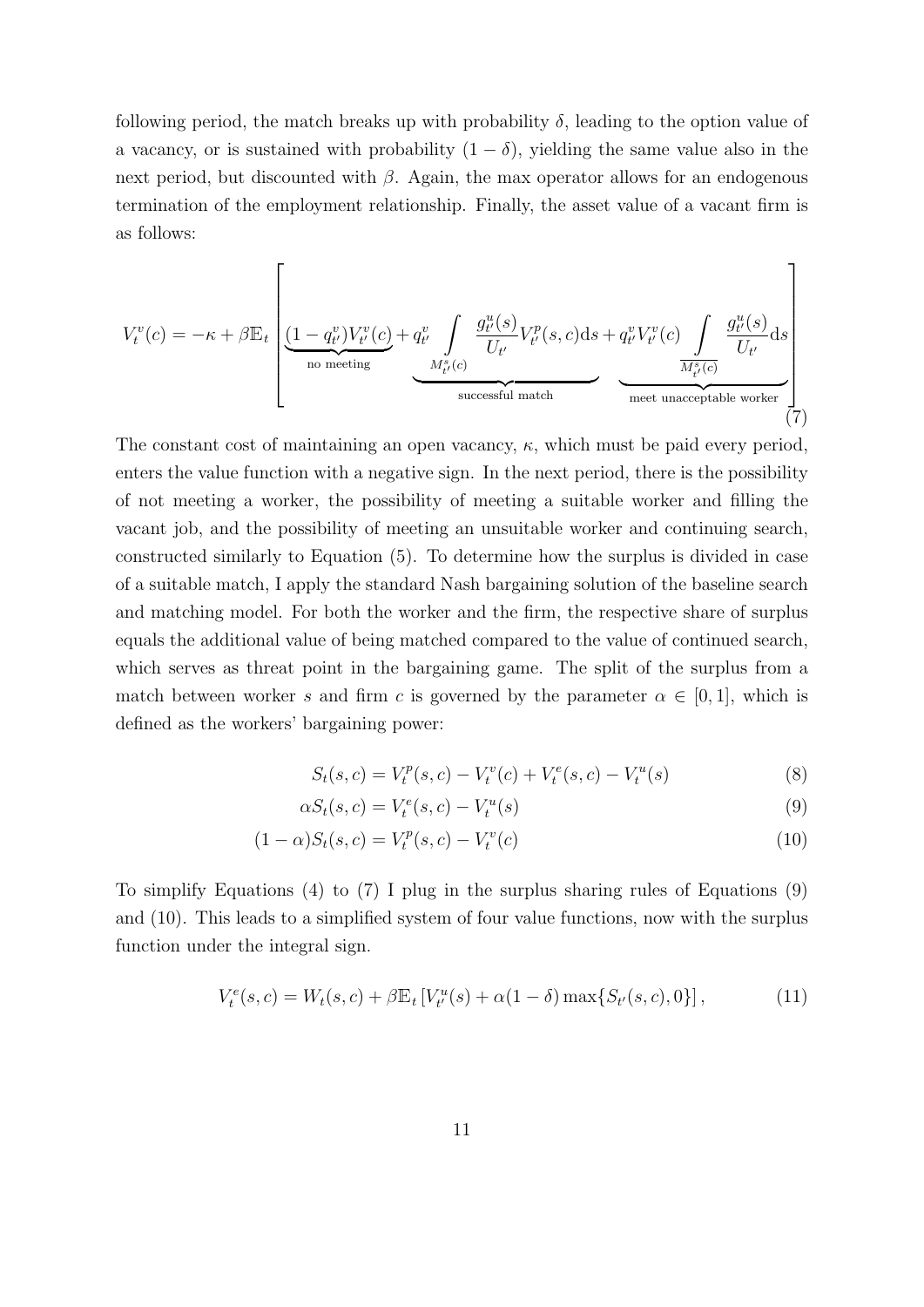<span id="page-11-2"></span>
$$
V_t^u(s) = b + \beta \mathbb{E}_t \left[ V_{t'}^u(s) + \alpha q_{t'}^u \int\limits_{M_{t'}^c(s)} \frac{g_{t'}^v(c)}{V_{t'}} S_{t'}(s, c) \mathrm{d}c \right],\tag{12}
$$

<span id="page-11-3"></span>
$$
V_t^p(s,c) = F_t(s,c) - W_t(s,c) + \beta \mathbb{E}\left[V_{t'}^u(c) + (1-\alpha)(1-\delta)\max\{S_{t'}(s,c),0\}\right],\tag{13}
$$

<span id="page-11-0"></span>
$$
V_t^v(c) = -\kappa + \beta \mathbb{E}_t \left[ V_{t'}^v(c) + (1 - \alpha) q_{t'}^v \int\limits_{M_{t'}^s(c)} \frac{g_{t'}^u(s)}{U_{t'}} S_{t'}(s, c) \, \mathrm{d}s \right]. \tag{14}
$$

On the basis of these value functions, I derive the firms' job-creation condition and an expression for match-specific wages. The adjustments to these key equations establish the mechanisms leading to improved dynamics of the search and matching model with sorting.

#### <span id="page-11-4"></span>2.5 Job creation

As is commonly assumed in search and matching models, firms will post vacancies as long as there is an opportunity to realize additional profits. Thus, the value of a vacant job, as represented by Equation [\(14\)](#page-11-0), has to equal zero in equilibrium. Hence, the following free-entry condition holds (expectation operator dropped):

<span id="page-11-1"></span>
$$
\frac{\kappa}{q_{t'}^v} = \beta(1-\alpha) \int\limits_{M_{t'}^s(c)} \frac{g_{t'}^u(s)}{U_{t'}} S_{t'}(s, c) \, \mathrm{d}s. \tag{15}
$$

The job-creation condition is simply a modification of Equation [\(14\)](#page-11-0) with  $V_t^v(c)$  =  $V_{t'}^v(c) \stackrel{!}{=} 0$ . As in the baseline model, the expected cost of hiring a worker,  $\kappa / q_{t'}^v$  has to equal the future discounted expected profits of a job. In the model, this value is a function of the integral over the firm-specific matching set, taking into account the surplus with every possible worker type the firm would be willing to match with because when posting a job, the firm does not know the type of worker it will match with. This has to be appropriately weighted by next period's probability of meeting every specific worker type,  $g_{t'}^{u}(s)/U_{t'}$ . Due to the endogenous matching set of the firm and the distribution function, the job-creation condition in the model with heterogeneity is richer than in standard search and matching models. The standard model also relates the expected surplus of an additional job to the expected cost of hiring:  $\kappa / q_{t'}^v = \beta (1 - \alpha) S_{t'}$ . Note that the additional objects on the RHS of equation [\(15\)](#page-11-1) influence the response to a shock in the dynamic setting with aggregate uncertainty: all three endogenous variables of the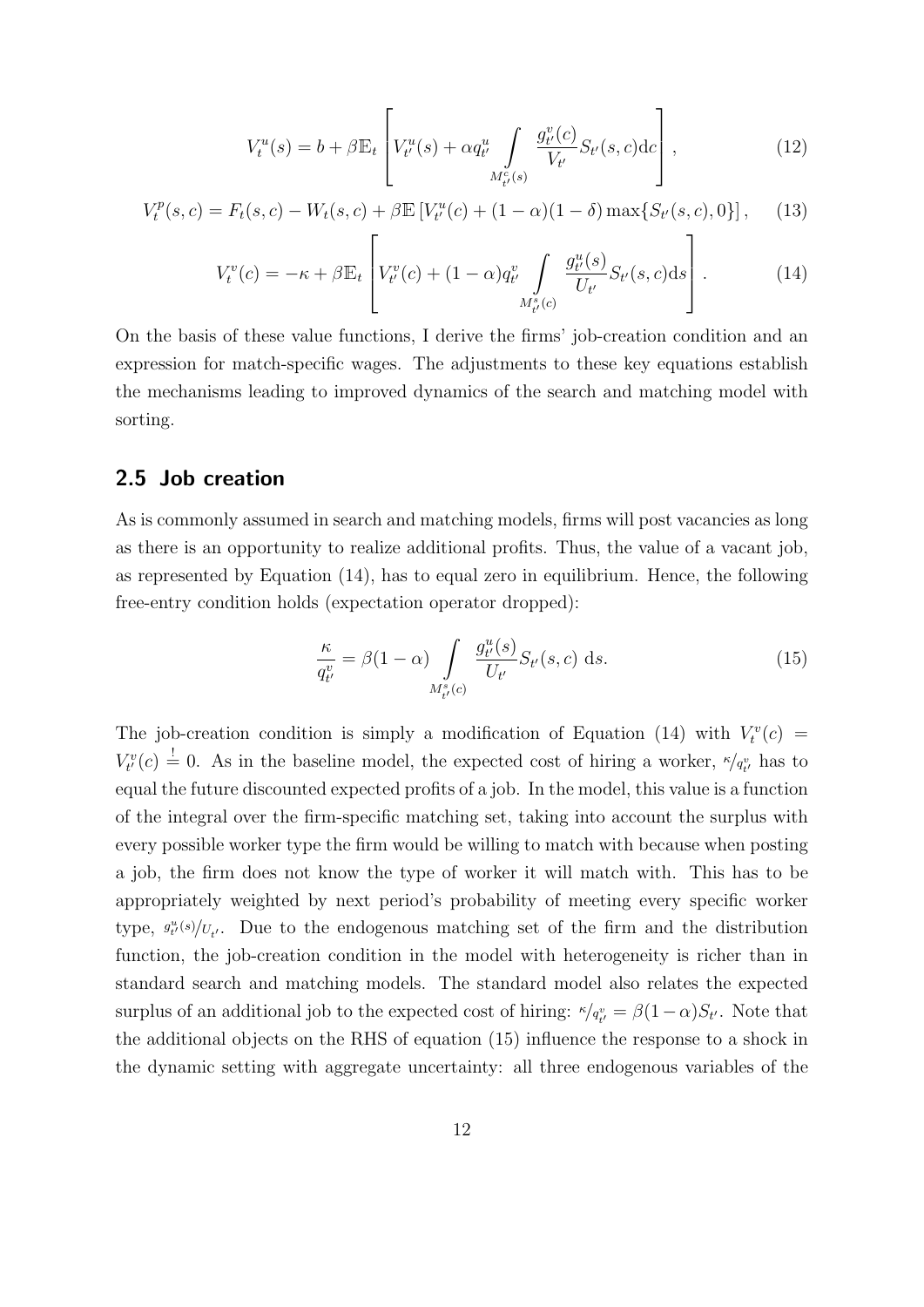augmented equation adjust, not only the surplus function. For a given firm, the surplus function shifts upwards after a positive shock as in the standard model. Additionally, the cardinality of the matching sets must increase as well since more potential matches yield a positive surplus. Hence, there is an additional surplus to be realized both with workers that have been in the firm's matching set before and with new workers on the margins of the matching set. Since the job-creation condition determines how many vacancies a firm creates, these additional margin of adjustment plays an important role for the model's dynamics as we will see in Section [3.](#page-19-0)[8](#page-12-0)

#### <span id="page-12-1"></span>2.6 Wage Formation

To derive the equation for match-specific wages, I again use the Nash bargaining solution. Using Equations [\(9\)](#page-10-1) and [\(10\)](#page-10-2) and equating them via the surplus the following must hold true:

$$
V_t^e(s, c) - V_t^u(s) = \frac{\alpha}{1 - \alpha} (V_t^p(s, c) - V_t^v(c)).
$$
\n(16)

 $V_t^v(c)$  drops out in equilibrium due to the imposed free-entry condition. Plugging in the value functions [\(11\)](#page-10-3), [\(12\)](#page-11-2), and [\(13\)](#page-11-3), maximizing the Nash product, and performing some algebra yields an expression that determines the match-specific wage,  $W_t(s, c)$ :

$$
W_t(s,c) = \alpha F_t(s,c) + (1-\alpha)\beta \alpha \mathbb{E}_t \left[ q^u_{t'}(\theta) \int\limits_{M^c_{t'}(s)} \frac{g^v_{t'}(c)}{V_{t'}} S_{t'}(s,c) \, \mathrm{d}c \right] + (1-\alpha)b. \tag{17}
$$

The wage of a given worker is thus a convex combination of the match-specific output,  $F_t(s, c)$ , produced jointly with the present firm and the worker's outside option, that is, the value of being unemployed. The same logic as from the firms' perspective in jobcreation applies: the outside option depends on the expected value of the surplus with all other potential employers in his matching set, hence the integral term. Depending on the distribution of vacant firms,  $g_{t'}^v(c)$ , the surplus is weighted with the probability of actually meeting a specific firm type. The wider the matching set and the higher the probability of meeting every specific firm type in the set, the higher is the bargained wage

<span id="page-12-0"></span> $\overline{\text{8}}$  Note that this is an important difference to [Lise and Robin](#page-41-1) [\(2014\)](#page-41-1). As they state, job creation is essentially a static problem in their model because the surplus function is independent of the workers' and the firms' outside options (equations [\(12\)](#page-11-2) and [\(14\)](#page-11-0) in my model). In this case, no integral term appears in the job-creation condition. This also implies that vacancies jump in response to shocks and return to their steady state value immediately, whereas my model generates a persistent response of vacancies.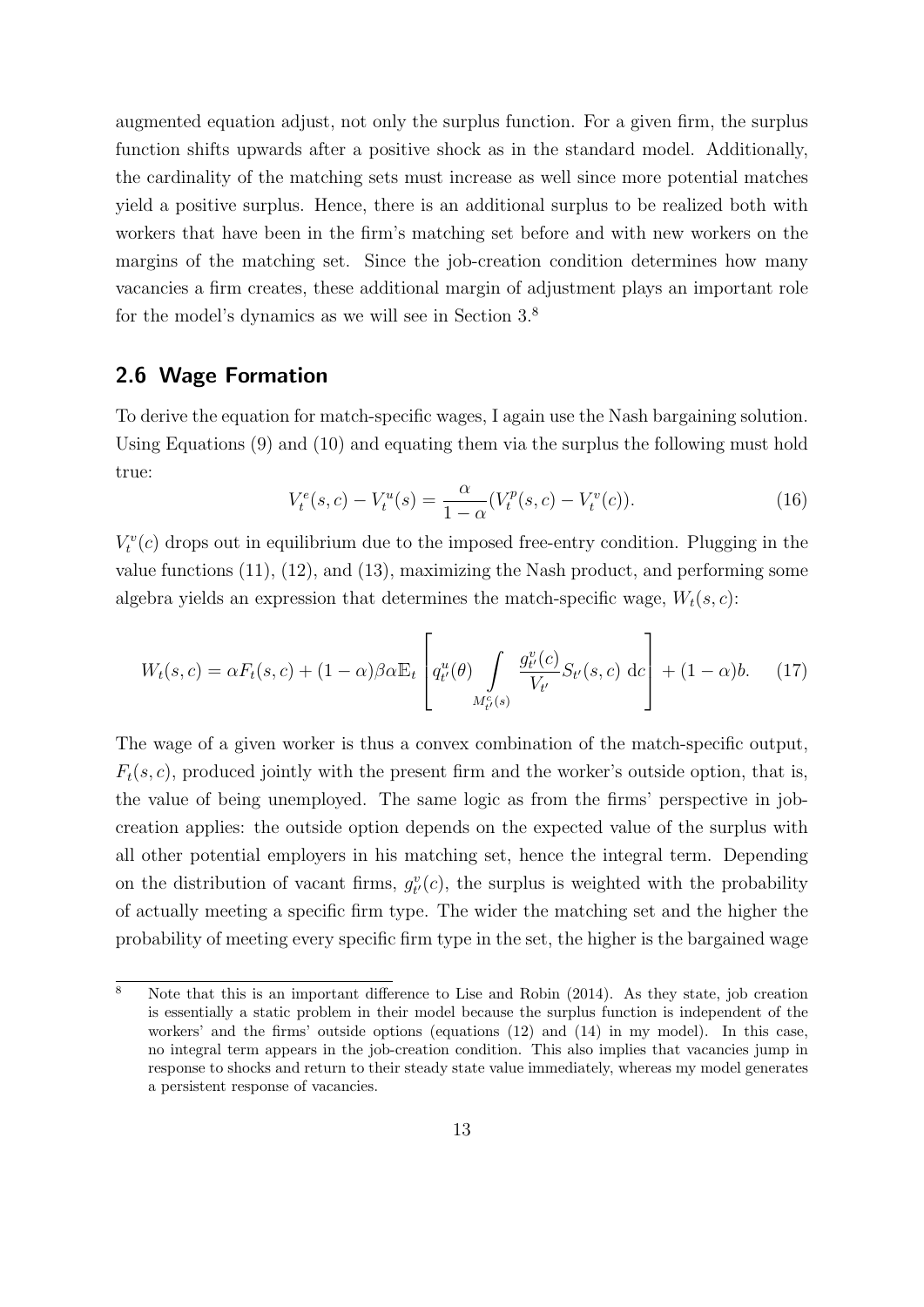because the worker has more valuable outside options that he needs to be compensated for. Note that for all workers in the matching set, the surplus is weakly positive by definition. After factoring out  $\alpha$ , equation [\(15\)](#page-11-1) can be plugged into this wage equation to arrive at the following expression:

$$
W_t(s,c) = \alpha \left( F_t(s,c) + \kappa \mathbb{E}_t \left[ \theta_{t'} \frac{\int_{M_{t'}^c(s)} \frac{g_{t'}^v(c)}{V_{t'}} S_{t'}(s,c) \, dc}{\int_{M_{t'}^s(c)} \frac{g_{t'}^u(s)}{U_{t'}} S_{t'}(s,c) \, ds} \right] \right) + (1-\alpha)b. \tag{18}
$$

Now, the same logic regarding the integral over the matching set applies also from the firm's perspective. The integral over all workers in the matching set  $M_{t'}^{s}(c)$  of a firm type c influences the negotiated wage negatively through the denominator. The wider the firm's matching set the better is the firm's outside option of continued search and thus the lower the match-specific wage of worker s employed at firm c. Note that the aggregate labor market tightness  $\theta_{t'}$  in front of the quotient cancels out with  $1/V_{t'}$  in the numerator and  $1/U_{t'}$  in the denominator:

<span id="page-13-0"></span>
$$
W_t(s,c) = \alpha \left( F_t(s,c) + \kappa \mathbb{E}_t \left[ \frac{\int_{M^c_{t'}(s)} g^v_{t'}(c) S_{t'}(s,c) \, dc}{\int_{M^s_{t'}(c)} g^u_{t'}(s) S_{t'}(s,c) \, ds} \right] \right) + (1 - \alpha)b. \tag{19}
$$

Therefore, the match-specific wage  $W_t(s, c)$  does not depend on aggregate labor market tightness as in the standard model. Instead, the quotient, call it relative labor market tightness, depends on the expectations about the distributions of vacancies and unemployed workers and surpluses for the types within the respective matching sets. Let relative labor market tightness be denoted by  $\Theta_t(s, c)$ :

$$
\Theta_t(s, c) = \frac{\int_{M_t^c(s)} g_t^v(c) S_t(s, c) dc}{\int_{M_t^s(c)} g_t^u(s) S_t(s, c) ds}.
$$

The close relationship to the baseline DMP model—and the key difference—now becomes apparent. Compare Equation [\(19\)](#page-13-0) with its textbook counterpart for a DMP model with constant labor productivity and homogenous firms and workers:<sup>[9](#page-13-1)</sup>

<span id="page-13-2"></span>
$$
W_t = \alpha (F_t + \kappa \theta_t) + (1 - \alpha)b. \tag{20}
$$

<span id="page-13-1"></span> $\overline{9}$  Note that this equation corresponds to Shimer's Equation (7) [\(Shimer](#page-42-0) [\(2005\)](#page-42-0), p. 41), which is a slightly generalized version of Equation (1.20) in [Pissarides](#page-41-4) [\(2000\)](#page-41-4), p. 17.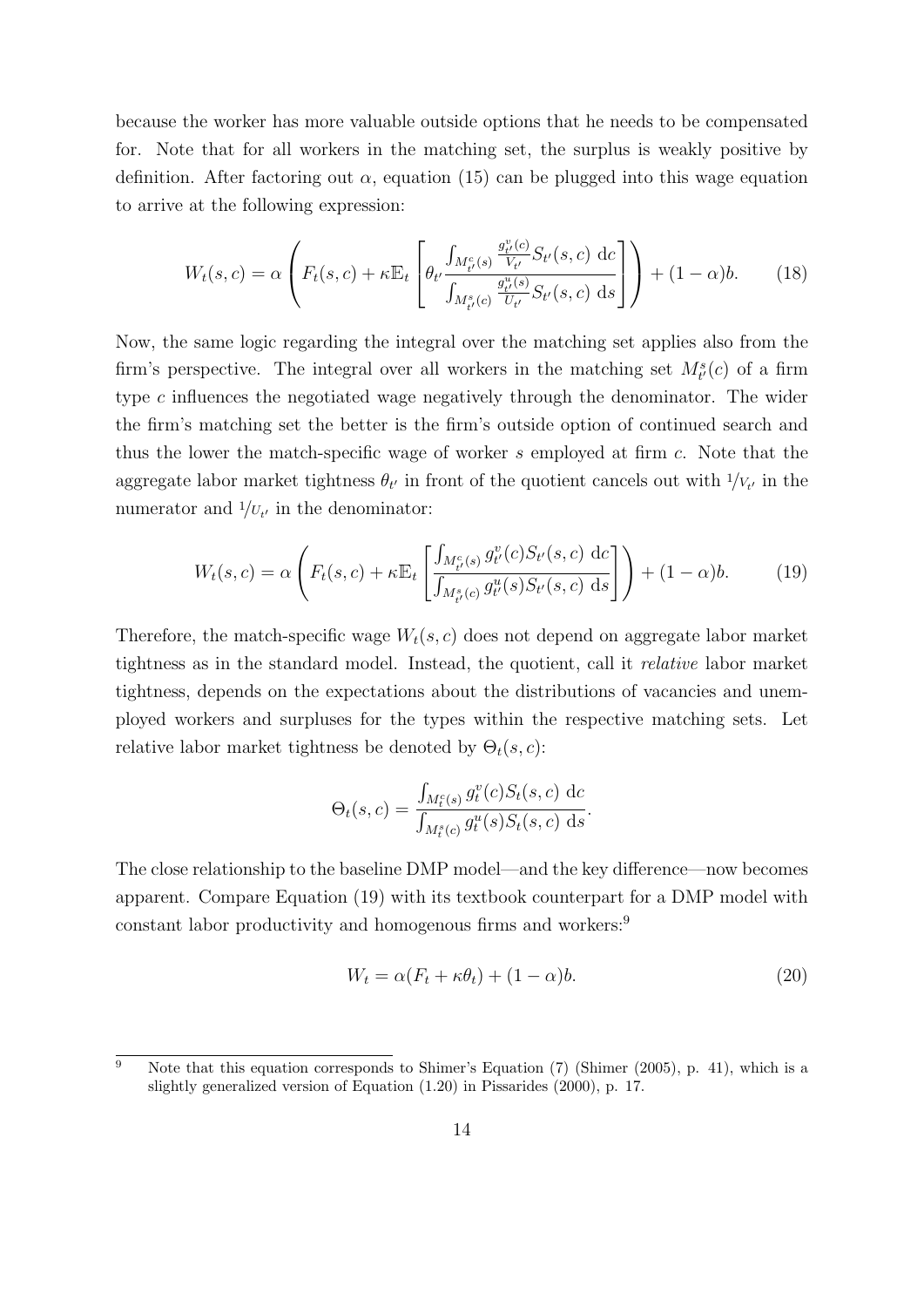In the baseline version of the model, the wage positively responds to changes in aggregate labor market tightness. The higher the labor market tightness ( $\theta = V/U$ ), the more difficult it is for firms to hire a worker. If there is fierce competition between many firms for relatively few unemployed workers, wages are higher. Equation [\(19\)](#page-13-0) generalizes this notion for a framework with heterogeneous agents.[10](#page-14-0) The key difference between wage formation in the baseline DMP model and in the augmented model with sorting is that aggregate labor market tightness is replaced by relative labor market tightness, the quotient in equation [\(19\)](#page-13-0). In particular, the integrals represent both workers' and firms' option value of search, that is, the value of the surplus function over the respective matching sets, properly weighted by the distribution function of suitable types in the relevant subspaces of the type space.<sup>[11](#page-14-1)</sup> The intuition behind the modified wage formation mechanism in the presence of sorting is straightforward: aggregate tightness may be high, but if there are many unemployed workers with types lying within a given firm's matching set, this firm has no incentive to pay a high wage and the worker extracts less, even if unemployment outside the firm's matching set is low. Thus, the worker's bargaining position does not depend on scarcity or abundance of other unemployed workers outside the matching set of his potential employer and this mechanism unties match-specific wages from the influence of aggregate labor market conditions. This shields the wage bargain from the influence of fluctuations in the outside option to some extent: In the dynamic setting, fluctuations of aggregate tightness have a smaller impact on the wage bargain if and only if relative labor market tightness is lower than aggregate labor market tightness:

$$
\Theta_t(s,c) < \theta_t.
$$

If this holds true—Section [2.7](#page-15-0) will elaborate on this—the standard model's link between aggregate fluctuations and the bargained wage is being muted and the wage does no longer respond to shocks in a fully flexible manner. It is well known that mechanisms to disconnect wages and aggregate fluctuations are key to enable search and matching models to generate empirically credible dynamics. The finding that it can endogenously arise in a setting with heterogeneity, sorting, and Nash bargaining is, however, new to

<span id="page-14-0"></span><sup>&</sup>lt;sup>10</sup> Note that Equation [\(19\)](#page-13-0) collapses to the textbook Equation [\(20\)](#page-13-2) for the case of constant labor productivity and homogenous workers and firms. This close connection between this model with sorting and the baseline model is key to understanding the augmented model's dynamics. The simulation results presented in Section [3](#page-19-0) include a baseline case which confirms that the model without heterogeneity and sorting exactly reproduces the results presented in [Shimer](#page-42-0) [\(2005\)](#page-42-0).

<span id="page-14-1"></span><sup>&</sup>lt;sup>11</sup> The same integrals show up in the value functions of unmatched workers and firms, see  $(12)$ and [\(14\)](#page-11-0).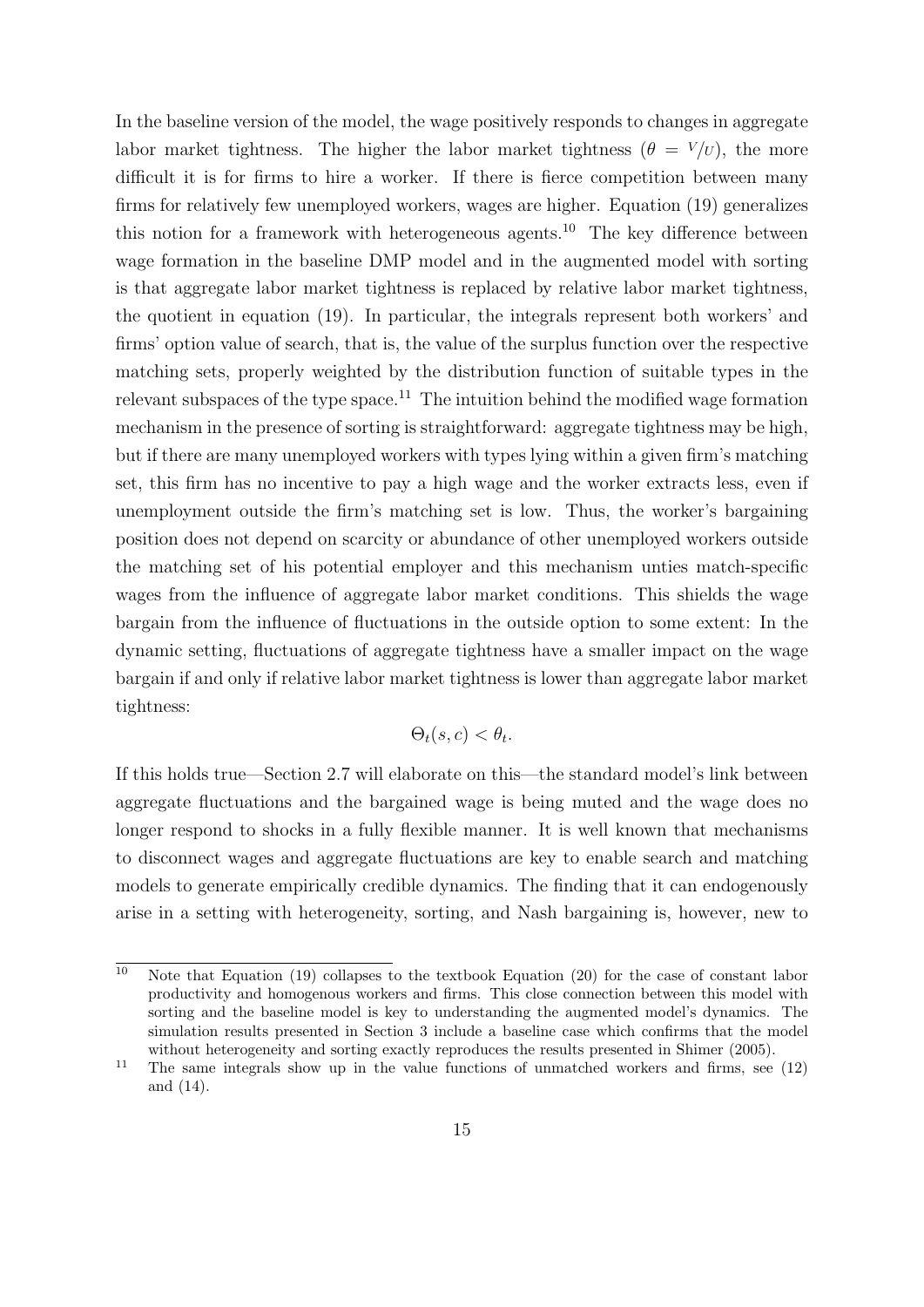the literature and the central contribution of this paper.<sup>[12](#page-15-1)</sup>

To further analyze the consequences of the augmented wage formation mechanism and the adaption of the firm's job creation decision for the dynamics of the model, I need to compute the stationary equilibrium. The equilibrium is the pivotal point for the numerical simulations and empirical analysis in Section [3.](#page-19-0)

#### <span id="page-15-0"></span>2.7 Equilibrium

Due the integrals in the values of unemployment [\(12\)](#page-11-2) and a vacant firm [\(14\)](#page-11-0), in which both the integrand and the domain of integration are endogenous, this model cannot be solved analytically. It has been shown in the literature, however, that iterative fixed point procedures can be applied to numerically approximate the stationary equilibrium in this class of models. The solution of Shimer and Smith's model (2000) is computed iteratively on a discrete grid.<sup>[13](#page-15-2)</sup> The iterative procedures used to pin down equilibrium in [Lise et al.](#page-41-5) [\(2013\)](#page-41-5) and [Hagedorn et al.](#page-40-4) [\(2012\)](#page-40-4) are similar to their approach. I use of the same computational strategy, that is, value function iteration on a discrete grid, to find the stationary equilibrium of the model. Using this technique, the equilibrium can be computed reliably with high precision in a relatively short amount of time even for a quite finely spaced grid. For the computation of equilibrium, the stochastic process for aggregate labor productivity,  $Y_t$ , is in steady state, that is, unity. Due to the simple multiplicative link with match-specific output introduced in Equation [\(1\)](#page-7-1) it can thus be ignored for the computation of the equilibrium and the state index  $t$  as well as the expectation operator are dropped. The equilibrium of the search and matching model with ex-ante heterogeneity and sorting consists of a quadruplet  $(S(s, c), \mathcal{M}, g^u(s), g^v(c))$ . Equilibrium surpluses,  $S(s, c)$ , determine the optimal matching sets M via the simple non-negativity condition,  $S(s, c) \geq 0$ . The following functional equation for matchspecific surpluses in equilibrium is the result of simply summing up Equations [\(11\)](#page-10-3) to [\(14\)](#page-11-0):

<span id="page-15-1"></span> $\frac{12}{12}$  The intuition behind this key property is comparable to the mechanism described in [Hall and](#page-40-2) [Milgrom](#page-40-2) [\(2008\)](#page-40-2), who propose to replace the standard Nash bargaining solution by a repeated game in the spirit of [Rubinstein](#page-42-5) [\(1982\)](#page-42-5). They generate empirically reasonable dynamics by limiting the influence of fluctuations in the value of the outside option on the wage bargain via the additional possibility of making a counteroffer instead of walking away from the match. In my model, the impact of the outside option on the wage is limited because only a subset of the type space is relevant for the wage bargain.

<span id="page-15-2"></span><sup>&</sup>lt;sup>13</sup> I thank Robert Shimer for sharing the code used to produce the numerical results in [Shimer and](#page-42-1) [Smith](#page-42-1) [\(2000\)](#page-42-1).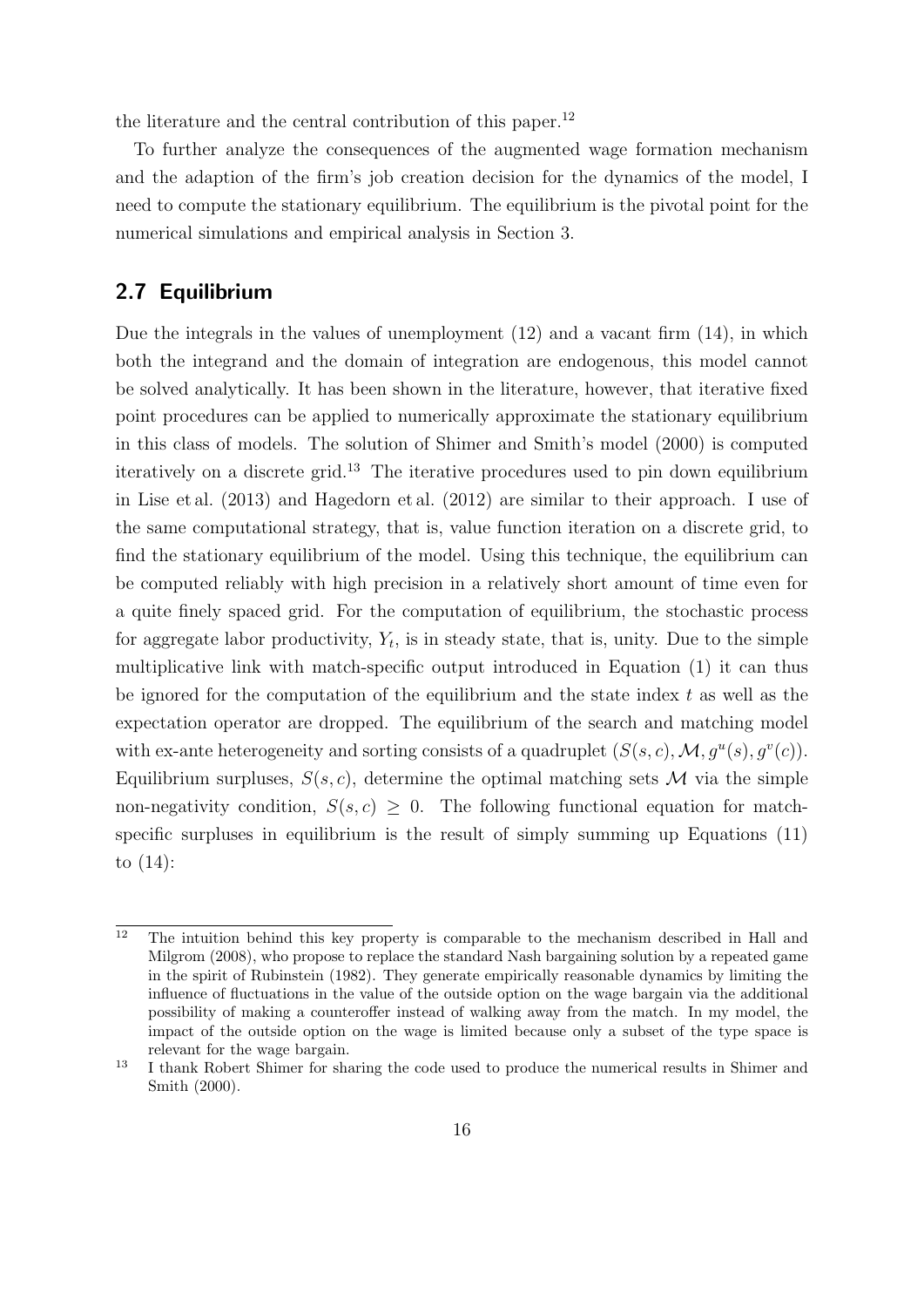<span id="page-16-2"></span>
$$
S(s,c) = F(s,c) + \beta(1-\delta)S(s,c) - \left(b + \beta\alpha q^u(\theta) \int_{M^c(s)} \frac{g^v(c)}{V} S(s,c) dc\right)
$$
  

$$
- \left(-\kappa + \beta(1-\alpha)q^v(\theta) \int_{M^s(c)} \frac{g^u(s)}{U} S(s,c) ds\right).
$$
 (21)

This is the equilibrium surplus flow equation.<sup>[14](#page-16-0)</sup> The joint distribution of active matches in equilibrium, which pins down the type distributions of unemployed workers and vacant firms,  $g^u(s)$  and  $g^v(c)$ , is computed using the steady-state flow condition of a stationary search and matching model. Computing the integrals of the latter two probability distribution functions yields the aggregate flows of unemployed workers and vacant firms, which in turn determine aggregate labor market tightness, arrival rates, and the flow of matches.

<span id="page-16-3"></span>
$$
\delta g^{m}(s,c) = g^{u}(s) q^{u}(\theta) \frac{g^{v}(c)}{V} \mathbb{1}\{S(s,c) \ge 0\}.
$$
 (22)

The LHS represents the number of dissolved matches<sup>[15](#page-16-1)</sup>, which has to equal new match formation for all pairs  $(s, c)$  that form in equilibrium, i.e.,  $\forall (s, c) \in \mathcal{M}$ . The indicator function ensures that new matches are only created in the subspace of the type-space that features weakly positive surpluses in equilibrium. If this condition is satisfied, new match formation arises for every possible pair as the product of the density of an unemployed worker of type s, the aggregate job-finding rate  $q^u(\theta)$ , and the probability of meeting any specific firm type  $c$  in the labor market, which is nothing but the density of this type of vacant firm divided by the overall number of vacancies. To approximate the equilibrium, I alternate between computing the fixed point of the surplus flow Equation [\(21\)](#page-16-2) and updating the distribution of active matches using the steady-state flows in Equation [\(22\)](#page-16-3). This procedure is repeated until the decision rule converges as described in [Hagedorn](#page-40-4) [et al.](#page-40-4)  $(2012).^{16}$  $(2012).^{16}$  $(2012).^{16}$  $(2012).^{16}$ 

<span id="page-16-0"></span> $14$  Note that the terms in brackets, which represent the outside options of both workers and firms are absent in the surplus function of [Lise and Robin](#page-41-1) [\(2014\)](#page-41-1). Their main theoretical result is that using the sequential auction framework developed in [Postel-Vinay and Robin](#page-41-2) [\(2002\)](#page-41-2), the surplus function depends on the aggregate state of the productivity shock only. This result does not hold for the case of Nash bargaining considered in this paper.

<span id="page-16-1"></span><sup>&</sup>lt;sup>15</sup> In the stationary equilibrium, all match dissolutions happen exogenously with probability  $\delta$ . Endogenous separations, which play a role in the dynamic setting, can thus be ignored here.

<span id="page-16-4"></span><sup>&</sup>lt;sup>16</sup> See [Hagedorn et al.](#page-40-4) [\(2012\)](#page-40-4), Appendix II. Convergence is achieved once the absolute difference of the surplus between two iterative steps is less than  $10^{-12}$ .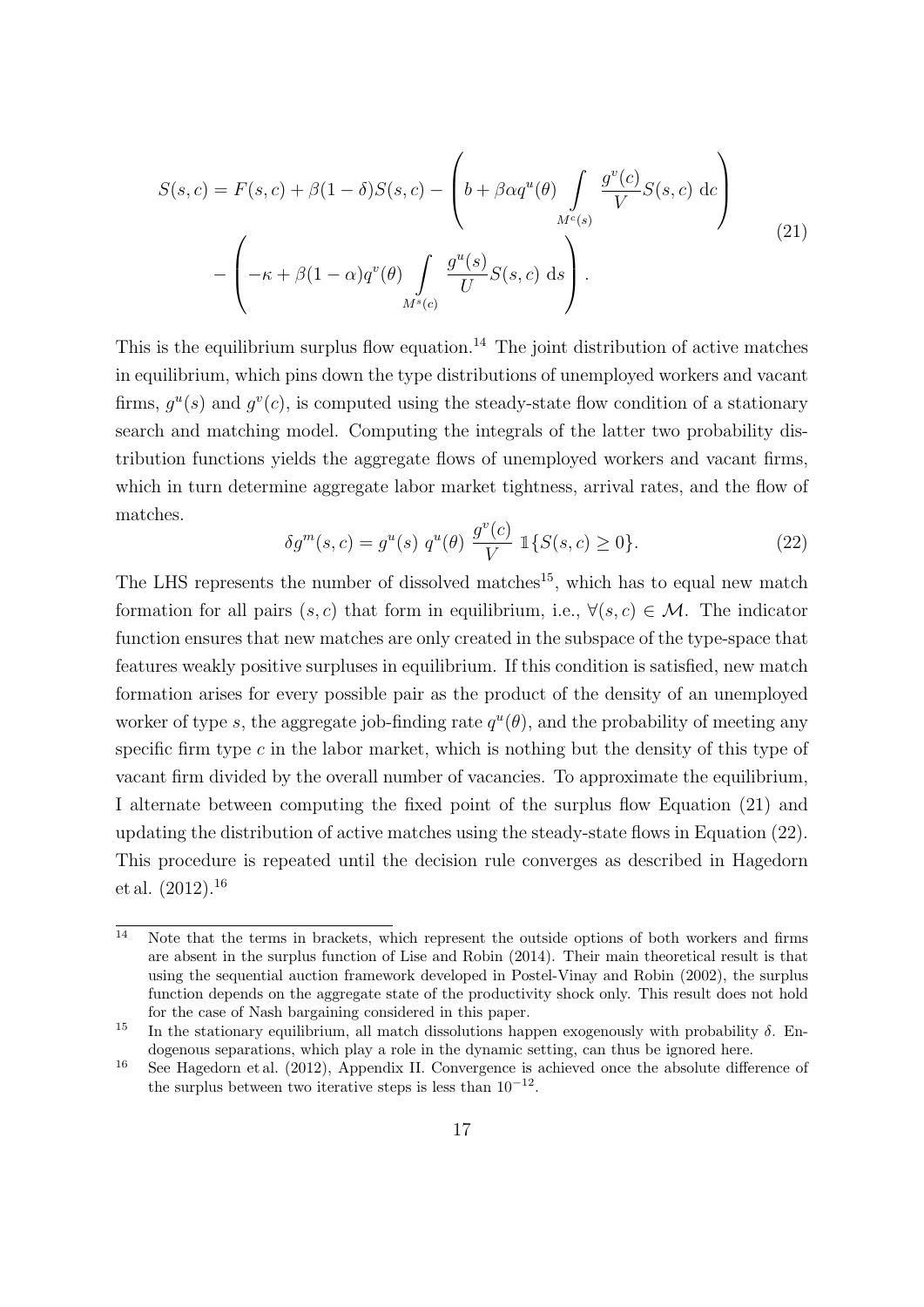Figure 1: Equilibrium matching sets M



<span id="page-17-0"></span>The key element, driving the results of this paper, are the endogenously chosen matchings sets  $\mathcal M$  which are depicted in Figure [1.](#page-17-0) To illustrate  $\mathcal M$  graphically, I assume a very simple production function that is in line with the existence conditions formulated in [Shimer and Smith](#page-42-1) [\(2000\)](#page-42-1),  $\log F(s, c) = s \times c$ . This functional form implies a hierarchy, that is, it features absolute advantage of high-skilled workers and highly productive firms. Thus, a high-skilled worker produces more output at any firm.<sup>[17](#page-17-1)</sup> I solve the model on a grid entailing 1000 worker and firm types which are ranked based on their types s and c. All the parameter values necessary for the solution of the model are taken from the calibration of the search and matching model presented in [Shimer](#page-42-0) [\(2005\)](#page-42-0), see also Table [2](#page-22-0) in the next section.

First of all, it becomes apparent that workers and firms are picky in equilibrium as they will not match with every possible partner. Figure [1](#page-17-0) shows a top down view on the surface of the equilibrium surplus function, what we see is the cutoff for  $S(s, c) = 0$ , that is, the margins of the matching sets for all types. The surplus is negative for a number of pairings, outside those margins, both in the upper-left and lower-right corners of the type space, as expected for matches between high-type firms and a low-type workers and vice versa. To make an important point, I show the solution for two different values of the workers' bargaining power:  $\alpha = 0.72$ , as in the standard calibration<sup>[18](#page-17-2)</sup>, and a

<span id="page-17-1"></span> $\overline{17}$  For now, this is for illustrative purposes only. I discuss other choices for the production function as well as advantages and disadvantages in Section [3.](#page-19-0)

<span id="page-17-2"></span><sup>18</sup> Following the [Hosios](#page-40-6) [\(1990\)](#page-40-6) condition for socially efficient vacancy posting, the bargaining power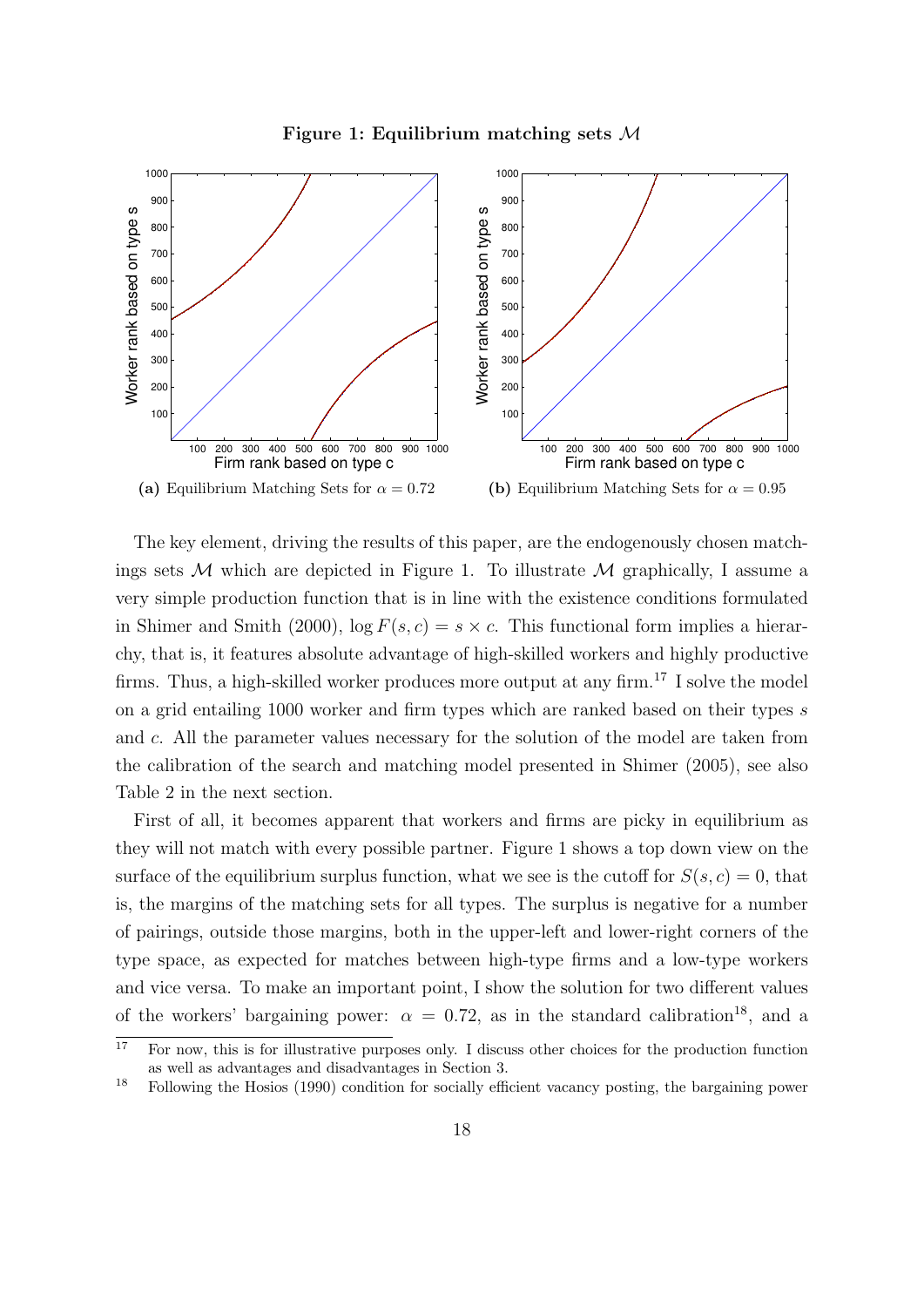more extreme value of  $\alpha = 0.95$ . The graphical illustration in Figure [1,](#page-17-0) particularly for  $\alpha = 0.95$ , shows that the plane of equilibrium surpluses is skewed and asymmetric. The diagonal line, which represents the Walrasian first-best allocation in a frictionless market, is meant to increase visibility. The explanation for this asymmetry in equilibrium lies in the surplus flow Equation [\(21\)](#page-16-2) and in the way the bargaining power influences it.  $\alpha$  $(1 - \alpha)$  acts like a weight on the workers' (firms') outside option. In case of  $\alpha = 0.5$ , the shape of the matching sets in Figure [1](#page-17-0) would be perfectly symmetric, that is, the diagonal line would cut the surface within the margins of the matching sets exactly in half. This does not hold with unequal bargaining powers: If the workers' bargaining power is higher, i.e.  $\alpha > 0.5$ , the lower-right cutoff of the matching set (where  $S(s, c)$ ) becomes negative) is visibly shifted outwards. The upper-left cutoff is stretched towards the axis. The area below the diagonal becomes larger than the area above. Using the standard calibration of search and matching models with  $\alpha = 0.72$ , this asymmetry is a feature of labor market equilibrium. Intuitively, a higher bargaining power on the workers' side implies that workers can afford to be more picky in equilibrium because they extract a higher fraction of the surplus once they are in a match. As compared to the firms, workers have a higher option value of search and, thus, optimally choose narrower matching sets. Firms, in turn, optimally choose wider matching sets because they can command only a small share of the match-specific surplus. Thus, with a small bargaining power for the firm, a wider matching set is necessary to secure the same option value as in case of  $\alpha = 0.5$ .

Since it has now been established that the cardinality of the workers' matching sets is smaller in equilibrium than the cardinality of the firms' matching sets, recall the augmented wage formation mechanism in Equation [\(19\)](#page-13-0) and the condition under which bargained wages are lower in the search and matching model with sorting as compared to the standard model:

$$
\Theta(s,c) = \frac{\int_{M^c(s)} g^v(c) S(s,c) \, \mathrm{d}c}{\int_{M^s(c)} g^u(s) S(s,c) \, \mathrm{d}s} < \theta.
$$

The standard calibration normalizes aggregate labor market tightness,  $\theta$ , to a value of 1. Considering that the matching set of the firm, which enters the denominator of  $\Theta(s, c)$ via the integral is in equilibrium wider than the worker's matching set in the numerator,

of the worker is set equal to the matching function's elasticity parameter  $\xi$ . Based on empirical evidence, this parameter value is usually set to 0.72, implying a higher bargaining power and, thus, a larger share of surplus for the worker.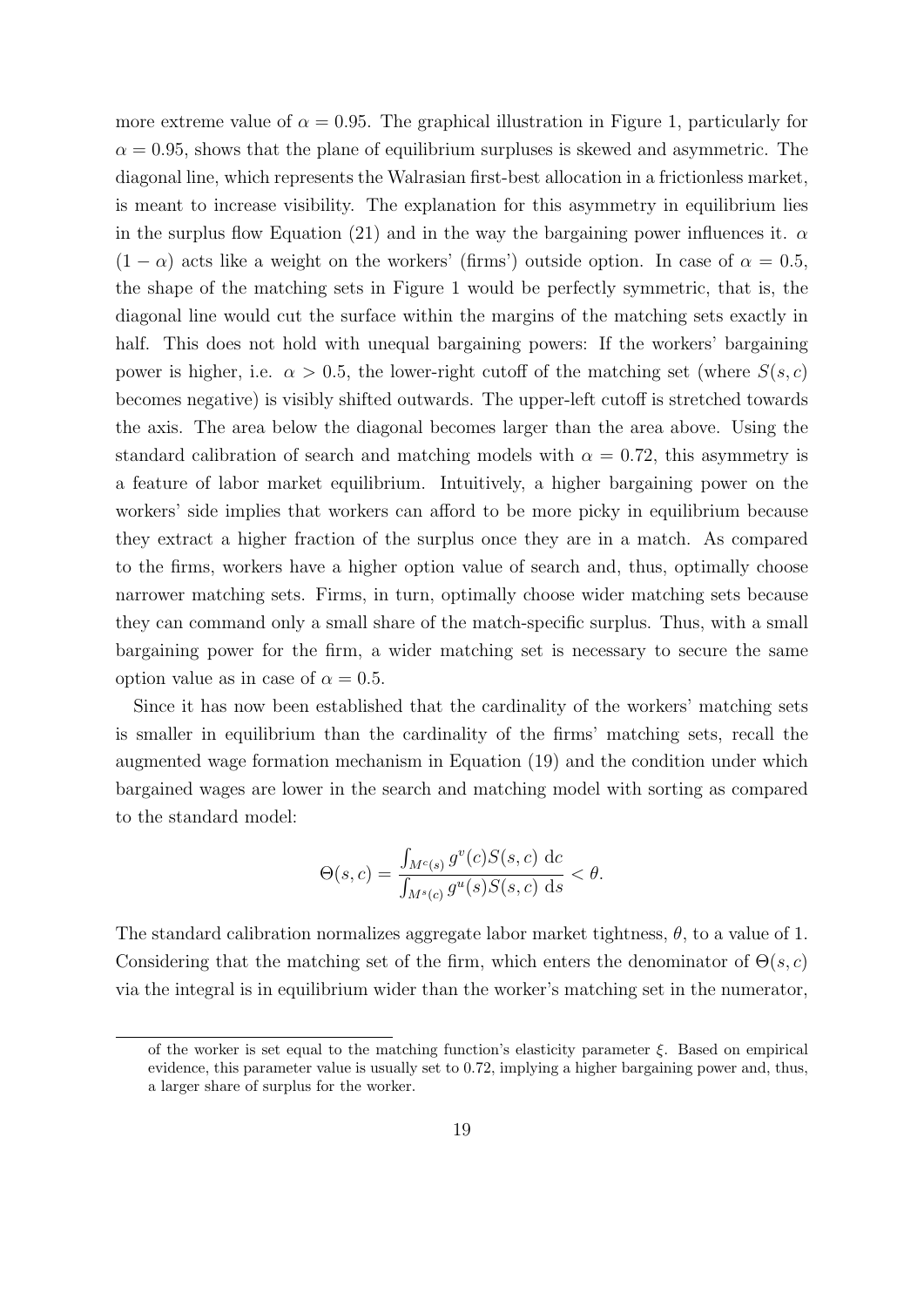the quotient, known as relative labor market tightness from the previous section, must be smaller than 1. This implies that using the standard calibration of the model, bargained wages will be lower in the equilibrium of the search and matching value with sorting as compared to the standard model and the property derived in Section [2.6,](#page-12-1)  $\Theta(s, c) < \theta$ , holds true, so wages also do not fully adjust to shocks. Interestingly, this is because (and not instead) of the higher bargaining power on the worker side. The following numerical simulations under aggregate uncertainty show how this feature translates into an endogenous wage rigidity which influences the model's dynamics in conjunction with the augmented job-creation condition. The magnitude of these effects and their impact on the model's ability to generate empirically credible dynamics, evaluated in the next section, are the main results of this paper.

### <span id="page-19-0"></span>3 Numerical Simulations and Empirical Analysis

The Shimer Puzzle revolves around the search and matching model's ability (or lack thereof) to explain stylized facts of labor market data. Methodologically, the empirical performance of this class of structural models is tested using numerical simulations in a stochastic environment where aggregate uncertainty is driving the business cycle. The stochastic process typically represents aggregate labor productivity as introduced in Section [2.3.](#page-6-2) [Shimer](#page-42-0) [\(2005\)](#page-42-0) shows that the standard model fails to generate a sufficient degree of volatility in response to shocks to labor productivity.[19](#page-19-1) [Shimer](#page-42-0) [\(2005\)](#page-42-0) emphasizes that his approach "is not an attack on the search approach to labor markets, but rather a critique of the commonly-used Nash bargaining assumption for wage determination."[20](#page-19-2) My results show, however, that it is indeed possible to solve the volatility puzzle without discarding Nash bargaining by generalizing the model to account for explicit heterogeneity and complementarity. I find that second moments of simulated data from the augmented model are considerably closer to the data than are those generated using the baseline model. This is due to both the augmented wage formation mechanism and the additional margins in the job-creation condition. Both channels critically depend on the endogenous matching sets which, importantly, also fluctuate in response to shocks. The search and matching model with heterogeneity and sorting is thus able to solve the Shimer puzzle. The degree of model-generated wage rigidity, as detailed below, turns out

<span id="page-19-1"></span> $\frac{19}{19}$  [Shimer](#page-42-0) [\(2005\)](#page-42-0) also considers separation rate shocks, and comes to essentially the same conclusions. Stochastic labor productivity is far more common in the literature, which is why concentrate on this concept.

<span id="page-19-2"></span><sup>20</sup> [Shimer](#page-42-0) [\(2005\)](#page-42-0), p. 45.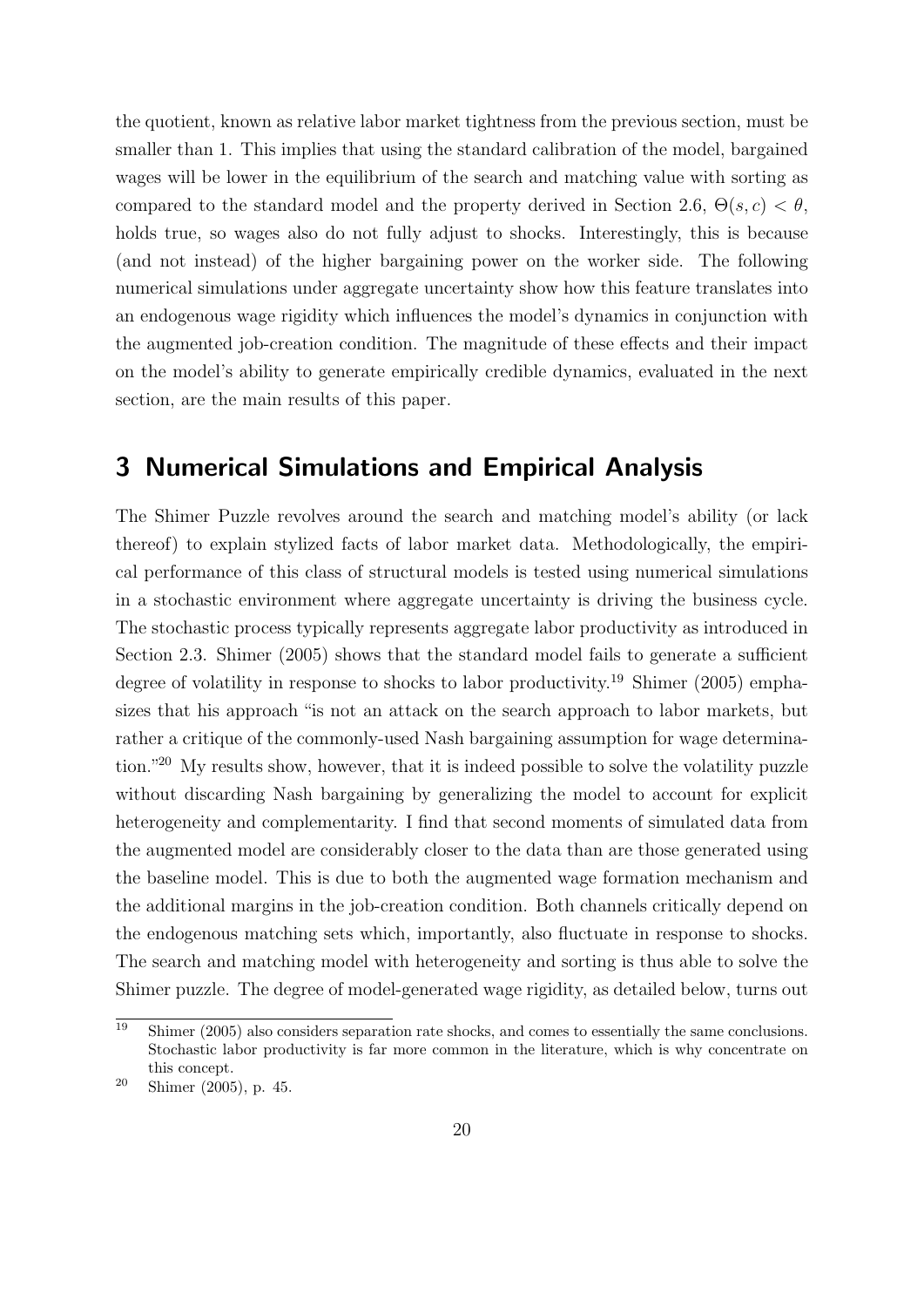to be supported by empirical evidence for the U.S. labor market as reported by [Haefke](#page-40-5) [et al.](#page-40-5) [\(2013\)](#page-40-5).

To proceed further with the analysis, a functional form assumption for the matchspecific production function is necessary. As mentioned before, sorting can be based either on comparative or absolute advantage. I consider both cases: A circular model as proposed by [Marimon and Zilibotti](#page-41-6) [\(1999\)](#page-41-6) and [Gautier et al.](#page-39-2) [\(2010\)](#page-39-2) with comparative advantage and a hierarchical model like in [Shimer and Smith](#page-42-1) [\(2000\)](#page-42-1) featuring absolute advantage. In this setting, the most productive firm's output is the highest no matter which worker is hired. For this case, I stick to the very simple log-supermodular production function already used to produce Figure [1:](#page-17-0)

$$
\log F(s, c) = s \times c. \tag{23}
$$

In the second, circular model every firm has one optimal employee type and, due to comparative advantage, a most productive firm and most highly skilled worker do not exist. As in [Gautier et al.](#page-39-2) [\(2010\)](#page-39-2), I calculate match output as a function of the "distance" between workers and firms, defined along the circumference of a circle. This production function features comparative advantage, that is, output is determined solely by a relative metric defined for every  $(s, c)$  pair on the type-space:

<span id="page-20-0"></span>
$$
F(s,c) = F(x) = 1 - \frac{1}{2}\gamma x^2, \ x \equiv |s - c|.
$$
 (24)

This metric, the distance x, can be seen as a measure of mismatch between workers and firms. Thus, the function is maximized for  $x = 0$ , i.e., for the case of an optimal match. The parameter  $\gamma$  governs the degree of complementarity of worker types and, thus, the cost of mismatch. Conceptually,  $\gamma$  is related to the "complexity dispersion parameter" discussed in [Teulings and Gautier](#page-42-3) [\(2004\)](#page-42-3) and [Teulings](#page-42-6) [\(2005\)](#page-42-6). The lower γ, the more substitutable are different types in production. A small γ, i.e., a small degree of complementarity is sufficient to achieve the desired amplification effect. A minimum constraint on  $\gamma$  ensures that workers do not accept every job in equilibrium and, hence, the matching sets do not cover the whole type-space. The higher  $\gamma$  the more narrow are the matching sets, that is, the smaller is the number of counterparts that a given type is willing to match with. For  $\gamma$  going to 0, in turn, the output of a match becomes independent of worker and firm types, just like in the baseline case homogenous workers and firms. I provide a robustness check for different values of  $\gamma$  in Section [3.5.](#page-29-0) The interior maximum of the circular production function delivers a nice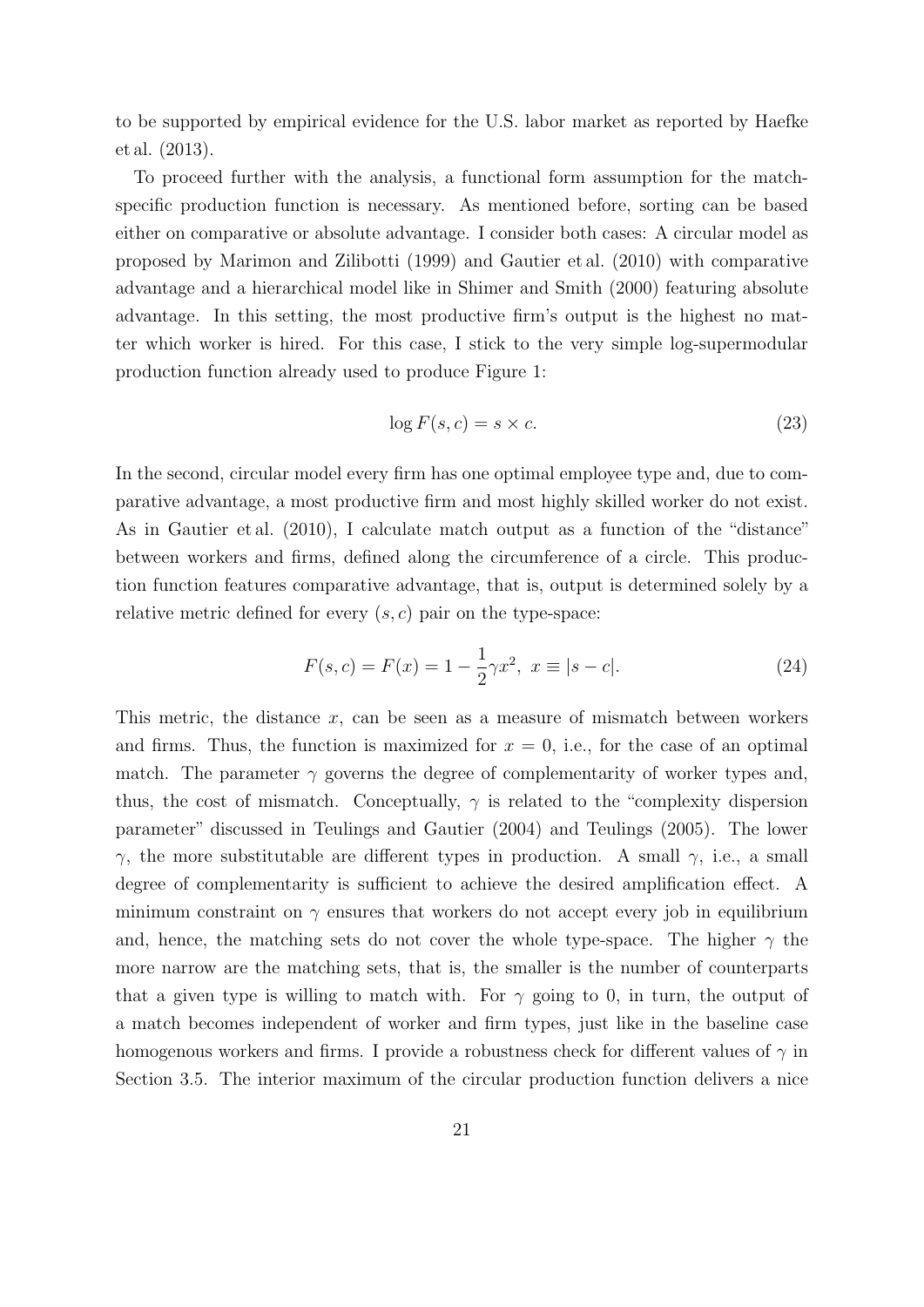intuition for the non-monotonicity of wages in firm type in this class of structural models (as emphasized in [Eeckhout and Kircher](#page-39-1) [\(2011\)](#page-39-1)) because it represents the optimal match that maximizes output and wage. The critical property of this model—the equilibrium asymmetry of the surplus function due to unequal bargaining powers—does not hinge on the choice of the production function. It arises both with the circular model and with the simple hierarchical function. In the following, results from numerical simulations are presented.[21](#page-21-0) I compare the dynamics of a baseline model, which reproduces Shimer's results, and the dynamic search and matching model with sorting for both types of production function. Due to log-linearization around the steady state, numerical results must be understood as elasticities, i.e., percentage deviations from the steady state. As in [Shimer](#page-42-0) [\(2005\)](#page-42-0), one period of time is set to be one quarter.

#### 3.1 Calibration Based on Business Cycle Properties

Table [2](#page-22-0) shows the calibration of the model based on quarterly U.S. labor market data used for the simulation exercise. To ensure direct comparability of the dynamics of the augmented model with the results in [Shimer](#page-42-0) [\(2005\)](#page-42-0), identical parameter values are chosen. The value of non-market activity b is computed using U.S. replacement rates in relation to mean labor income. It is assumed that this value is entirely determined by unemployment benefits since there is no leisure in the model. Vacancy posting costs  $\kappa$ are set to resemble average U.S. labor market tightness. A value of 0.1 for the separation rate represents an average employment spell of about 2.5 years in the United States in the relevant period (1951—2003). In the period relevant for the model, annual interest rates were roughly 5% in the United States. Thus, the quarterly discount rate is set to 0.012, which translates to a discount factor (as it appears in the model equations) of  $\beta = 1/1.012 \approx 0.99$ . The [Hosios](#page-40-6) [\(1990\)](#page-40-6) condition for socially efficient vacancy posting in the decentralized equilibrium leads to the equalization of workers' bargaining power and the elasticity parameter of the matching function. The matching function elasticity, in turn, is set by [Shimer](#page-42-0) [\(2005\)](#page-42-0) at 0.72, which is within the empirically-supported range reported by [Petrongolo and Pissarides](#page-41-7) [\(2001\)](#page-41-7) and resembles the average job-finding rate in U.S. labor market data. The only parameter that is not part of the baseline search and matching model and its calibration proposed in [Shimer](#page-42-0) [\(2005\)](#page-42-0) is the degree of

<span id="page-21-0"></span> $\overline{21}$  I apply standard solution methods and simulate the model in log-linearized form using Dynare [\(Adjemian et al.](#page-38-4) [\(2014\)](#page-38-4)). The steady state is the equilibrium computed in Section [2.7.](#page-15-0) To account for fluctuations of the additional endogenous objects in the model with sorting (surplus, matching sets, probability distributions of types), I use a number of functions external to Dynare to compute the numerical differentials for every state of the labor productivity process.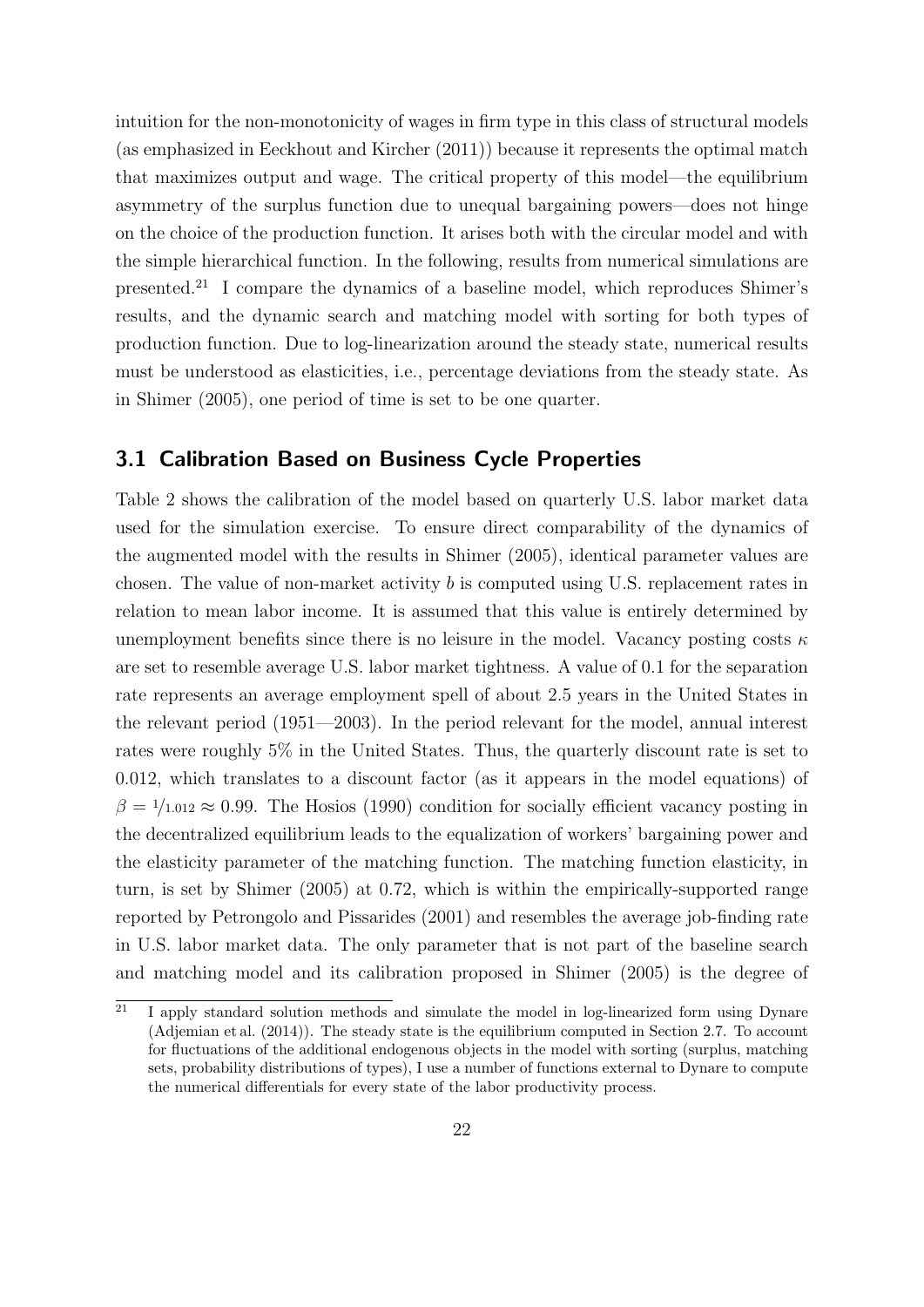<span id="page-22-0"></span>Table 2: Parameter values for the quarterly calibration of the search and matching model for the U.S. labor market (1951—2003)

| Symbol              | Value | Source                                    |
|---------------------|-------|-------------------------------------------|
| $\gamma$            | 1     | Gautier and Teulings (2014)               |
| β                   | 0.99  | Shimer $(2005)$ (discount rate 0.012)     |
| $\delta$            | 0.1   | Shimer $(2005)$                           |
| $\alpha$            | 0.72  | Hosios (1990) condition: $\alpha = \xi$ , |
| ξ                   | 0.72  | Shimer $(2005)$                           |
| $\boldsymbol{b}$    | 0.4   | Shimer $(2005)$                           |
| $\kappa$            | 0.213 | Shimer $(2005)$                           |
| $\rho$              | 0.765 | Hagedorn and Manovskii (2008)             |
| $\sigma_{\epsilon}$ | 0.013 | Hagedorn and Manovskii (2008)             |
|                     |       |                                           |

complementarity  $\gamma$  of the production function. I use a value of 1, which lies within the range considered by [Gautier and Teulings](#page-39-3) [\(2014\)](#page-39-3), as baseline and check the robustness of my results with respect to the choice of  $\gamma$  in Section [3.5.](#page-29-0) Given the production function  $(24)$ , this degree of complementarity suffices to achieve a large amplification effect. The value of  $\gamma$  has to be high enough, though, to induce the agents to be picky in equilibrium.[22](#page-22-1)

As introduced in Section [2.3,](#page-6-2) the labor productivity process  $Y_t$  can be imagined as an underlying technology that enables labor to be used productively. It is a stochastic process which varies over time. It is type-independent and affects all matches in equal measure. As in [Shimer](#page-42-0) [\(2005\)](#page-42-0), it is normalized to 1 in steady state and calibrated to resemble empirical labor productivity in the U.S. over the relevant period of time. Regarding the functional form, I follow [Hagedorn and Manovskii](#page-40-1) [\(2008\)](#page-40-1) and set up stochastic labor productivity as a first-order autoregressive process:<sup>[23](#page-22-2)</sup>

$$
Y_t = Y_{t-1}^{\rho} e^{\epsilon_t} \leftrightarrow y_t = \rho y_{t-1} + \epsilon_t, \quad \epsilon_t \sim \mathcal{N}(0, \sigma_{\epsilon}^2). \tag{25}
$$

<span id="page-22-1"></span> $\overline{a^2}$  A very low degree of complementarity leads to an equilibrium with matching sets that comprise the whole type space and hence, agents would not be picky.

<span id="page-22-2"></span><sup>&</sup>lt;sup>23</sup> Many closely related papers use more general Markov chains to add a stochastic dimension to the model. An AR(1) process is a homogenous Markov process iff the error terms are i.i.d.. I prefer to use the AR(1) process under this assumption for computational reasons.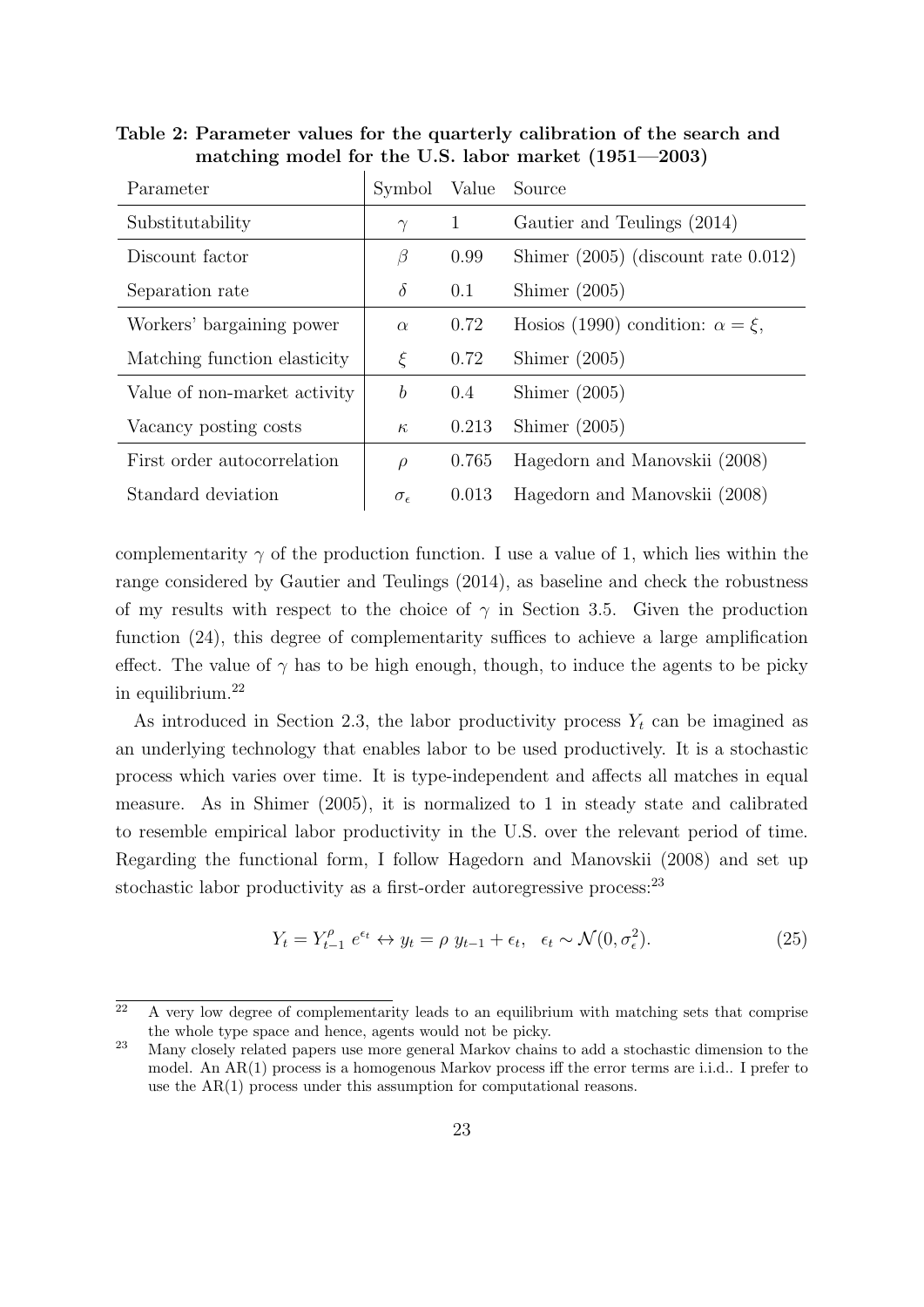| Standard deviations                                                              |                                                                    | $U_t$ $V_t$ $\theta_t$ $q_t^u$  |  |
|----------------------------------------------------------------------------------|--------------------------------------------------------------------|---------------------------------|--|
| 1. U.S. data                                                                     |                                                                    | $0.190$ $0.202$ $0.382$ $0.118$ |  |
| 2. Results of Shimer (2005)                                                      |                                                                    | $0.009$ $0.027$ $0.035$ $0.010$ |  |
| 3. This paper (no sorting, no heterogeneity) $\vert$ 0.009 0.026 0.035 0.010     |                                                                    |                                 |  |
| 4. This paper (sorting, hierarchical model)                                      | $\begin{array}{cccc} \n0.102 & 0.277 & 0.380 & 0.168\n\end{array}$ |                                 |  |
| 5. This paper (sorting, circular model, $\gamma = 1$ )   0.201 0.544 0.745 0.329 |                                                                    |                                 |  |

<span id="page-23-1"></span>Table 3: Actual and simulated standard deviations of labor market variables

Note: Rows 1 & 2: Based on Tables 1 and 3 in [Shimer](#page-42-0) [\(2005\)](#page-42-0), pp. 28/39. Calculated based on quarterly U.S. data, 1951—2003. Rows 3 to 5: Standard deviations of simulated data from the author's model with and without sorting. All moments come from HP-filtered data with  $\lambda = 10^5$ .

Lower-case letters represent labor productivity in logs.  $\rho \in (0, 1)$  captures the degree of first-order autocorrelation of this  $AR(1)$  process. Innovations are drawn from a Gaussian distribution with mean 0 and standard deviation  $\sigma_{\epsilon}$ . Both parameters are set to match quarterly U.S. labor productivity.[24](#page-23-0) All values in Table [2](#page-22-0) are based on quarterly data. Shimer's (2005) simulation results as well as my own results are reported as deviations from a HP trend, which is conventional in the literature.

#### 3.2 The Amplification Effect of Sorting

I find large amplification of shocks using the presented search and matching model with sorting. Second moments of simulated time series data are of the same order of magnitude as the volatility we see in U.S. labor market data for the relevant period of time. In particular, the simulated standard deviations of unemployment, vacancies, labor market tightness, and the job-finding rate are much closer to empirical second moments than the results [Shimer](#page-42-0) [\(2005\)](#page-42-0) reports using the standard search and matching model. Table [3](#page-23-1) compares the main results of this paper to those of [Shimer](#page-42-0) [\(2005\)](#page-42-0) and the true data moments. The first two rows of Table [3](#page-23-1) show the well-known result reported in [Shimer](#page-42-0) [\(2005\)](#page-42-0). The original Shimer Puzzle is immediately apparent. The standard deviations of unemployment,  $U_t$ , vacancies,  $V_t$ , labor market tightness,  $\theta_t$ , and the jobfinding rate,  $q_t^u$ , in simulated time series data miss the standard deviations in the data

<span id="page-23-0"></span> $\overline{a^2}$  [Shimer](#page-42-0) [\(2005\)](#page-40-3), [Hornstein et al.](#page-40-3) (2005) and [Hagedorn and Manovskii](#page-40-1) [\(2008\)](#page-40-1) report the parameter values necessary to represent U.S. labor productivity "as seasonally adjusted quarterly real average output per person in the non-farm business sector constructed by the BLS" [\(Hagedorn and](#page-40-1) [Manovskii](#page-40-1) [\(2008\)](#page-40-1), p. 1694).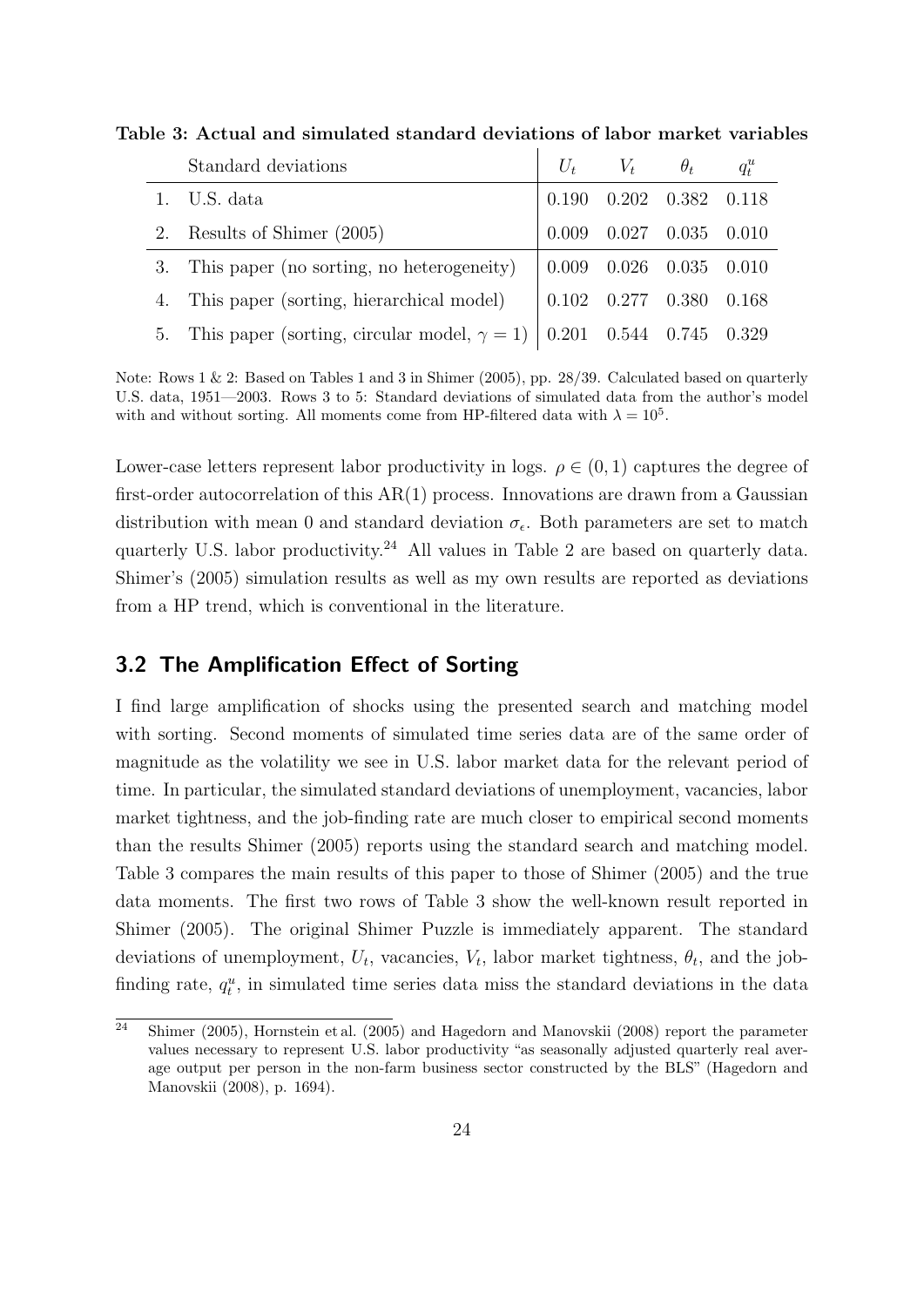by a factor of about 10 to 20. As a simple test, the third row shows that my model reproduces Shimer's results for the case of no sorting and no heterogeneity. It is thus ensured that the results are directly comparable to [Shimer](#page-42-0)  $(2005)$ .<sup>[25](#page-24-0)</sup>

The main results are reported in the fourth and fifth row of Table [3.](#page-23-1) The second moments of time series data for the main labor market aggregates from the augmented model with sorting are much closer to the data than the corresponding numbers generated using the model without sorting. Using the hierarchical model with absolute advantage, the standard deviation of the HP-filtered time series of labor market tightness (0.380) is very close to the data (0.382). Thus, the search and matching model with sorting is able to generate realistic dynamics of labor market tightness via the two channels that have been shown to distinguish the model with sorting from the standard model: job-creation and wage formation. The simulated standard deviations of vacancies  $(V<sub>t</sub>)$  and the job-finding rate  $(q<sub>t</sub><sup>u</sup>)$  are also much higher than in the baseline model. They even overshoot their empirical counterparts to some extent. The standard deviation of unemployment  $(U_t)$  is amplified as well but remains somewhat lower than the empirical value. The results using the circular model with comparative advantage overcome this shortcoming to some extent, see the fifth row of Table [3.](#page-23-1) Unemployment dynamics are now closely matched: 0.201 generated by the model and 0.190 in the data. The circular model leads, however, to standard deviations of vacancies, labor market tightness and the job-finding rate which are too high; they overshoot their empirical counterparts by a factor of 2 to 3. Recall that both the tightness and the job-finding rate are simple functions of  $V_t$ . Thus, the excess volatility generated both using the hierarchical and, too a larger extent, using the circular model must stem from the firm's vacancy posting decisions which are obviously amplified too much by combining the simple structure of the standard model, the standard parametrization from the literature, and sorting. While it is interesting to think about ways that avoid the relative discrepancy between the volatilities of unemployment and vacancies, which show roughly the same volatility in the data, it is important to note that the aim of the exercise presented in this paper is not to match the empirical moments as closely as possible; rather, the main message is that a very simple search and matching model generates amplification sufficient to match empirical second moments with just one additional element: Sorting.<sup>[26](#page-24-1)</sup>

<span id="page-24-0"></span> $25$  Note that due to the complexity of model with heterogeneity, results reported here come from a single stochastic simulation on the entire type space, which is approximated by a discrete grid of dimensions  $50 \times 50$ . The [Shimer](#page-42-0) [\(2005\)](#page-42-0) results are bootstrapped standard errors from 10,000 simulations of the baseline model.

<span id="page-24-1"></span><sup>&</sup>lt;sup>26</sup> One approach to resolve this discrepancy would be to think carefully about vacancy posting costs in the setting with sorting. To dampen excessive vacancy posting in response to shocks, an additional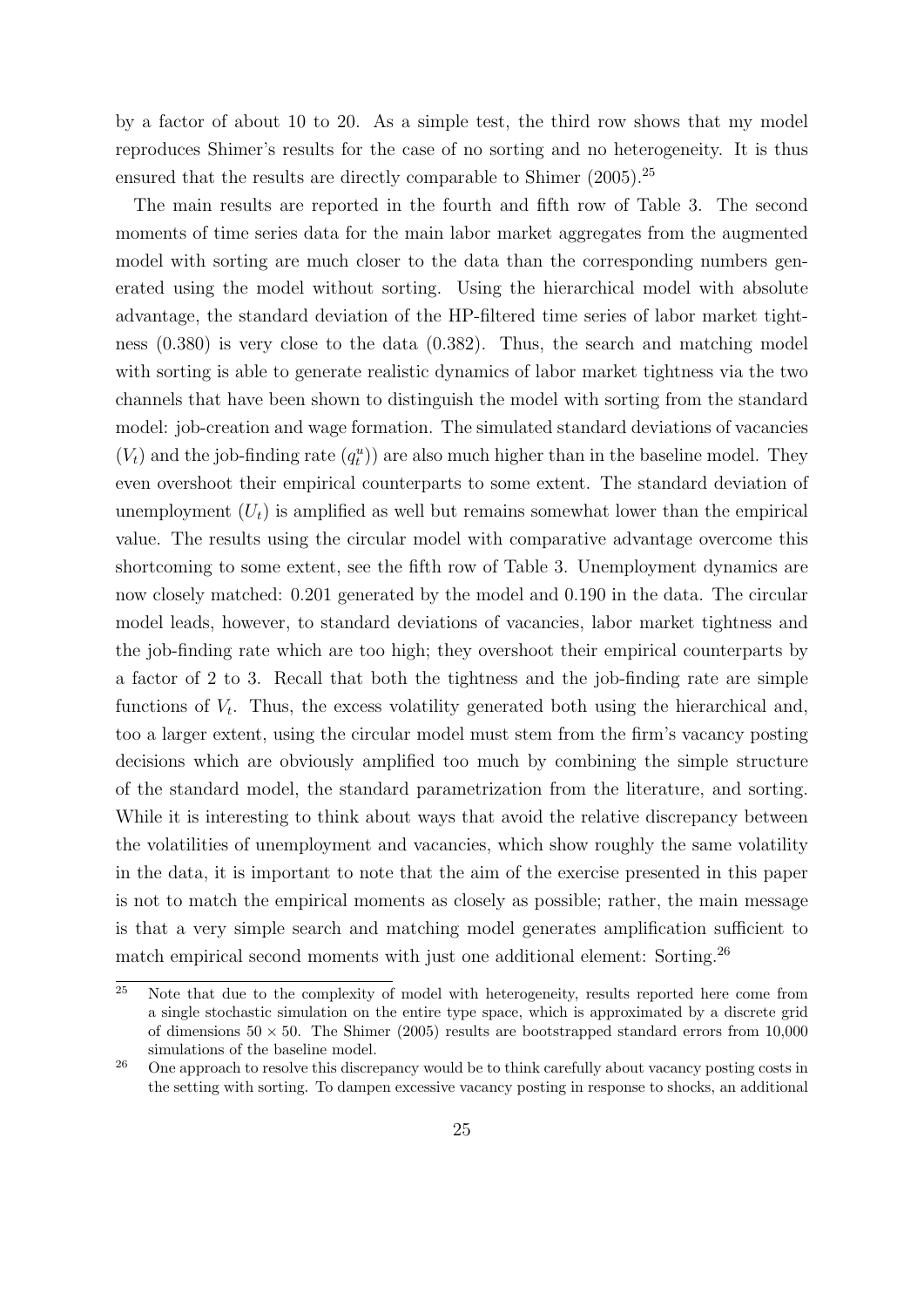

<span id="page-25-0"></span>Figure 2: Impulse Response Functions of key variables in the search and matching model with sorting

To illustrate the dynamics of the search and matching model with sorting, Figure [2](#page-25-0) shows impulse response functions of key variables: unemployment, vacancies, aggregate labor market tightness, the job-finding rate as well as the autoregressive labor productivity process and wages. In response to a positive shock to labor productivity, which fades out slowly due to the autoregressive nature of the process, unemployment falls and shows a countercyclical hump-shaped response. Strong procyclical reactions in vacancy posting, job-finding, and aggregate tightness of the labor market materialize directly in the aftermath of the shock. All impulse responses show a high degree of persistence and both correlations and cyclical properties are realistic. For instance, unemployment and vacancies move in opposite directions in response to the shock and are thus highly negatively correlated (Beveridge curve). Note also the underproportional adjustment of wages to the shock in labor productivity. The endogenously generated wage rigidity becomes apparent: The initial adjustment of wages is roughly only 85% of the jump in labor productivity in the depicted example.

I now take a closer look at the simulation results presented. As shown in Section [2.5](#page-11-4) and [2.6,](#page-12-1) the augmented search and matching model with sorting entails two additional channels that lead to amplification of the dynamic model: The additional margin in job-creation and the endogenous wage rigidity. How do both channels contribute quantitatively to the improved empirical performance and how large is the implied degree of wage rigidity?

<sup>&</sup>quot;fixed" cost component, which should be non-proportional to the expected duration of maintaining the vacancy, as suggested by [Pissarides](#page-41-8) [\(2009\)](#page-41-8), would be one promising way to go in future work.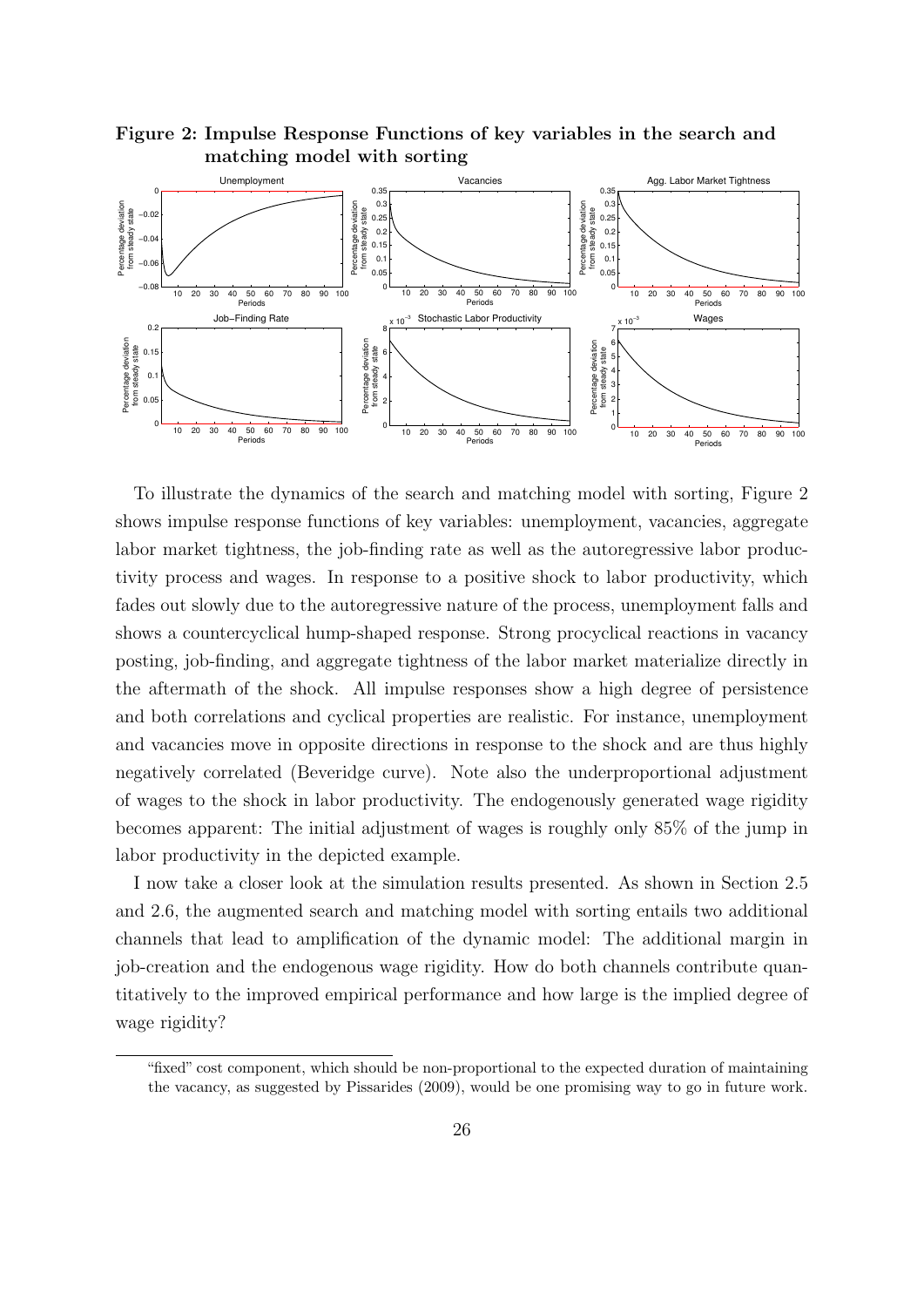Figure 3: Simulated time series of wages and labor productivity

<span id="page-26-0"></span>

Note: Fluctuations around trend of simulated data for labor productivity and wages, HP-filtered with  $\lambda = 10^5$ . Hierarchical model. The 50-period timeframe has been randomly chosen.

#### 3.3 The Degree of Wage Rigidity

The point that rigid wages can amplify the search and matching model's response to shocks has been made repeatedly in the literature [\(Hall](#page-40-0) [\(2005\)](#page-40-0), [Hagedorn and Manovskii](#page-40-1) [\(2008\)](#page-40-1), [Hall and Milgrom](#page-40-2) [\(2008\)](#page-40-2)). The model with sorting developed in this paper is complementary. It has been shown in Section [2.7](#page-15-0) that rigid wages originate from an an equilibrium property of the model with sorting, namely the asymmetric values of workers' and firms' outside options that leads to a skewed surplus function and a difference in the cardinalities of worker and firm matching sets. This generates a wage rigidity of empirical reasonable magnitude without disregarding Nash bargaining and without changing Shimer's (2005) calibration strategy. A closer look at the interrelation between my and other approaches to solving the volatility puzzle will be provided in Section [4.](#page-31-0)

[Shimer](#page-42-0) [\(2005\)](#page-42-0) does not analyze wage data for the U.S. labor market and does not use the wage-formation mechanism to characterize the equilibrium of his model. Therefore, I analyze the degree of model-generated wage rigidity separately. Perfectly flexible wages, as in the baseline model, respond directly to stochastic changes of labor productivity in the form of a one-to-one co-movement. The elasticity of wages with respect to labor productivity is thus simply 1. Totally rigid wages, on the other hand, would not react at all to changes in labor productivity, implying an elasticity of 0 (as in [Hall](#page-40-0) [\(2005\)](#page-40-0)). Figure [3](#page-26-0) shows how simulated wages (solid) and labor productivity (dotted) deviate from trend in the model with sorting. The data stem from a simulation of the hierarchical model and the 50-period timeframe is randomly chosen. In the standard search and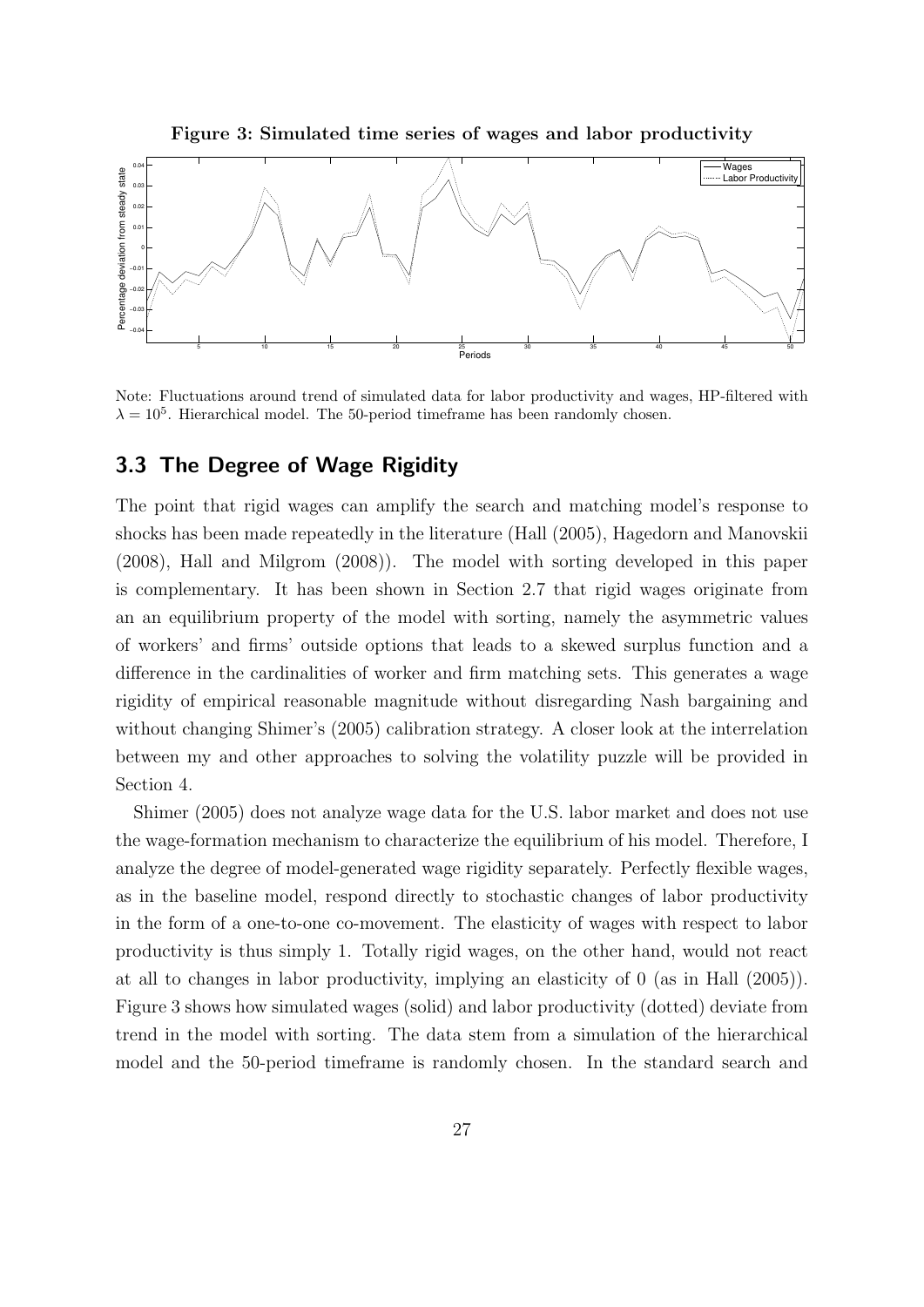matching model, these two time series would simply be congruent. Wages are fully flexible and instantaneously adjust whenever stochastic labor productivity changes. In the depicted model with sorting, however, wages turn out to be less volatile and do not fully adjust, as can be seen in Figure [3.](#page-26-0) The amplitude of labor productivity deviations (dotted) is considerably larger. Hence the elasticity of wages with respect to labor productivity must be somewhat smaller than 1. This is exactly the result one would expect. In the baseline model, wages are too responsive. After a favorable shock, workers soak up most of the extra productivity via wages since they immediately adjust what leads to insufficient responsiveness of other model variables, particularly vacancies, due to a lack of incentives for the firm. In the model with sorting, however, the one-to-one link between wages and labor productivity is dampened. The arising wage rigidity, which is visible in Figure [3,](#page-26-0) limits the extent to which wages adjust in response to the shock. This increases firm's incentives to create new jobs and leads to amplification.

To check whether the model-generated rigidity is of a reasonable magnitude, I refer to the empirical literature on this issue. I rely on [Haefke et al.](#page-40-5) [\(2013\)](#page-40-5), who focus primarily on the different degrees of wage rigidity for newly hired workers as compared to established employment relationships. I can compare the reported wage-elasticity with respect to labor productivity for new hires to my results. [Haefke et al.](#page-40-5) [\(2013\)](#page-40-5) note that this value "is an appropriate and informative calibration target for search and matching models."<sup>[27](#page-27-0)</sup> The authors find an elasticity of wages with respect to labor productivity of 0.8 with a relatively large standard error of 0.4. Using data from simulations of the model with sorting, this elasticity can simply be computed as the coefficient  $\eta_1$  of a simple linear regression of wages on labor productivity in logs and first differences:

$$
\Delta \log W_t(s, c) = \eta_0 + \eta_1 \Delta \log Y_t + \varepsilon_t \tag{26}
$$

Running this simple regression yields a wage elasticity of  $\eta_1 = 0.751$  for the hierarchical model and  $\eta_1 = 0.871$  in the circular case. These elasticities lie well within the empirically supported range. [Hagedorn and Manovskii](#page-40-1) [\(2008\)](#page-40-1) also compute an elasticity from U.S. wage and productivity data and report a coefficient of 0.449, which also lies

<span id="page-27-0"></span><sup>&</sup>lt;sup>27</sup> [Haefke et al.](#page-40-5)  $(2013)$ , p. 898. Since the baseline search and matching model with Nash bargaining is essentially a model of new hires, the elasticity of wages with respect to labor productivity for this group is a reasonable metric to assess the plausibility of the theoretical model and the simulation results. Note that wages do not play any allocational role in a random search model. The Nash bargaining solution simply determines how the surplus is shared in every time-period given the state of the model in the same period. Thus, the length of an employment spell does not influence wages and there is no meaningful distinction between new hires and existing employment relationships.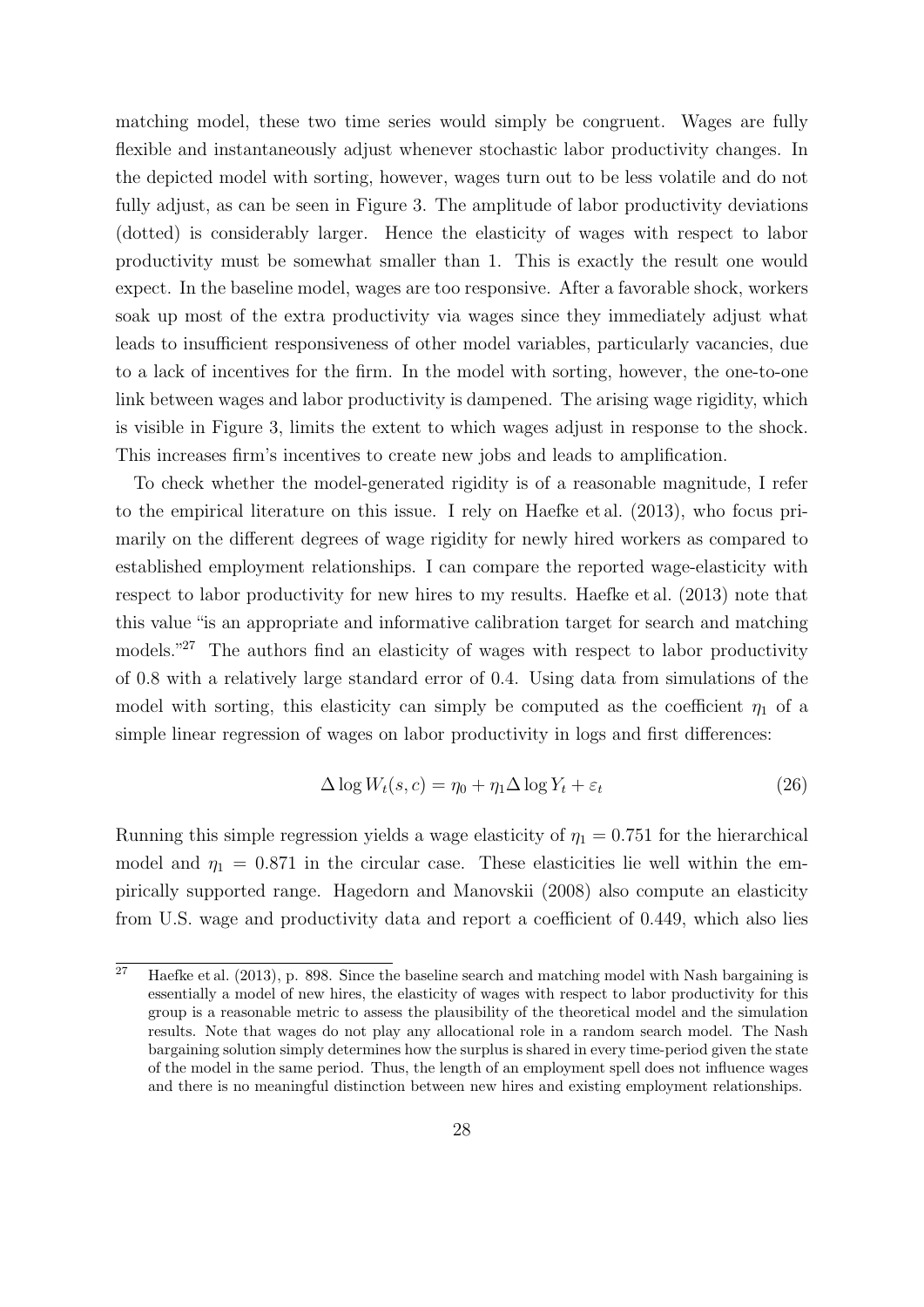within the supported range, albeit at the lower end. The elasticity/derivative implied by the alternating-offer bargaining game proposed by [Hall and Milgrom](#page-40-2) [\(2008\)](#page-40-2) is about 0.7, again in line with both the empirical evidence and the endogenous wage rigidity generated by the model with sorting. It is reassuring that the rigidity lies close to these benchmarks.

Recall that the endogenous wage rigidity is, as described above, not the only modification of the model with sorting. Given the strong amplification effect, the degree of wage rigidity I find appears to be small at first sight. However, the value is well in line with empirical evidence on wage rigidities, a more extreme kind of rigidity would not be justified. It is thus instructive to decompose the effect of sorting in the dynamic model according to the two sources of amplification: The endogenous wage rigidity and the additional margin of adjustment in job-creation.

#### 3.4 Rigid Wages vs. Job-Creation

Besides amplification due to rigid wages, sorting unfolds a second effect that leads to amplification via forward-looking vacancy posting decisions. Recall the firms' job creation condition, equation [\(15\)](#page-11-1), with  $M_{t'}/V_{t'}$  plugged in for  $q_{t'}^v$ :

<span id="page-28-0"></span>
$$
\frac{\kappa V_{t'}}{M_{t'}} = \beta (1 - \alpha) \int\limits_{M_{t'}^s(c)} \frac{g_{t'}^u(s)}{U_{t'}} S_{t'}(s, c) \, \mathrm{d}s. \tag{27}
$$

After a positive productivity shock hits the economy, the inversely U-shaped surplus function shifts upwards. Firms choose wider matching sets because the surplus from an increased number of potential matches is larger than zero. This leads to a higher expected value of future surpluses on the side of the firm and, consequentially, amplification. The difference to the standard model is precisely this effect of the fluctuating matching sets. Not only the surplus increases in response to the shock. The margins of the firms' matching sets get wider too. This implies that for a productivity shock of equal magnitude, the RHS of [\(27\)](#page-28-0) in the model with sorting experiences a larger increase than the corresponding equation in the standard model would lead to. This additional margin of adjustment via the matching set has to be offset by a larger number of vacancy postings,  $V$ , which is the firm's control variable. Thus, in this model wages do not need to be extremely rigid (as in [Hall](#page-40-0) [\(2005\)](#page-40-0)) to generate sufficient volatility. A higher number of additional vacancy postings is the optimal response to a positive shock as compared to the standard model. This generates more amplification than the wage-rigidity alone.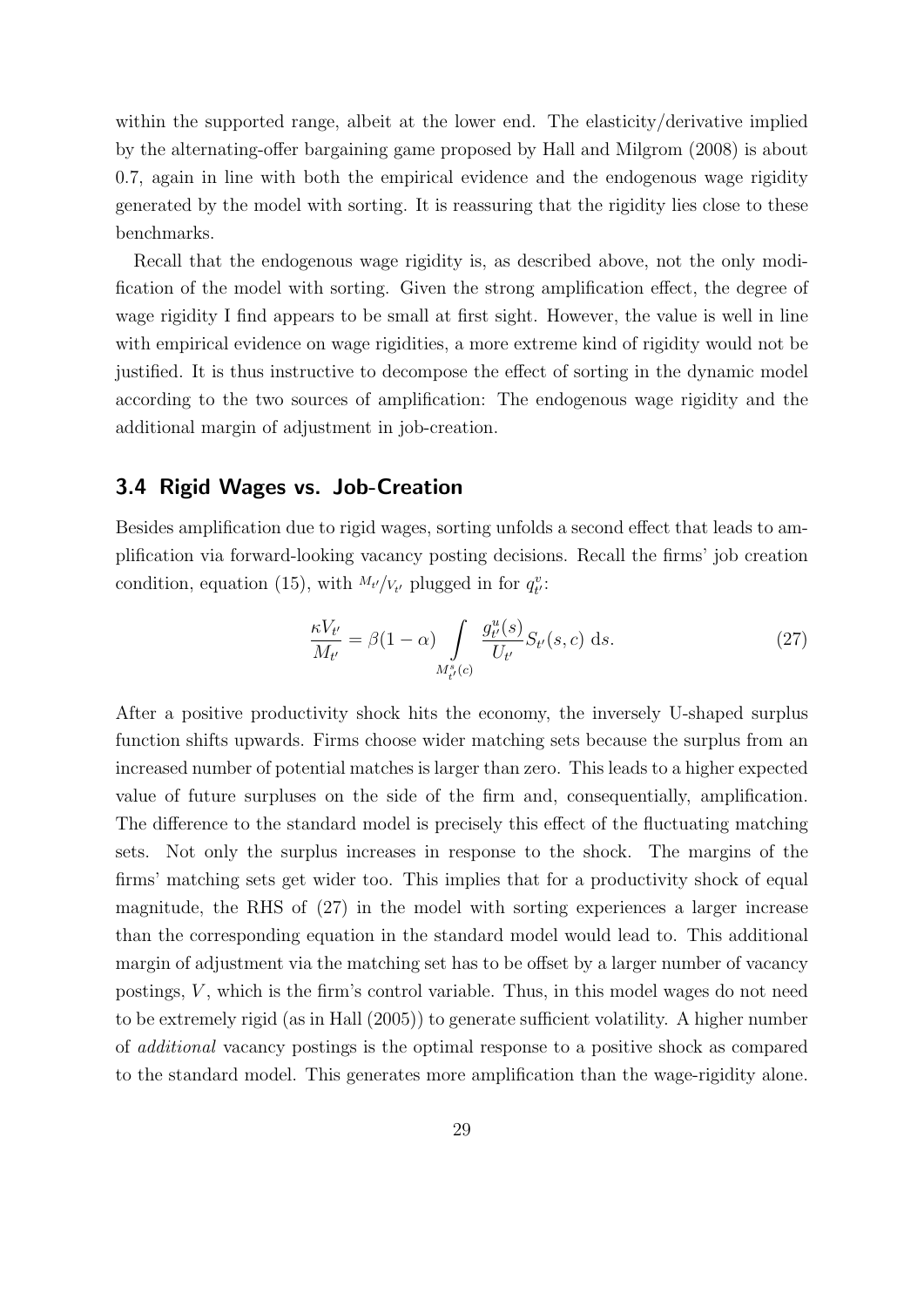<span id="page-29-1"></span>

| Standard deviations                                                                                             | $U_t$ $V_t$ $\theta_t$ $q_t^u$              |  |
|-----------------------------------------------------------------------------------------------------------------|---------------------------------------------|--|
| 1. U.S. data                                                                                                    | $0.190$ $0.202$ $0.382$ $0.118$             |  |
| 2. Results of Shimer (2005)                                                                                     | $0.009 \quad 0.027 \quad 0.035 \quad 0.010$ |  |
| 3. This paper (sorting, circular, $\gamma = 1$ ) $\begin{array}{ccc} 0.201 & 0.544 & 0.745 & 0.329 \end{array}$ |                                             |  |
| 4. This paper (rigidity only, $\eta_1 = 0.751$ ) $\vert 0.031 \, 0.084 \, 0.114 \, 0.051$                       |                                             |  |
| 5. This paper (rigidity only, $\eta_1 = 0.871$ ) $\vert 0.016 \, 0.043 \, 0.059 \, 0.026$                       |                                             |  |

Table 4: Amplification effect of an imposed wage rigidity

Note: Rows 1 & 2: Based on Tables 1 and 3 in [Shimer](#page-42-0) [\(2005\)](#page-42-0), pp. 28/39. Calculated based on quarterly U.S. data, 1951—2003. Rows 3 to 5: Standard deviations of simulated data from the author's model. All moments come from HP-filtered data with  $\lambda = 10^5$ .

To find out to what degree both the wage rigidity and the larger number of vacancy postings contribute to the documented amplification, I take the calculated elasticities of wages with respect to labor productivity, both for the hierarchical and the circular model, and impose them on a standard model without sorting and heterogeneity. The gap in volatility, which cannot be accounted for by the effect of rigid wages alone, must then be the effect of sorting on job-creation. The last two rows of Table [4](#page-29-1) show the results of this exercise.

The volatility of labor market variables with an imposed wage rigidity alone remains too small as compared to the data. As expected, the rigidity amplifies the model, but even for the stronger wage rigidity in case of the hierarchical model ( $\eta_1 = 0.751$ ) a factor of about 2-6 is missing (depending on the variable) between simulated standard deviations and data. Thus the relatively small model-generated wage rigidity alone does not suffice to generate sufficient amplification. This is not surprising. I conclude that the large amplification effect of sorting must be primarily driven by the effect of additional job-creation, which is quantitatively dominant. Since there are not additional modifications in the model, the gap in volatility between the third (sorting, circular model) and the fourth and fifth rows (no sorting, rigidity imposed) in Table [4](#page-29-1) shows how large the effect of additional job-creation is in comparison.

#### <span id="page-29-0"></span>3.5 The Choice of  $\gamma$

As a final robustness check, I examine to what extent the results I document for the circular model depend on the assumed degree of complementarity in the production function,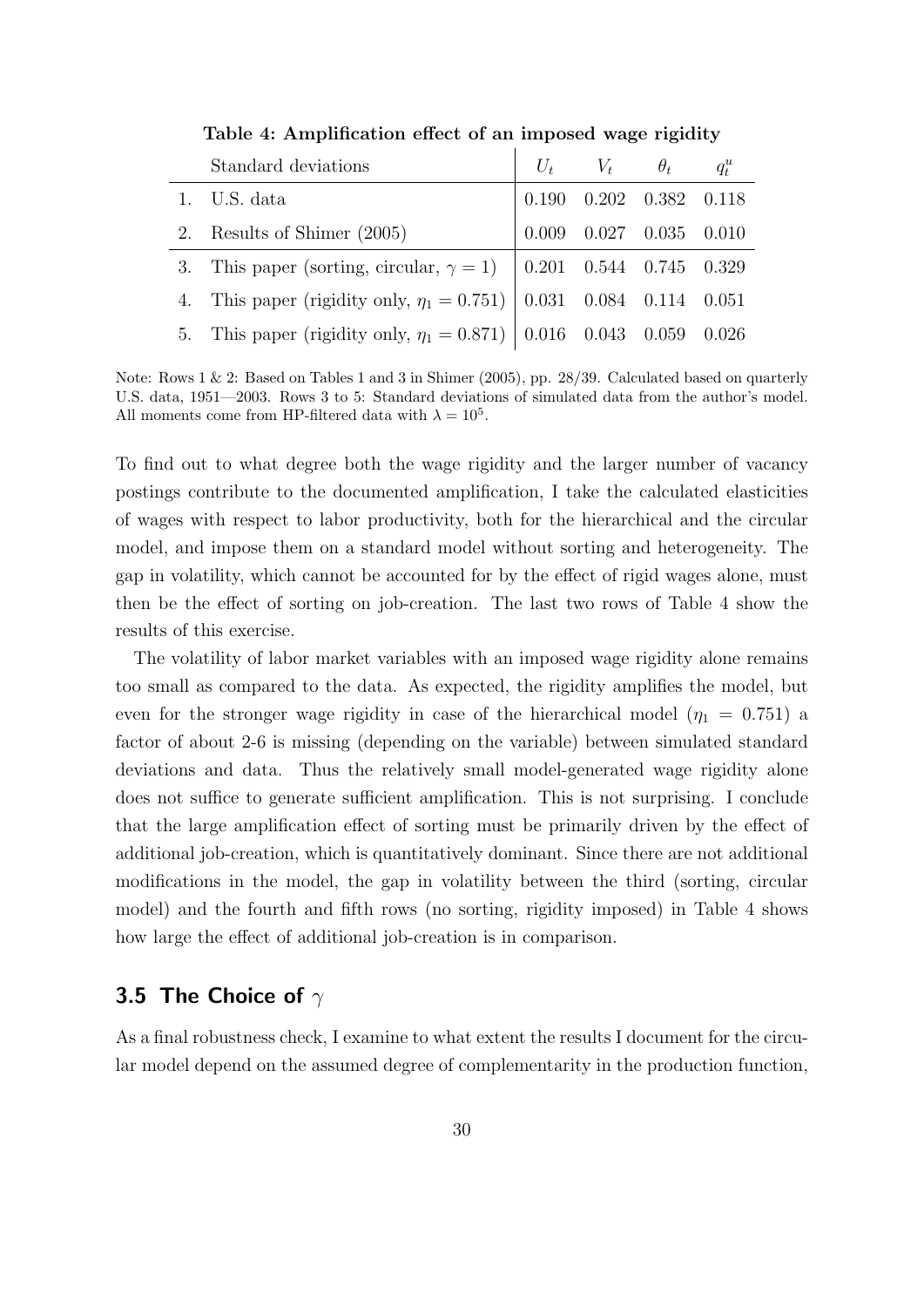<span id="page-30-0"></span>

| Standard deviations                                                        |                                                                 | $U_t$ $V_t$ $\theta_t$ $q_t^u$ |  |
|----------------------------------------------------------------------------|-----------------------------------------------------------------|--------------------------------|--|
| 1. U.S. data                                                               | $\begin{array}{ ccc} 0.190 & 0.202 & 0.382 & 0.118 \end{array}$ |                                |  |
| 2. Results of Shimer (2005)                                                |                                                                 | $0.009$ 0.027 0.035 0.010      |  |
| 3. This paper (sorting, circular, $\gamma = 1$ )   0.201 0.544 0.745 0.329 |                                                                 |                                |  |
| 4. This paper (sorting, circular, $\gamma = 1.5$ ) 0.179 0.485 0.664 0.294 |                                                                 |                                |  |
| 5. This paper (sorting, circular, $\gamma = 2$ )   0.166 0.451 0.617 0.273 |                                                                 |                                |  |

Table 5: The influence of  $\gamma$  on amplification

Note: Rows 1 & 2: Based on Tables 1 and 3 in [Shimer](#page-42-0) [\(2005\)](#page-42-0), pp. 28/39. Calculated based on quarterly U.S. data, 1951—2003. Rows 3 to 5: Standard deviations of simulated data from the author's model. All moments come from HP-filtered data with  $\lambda = 10^5$ .

Equation [\(24\)](#page-20-0). As mentioned before,  $\gamma$  is the only parameter of the model with sorting that is not easily adaptable from the literature, because reliable empirical evidence on the extent of sorting and complementarities in the labor market is still rare, particularly for the U.S. Some recent innovative empirical studies are discussed in Section [4.](#page-31-0) Note, however, that the simple hierarchical model does not add any additional parameter to the model. This could be seen as an advantage in the light of limited empirical evidence. In Section [1,](#page-1-2) I claimed that the impact of search on the job in this class of models can be controlled for by allowing different degrees of complementarity. This is due to the fact that intuitively, on-the-job search reduces the pickiness of agents. If a worker had the possibility of continuing to search after being matched, he would optimally choose wider matching sets. Thus, results with a low value of  $\gamma$  intuitively resemble a high degree of search on the job. Of course this is just a very rough approximation. Nevertheless, it allows us to understand the impact that on-the-job search would have in a model that makes it explicit. For the robustness check, I compare three values of  $\gamma$  in the range proposed by [Gautier and Teulings](#page-39-3) [\(2014\)](#page-39-3), who make extensive use of the circular model. These values are  $\gamma = 1$  (low degree of complementarity, used in Table [3\)](#page-23-1),  $\gamma = 1.5$ (medium degree of complementarity), and  $\gamma = 2$  (high degree of complementarity). Recall that the higher the value of  $\gamma$ , the stronger is the degree of complementarity in production and the more picky the agents will be in equilibrium. This leads to narrower matching sets due to high costs from not being matched optimally in the form of fore-gone output. As Table [5](#page-30-0) shows, the lowest degree of complementarity considered ( $\gamma = 1$ ) yields the highest amplification. Search on the job would, therefore, add amplification to the model. Increasing  $\gamma$  lowers the amplification effect of sorting and reduces the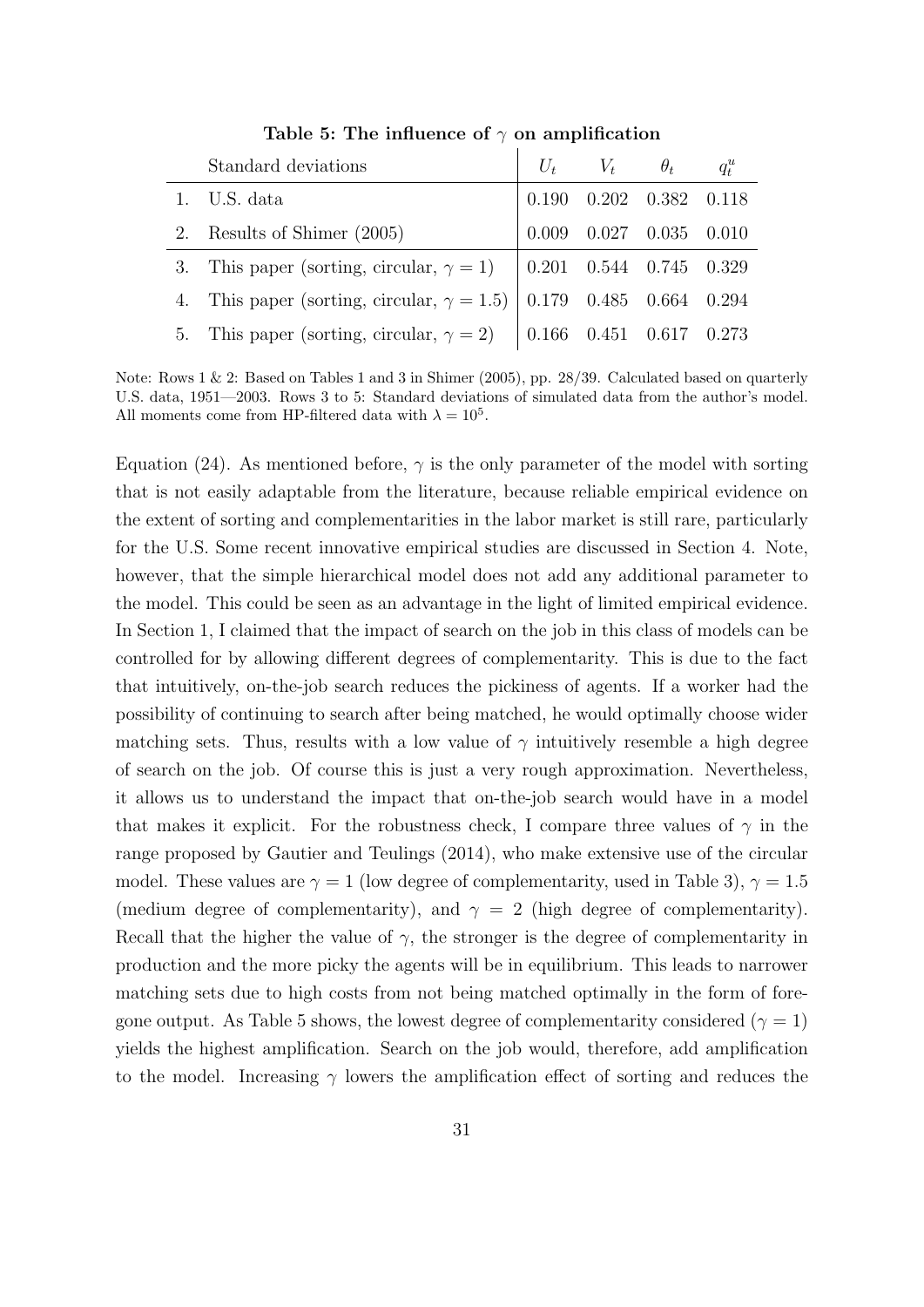excess volatility of vacancies. This is intuitive: Very picky agents in equilibrium and a corresponding high degree of complementarity imply that for the same magnitude of the productivity shock the matching sets will adjust less. In other words, a higher additional value of surplus is necessary to increase the cardinality of the matching sets by the same amount. This pattern emerges simply as an equilibrium property of the surplus function. The surface of positive surpluses is much steeper in case of high complementarity due to the large gains from being optimally matched. Hence, matching sets fluctuate less in response to shocks and the additional margin in the job-creation condition is dampened, what leads to less amplification with large complementarity. The discrepancy between the volatility of unemployment and vacancies remains, however. It is not possible to perfectly adjust the search and matching model with sorting to the data by calibrating  $\gamma$  alone. Instead, empirical evidence for the importance of complementarity and sorting in the U.S. labor market is necessary to make an informed choice.

## <span id="page-31-0"></span>4 Discussion in Relation to the Literature

This paper constructs an equilibrium search and matching model with two-sided heterogeneity and sorting. [Gautier et al.](#page-39-4) [\(2006\)](#page-39-4) provide an insightful overview of the development of this class of labor search models. The relationship to the previous literature is best understood from two reference points. The first reference point is the assignment game among heterogeneous agents in a frictionless market following [Becker](#page-38-3) [\(1973\)](#page-38-3). Becker characterizes the equilibrium of a marriage market, that is, a market with nontransferable utility. In this frictionless, neoclassical model, all types are only willing to match with their one optimal counterparts to form matches which jointly maximize payoffs. Thus, matching sets consist of only a single element. [Shimer and Smith](#page-42-1) [\(2000\)](#page-42-1) take this model out of its Walrasian equilibrium by adding frictions and costly search. Additionally, they consider transferable utility, thereby building a bridge to labor market applications of the theory. In their paper, technical conditions for positive assortative matching in equilibrium are derived and existence is proven: in a nutshell, types need to be complements in production. Thus, models featuring positive sorting rely on a supermodular production function which is increasing in its two arguments, the worker's skill and the firm's productivity, and twice continuously differentiable.The second reference point is the baseline search and matching model of the labor market as outlined in the textbook by [Pissarides](#page-41-4) [\(2000\)](#page-41-4) and used in—among many other papers[—Shimer](#page-42-0) [\(2005\)](#page-42-0). The DMP model has been very successful due to its ability to explain equilibrium un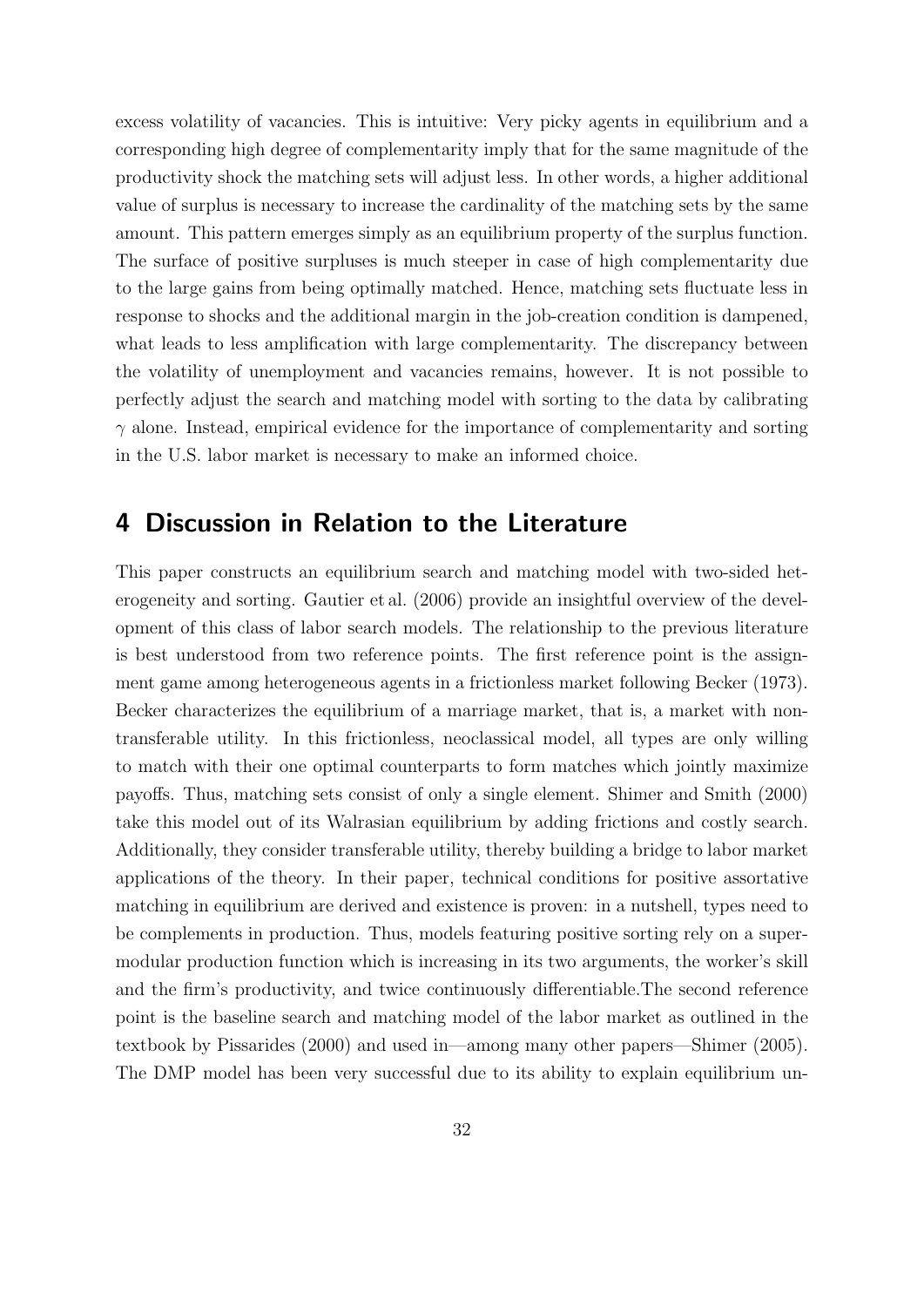employment and a number of important stylized facts of labor market data (e.g. the Beveridge curve). Due to the fact that it abstracts from heterogeneity and thus considers only one representative type of workers and firms, the matching sets of those types embrace the whole type space.<sup>[28](#page-32-0)</sup> In other words, every agent is willing to match with every other agent, but frictions limit the number of encounters in the labor market and, therefore, unemployment exists. Wages are totally flexible in this model. In a dynamic framework with aggregate uncertainty, they adjust instantaneously and follow labor productivity one-to-one. This point is central to the discussion started by [Shimer](#page-42-0) [\(2005\)](#page-42-0) and [Hall](#page-40-0) [\(2005\)](#page-40-0). [Shimer](#page-42-0) [\(2005\)](#page-42-0) points out that even though the standard search and matching framework appealingly predicts the long-run equilibrium of the labor market, the volatility of data from stochastic simulations of the baseline model is too small by a factor of up to 20 compared to empirical second moments of U.S. labor market data. This obstacle has become known as the Shimer Puzzle. Departure from totally flexible wages, that is, incorporating rigid wages into the baseline model, has been used to solve this problem since rigid wages increase firms' incentives to create jobs in a cyclical up-swing, that is, in response to a positive productivity shock.<sup>[29](#page-32-1)</sup> Due to the rigidity, wages no longer follow labor productivity one-to-one. Thus, wages become less volatile and the dynamics of the model are amplified since more vacancies will be posted until the firms' free entry condition is satisfied. However, the assumptions used in the literature to justify rigid wages are highly debated. [Hall](#page-40-0) [\(2005\)](#page-40-0) shows that the volatility puzzle vanishes once wages are made fully inflexible. This, however, implies a counterfactual wage volatility of zero. [Hagedorn and Manovskii](#page-40-1) [\(2008\)](#page-40-1) show that the dynamics can be amplified by increasing the value of the workers' outside option of non-market activity. A higher calibrated value of the respective model parameter leads to lower wage outcomes in the Nash bargaining game, however, with rather unrealistic consequences.<sup>[30](#page-32-2)</sup>

I construct a model in between the two reference points: in a labor market with search frictions and assortativeness through complementarity, suboptimal matches between heterogeneous jobs and workers arise in equilibrium and persist through time. This setup generates sufficient volatility in a search and matching model without the additional

<span id="page-32-0"></span><sup>&</sup>lt;sup>28</sup> Which is simply a point.<br><sup>29</sup> The baseline model is call

<span id="page-32-1"></span><sup>29</sup> The baseline model is calibrated to ensure that vacancy posting is socially efficient according to the [Hosios](#page-40-6) [\(1990\)](#page-40-6) condition. This leads to a too-high share of the additional surplus for the worker and diminishes firms' incentives to post additional jobs given free entry, which leads to the well-known problem that labor market variables react insufficiently to a shock.

<span id="page-32-2"></span><sup>&</sup>lt;sup>30</sup> [Hornstein et al.](#page-40-3) [\(2005\)](#page-40-3) and [Costain and Reiter](#page-39-5) [\(2008\)](#page-39-5) conclude that the calibration strategy proposed by [Hagedorn and Manovskii](#page-40-1) [\(2008\)](#page-40-1) is implausible because a 15% increase in the value of non-market activity implies that the unemployment rate doubles.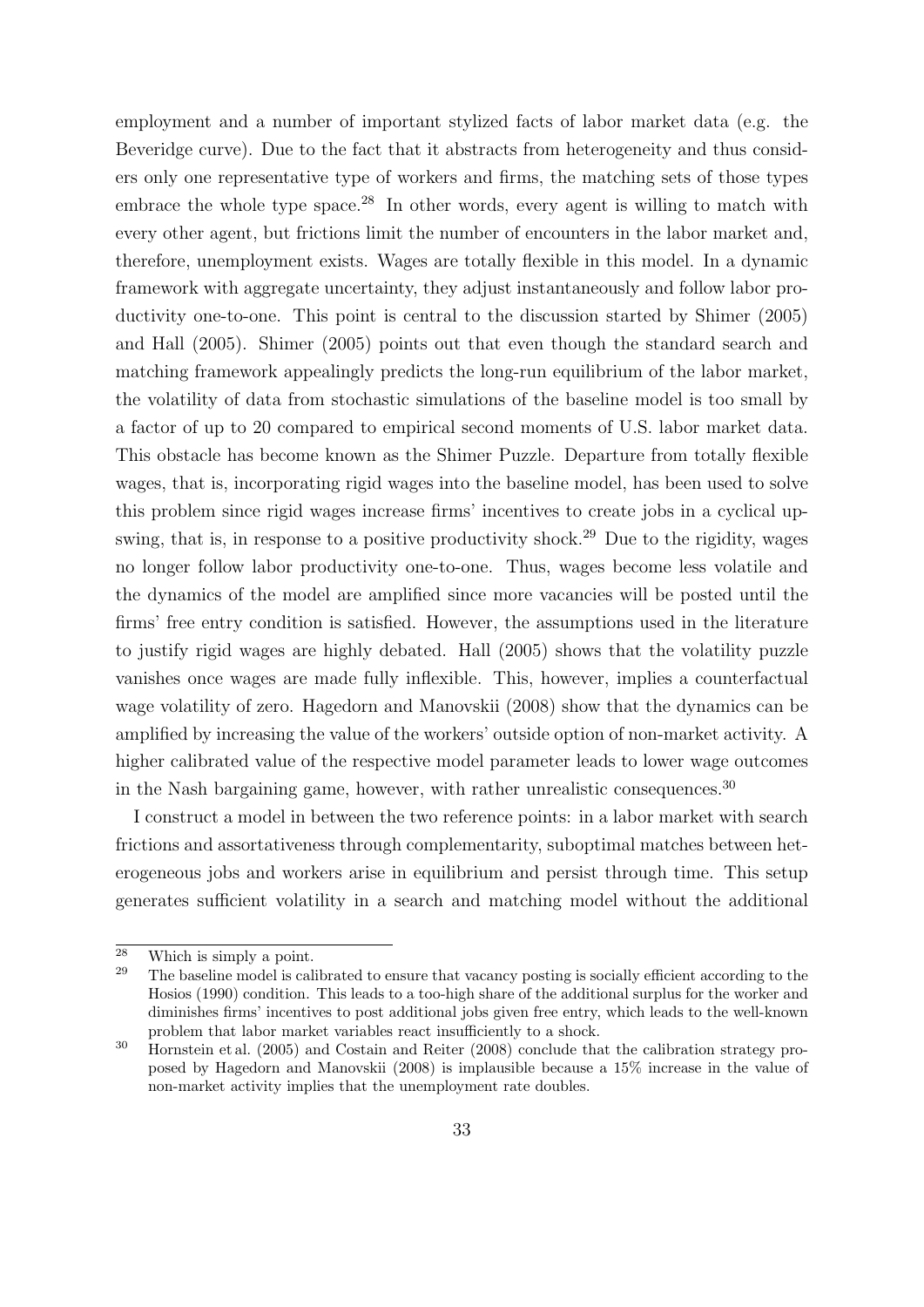assumptions that earlier approaches made.[31](#page-33-0)

Frictions rationalize the formation of matches beyond the optimal allocation of workers to jobs because heterogeneity and match-specific output give rise to the possibility that the option value of continued search for the optimal partner is lower than the option value of starting production immediately. The key object of this optimal stopping problem is the production function and the degree of complementarity between its inputs, worker skills and firm productivity. It governs the acceptable degree of suboptimality, that is, the acceptable divergence from the first-best allocation. The higher the degree of complementarity between the inputs of the production function is, the higher is the penalty from a suboptimal match in form of foregone output leading to narrower matching sets and a higher aggregate welfare-loss relative to the optimal allocation. The production function's degree of complementarity is thus a parameter of high empirical interest, also because the degree of sorting contains important implications for policies which are concerned with the optimal allocation of scarce resources in the labor market. A large literature attempts to identify the sign and strength of sorting using matched employer-employee data and reduced form empirical models with worker and firm fixed effects representing unobservable worker and firm characteristics. (see [Abowd](#page-38-5) [et al.](#page-38-5) [\(1999\)](#page-38-5) and follow-up papers). While adding fixed effects considerably improves those models' explanatory power regarding wage dispersion, many authors inferred that sorting does not systematically affect wage formation because the correlation between the two fixed effects is typically statistically indistinguishable from zero. If positive sorting played a significant role in explaining wage formation, one would expect to find a strong positive correlation between the two fixed effects.

An empirical and intuitive explanation for this small correlation of worker and firm fixed effects is the so-called limited mobility bias [\(Andrews et al.](#page-38-0) [\(2008\)](#page-38-0), [Andrews et al.](#page-38-6) [\(2012\)](#page-38-6)). It implies that estimated correlations are biased downwards. A conclusion regarding the importance of sorting for wage determination would thus be misleading. The fewer observations of movers between firms in matched employer-employee data there are, the larger the bias and the smaller is the estimated correlation.<sup>[32](#page-33-1)</sup>

<span id="page-33-0"></span> $31$  The impact of worker heterogeneity on the dynamics of a search and matching model is also in the focus of an interesting article by [Pries](#page-42-7) [\(2008\)](#page-42-7). He analyzes how worker heterogeneity can impact the dynamics of a search and matching model, however, without analyzing wage formation in particular. He introduces heterogeneity, two types of workers and homogenous firms, in a much simpler way than this paper. [Pries](#page-42-7) [\(2008\)](#page-42-7) finds some amplification, which he ascribes to a changing composition of the pool of unemployed workers over the business cycle. However, this modification does not to sufficiently amplify the model.

<span id="page-33-1"></span> $32$  Using German data, [Andrews et al.](#page-38-6) [\(2012\)](#page-38-6) find positive correlations between worker and firm fixed effects for establishments with a large number of movers and thus conclude that the true correlation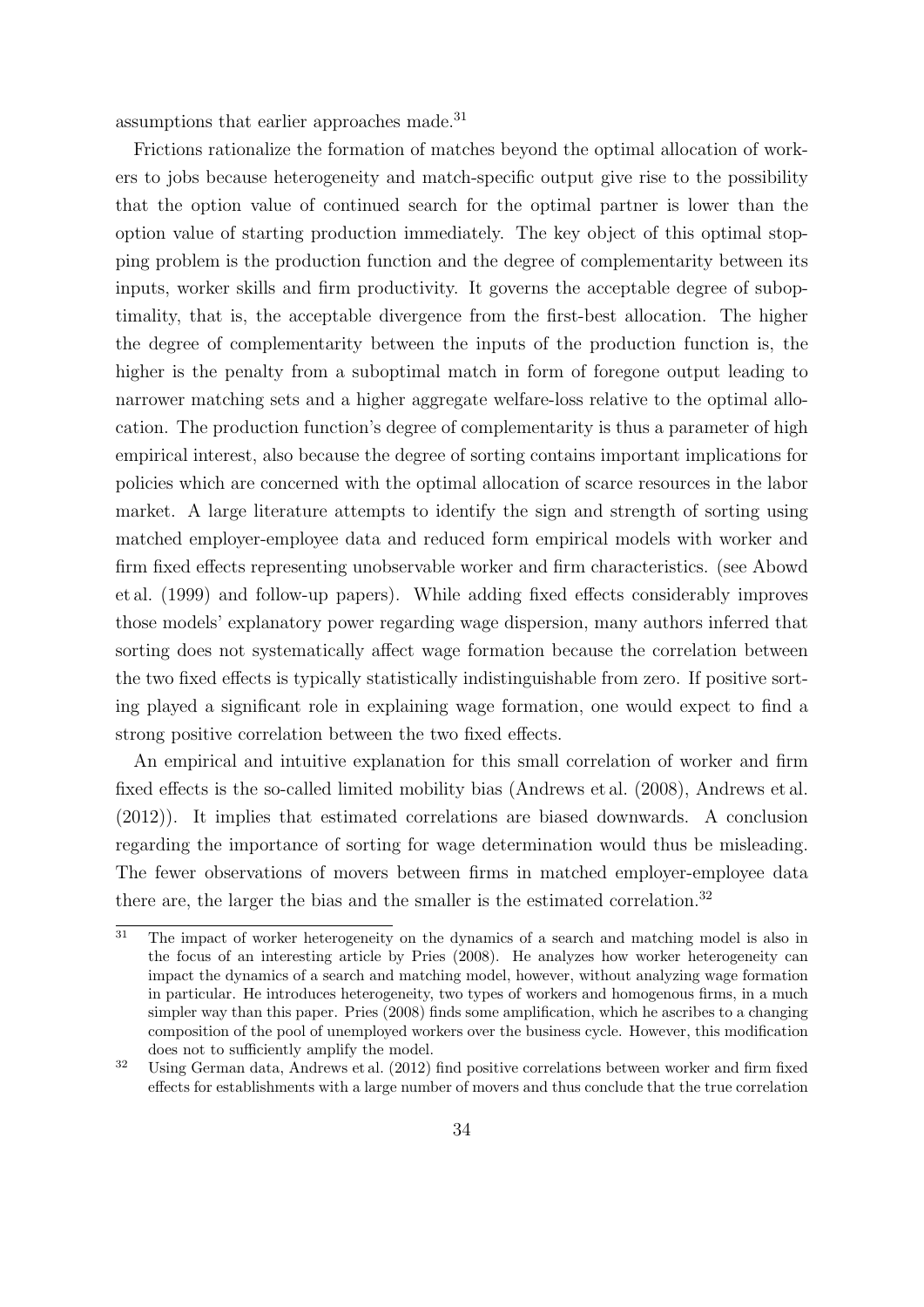[Eeckhout and Kircher](#page-39-1) [\(2011\)](#page-39-1) present a theoretical argument why one cannot conclude that sorting is irrelevant for match formation and wage determination in the labor market based on inference from reduced form empirical models. The key argument is that, in theory, assortative matching leads to type-specific wages which, for a given worker, do not monotonically increase in the type of the firm. The fixed effects methodology used in studies that build on [Abowd et al.](#page-38-5) [\(1999\)](#page-38-5) cannot account for such non-linear relations between the unobserved time-invariant determinants of wages as it necessitates additive separability. A theoretical model with sorting, however, implies an inverted U-shape pattern of a given worker's wages in the firm type. This is also a feature of the model presented in this paper. Beyond the extremum of this non-monotonous function, which represents the first best allocation of this worker and his highest achievable wage, remuneration is lower because the worker has to compensate the firm for hiring him and not waiting to match with a more suitable candidate. Due to search frictions, the probability of matching with the optimal type on a continuous type space is zero for both workers and firms. They have to decide about the acceptable degree of mismatch by optimally choosing the width of their matching sets. The condition for a type to be an element of the matching set is a high enough surplus to compensate both parties for the foregone option value of continued search. While it is impossible to identify the sign of sorting in the simple two-period model used by [Eeckhout and Kircher](#page-39-1) [\(2011\)](#page-39-1) with wage data alone, [Hagedorn et al.](#page-40-4)  $(2012)$  show that the production function—and thus the sign and strength of sorting—is non-parametrically identifiable using standard matched employer-employee data and a fully-dynamic search model with discounting. In a different paper that focuses on workers' search intensity as driving force of sorting, [Bagger and Lentz](#page-38-2) [\(2014\)](#page-38-2) also solve this identification problem and document significant positive sorting for the Danish labor market using state-of-the-art structural econometric techniques. Due to a renewed and broad interest in the empirical identification of labor market sorting, more evidence for different countries can be expected in the near future. From this papers perspective, these new insights are critically important. I show that sorting has the potential to increase our understanding of labor market dynamics. Since positive sorting is the central assumption of the model, the key parameter of the production function, which governs sorting via the degree of complementarity, has to be calibrated in an informed way using sound empirical evidence, see Section [3.5.](#page-29-0)

should be positive for Germany. [Mendes et al.](#page-41-9) [\(2010\)](#page-41-9) document comparable evidence in support of positive sorting. Using very detailed Portuguese data, the authors construct a measure of firmspecific productivity and thus do not have to rely on firm fixed effects. They find strong evidence for PAM in Portugal.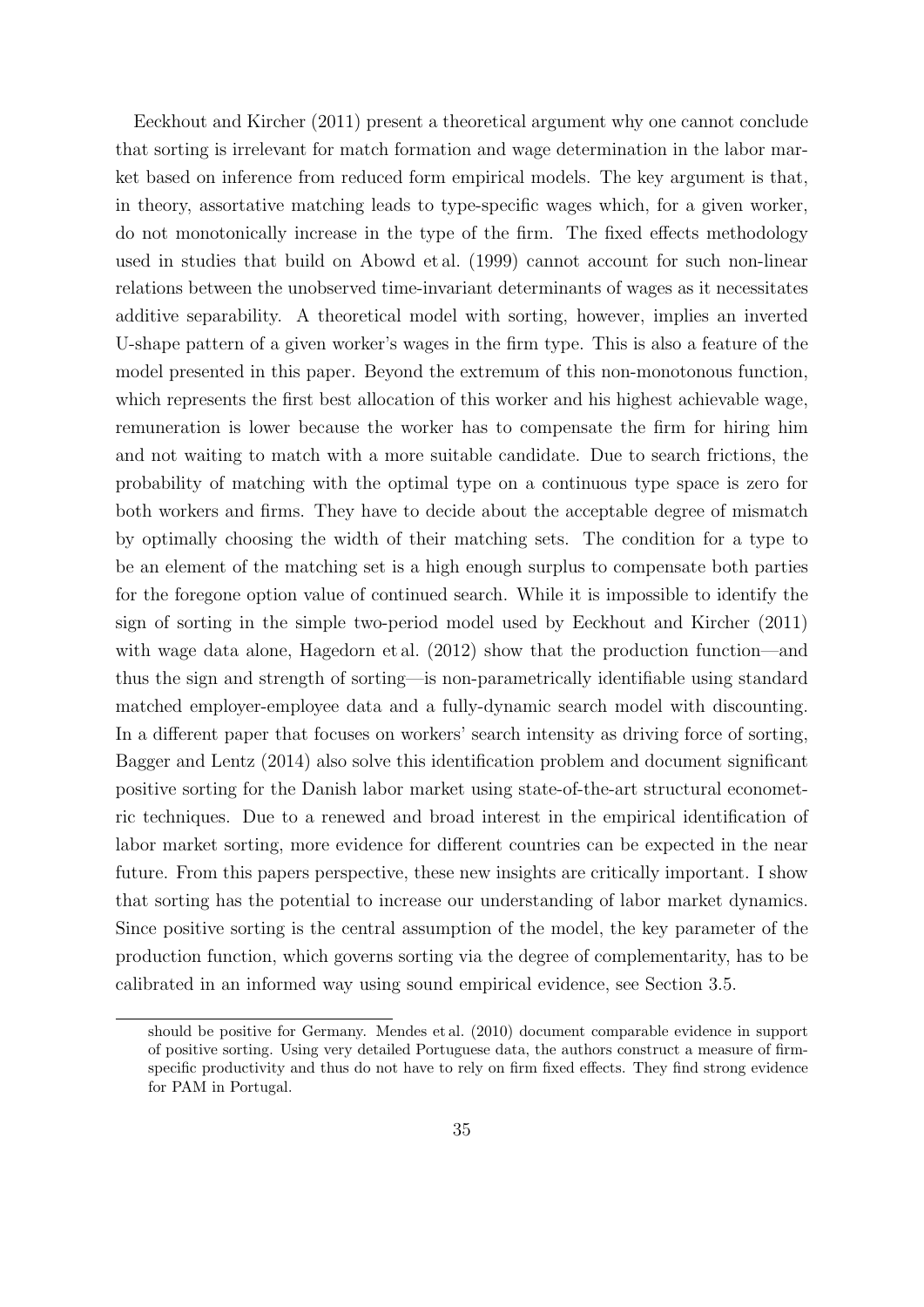Rigidities of prices and wages play a key role in modern macroeconomics. [Blanchard](#page-38-7) and Galí  $(2010)$  show how nominal rigidities influence aggregate fluctuations in a DSGE model with a search and matching labor market component. The key insight is that the central bank faces a trade-off between inflation and unemployment fluctuations if and only if inefficient unemployment fluctuations arise in the presence of productivity shocks. This can only be the case, however, if the labor market block of the DSGE model generates a sufficient degree of amplification in response to shocks. Otherwise unemployment would simply not be responsive on a meaningful scale, contrary to the data. Thus, the Shimer puzzle plays a key role also in enabling larger macroeconomic models to generate dynamics which are consistent with the data and, thus, allow for model-based policy advice in the presence of macroeconomic fluctuations. [Blanchard and](#page-38-7) Galí [\(2010\)](#page-38-7) also survey a number of earlier papers that explored the implications of real and nominal rigidities in different variants of real business cycle (RBC) or New-Keynesian macro (NKM) models and also link them to the Shimer puzzle literature. The models developed by [Merz](#page-41-10) [\(1995\)](#page-41-10), [Andolfatto](#page-38-8) [\(1996\)](#page-38-8), [Christoffel and Linzert](#page-39-6) [\(2005\)](#page-39-6), [Krause](#page-40-7) [and Lubik](#page-40-7) [\(2007\)](#page-40-7), [Faia](#page-39-7) [\(2008\)](#page-39-7), and [Gertler and Trigari](#page-40-8) [\(2009\)](#page-40-8), among many others, are all examples of complex DSGE models, studied through calibration and simulation, that integrate variants of price and wage staggering to create persistence and sufficient amplification for the analysis of different kinds of shocks. [Gertler and Trigari](#page-40-8) [\(2009\)](#page-40-8), for example, adapt the well-known [Calvo](#page-39-8) [\(1983\)](#page-39-8) pricing structure for wage formation in the labor market. Rigid wages are generated by only allowing a calibrated fraction of matches to renegotiate wages in every period. This complex and empirically reasonable modification brings the model's dynamics considerably closer to the data. The key contribution of this paper, in the light of the literature surveyed by Blanchard and Galí [\(2010\)](#page-38-7), is that the search and matching model with two-sided heterogeneity and sorting is able to generate rigid wages as well as large and inefficient unemployment fluctuations, in line with the data, without additional model extensions. Intuitively, the channels of transmission are similar to those explored in the literature. This shows that sufficient amplification in the presence of shocks and the simple Nash bargaining solution are not necessarily mutually exclusive.

The model developed in this paper is closely related to the standard DMP models that have been extensively analyzed in the literature mentioned above. It can even be shown that it nests the textbook model. Once the continuous type-space is collapsed into a single point, that is, in case of one representative worker and firm, the equations simplify to their textbook versions. Therefore, the mechanism of transmission in the presence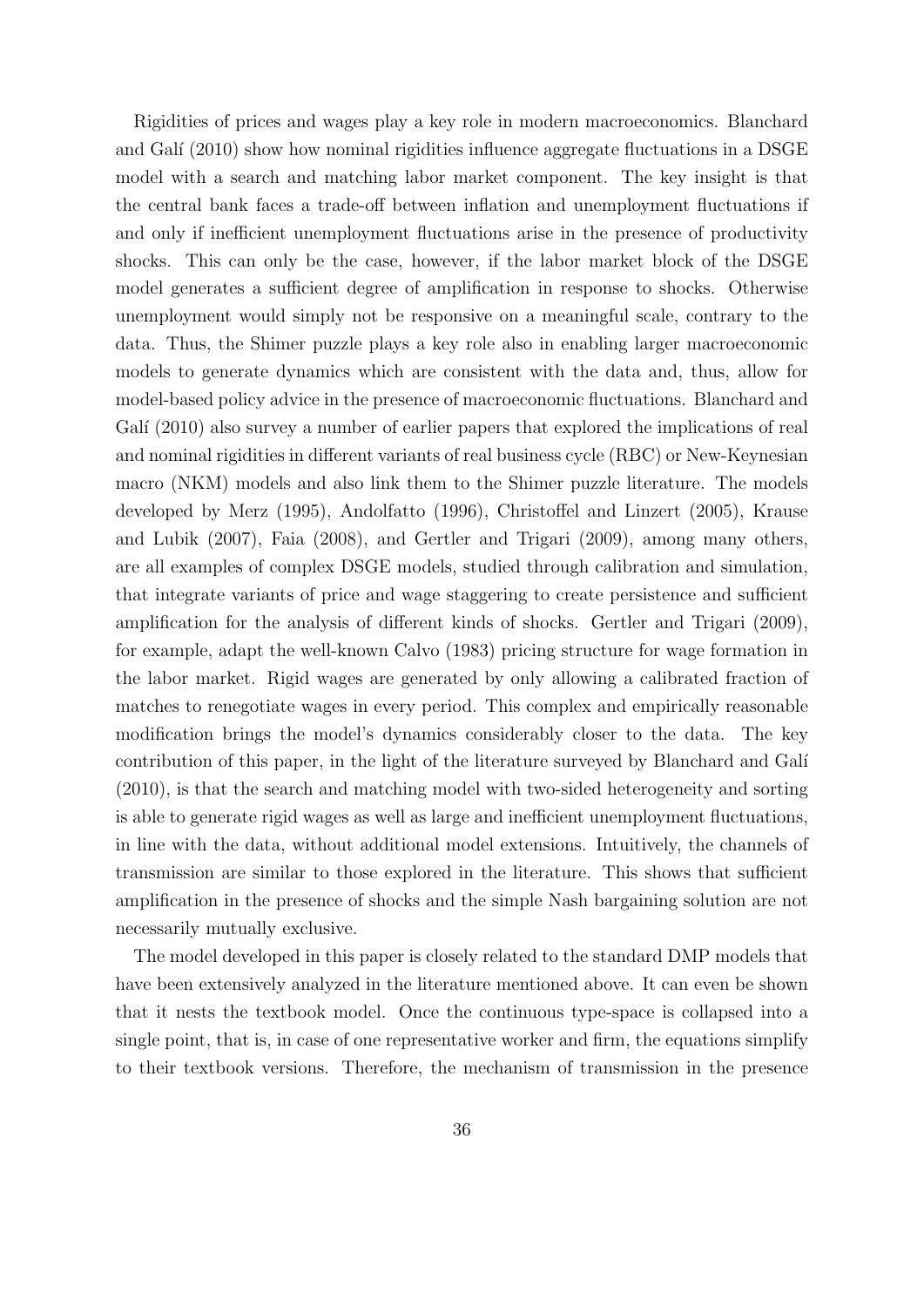of productivity shocks are transparent and the results are directly applicable to larger macroeconomic models. Thus, incorporating a frictional labor market with sorting into a large macroeconomic model with heterogeneous agents is a fascinating topic for future research. One should, however, keep in mind the well-known limitations of the standard search and matching model. First, the model uses a linear search technology in the form of an aggregate matching function with constant returns to scale. While this approach has not been rejected by the data in numerous empirical studies (for a summary, see [Petrongolo and Pissarides](#page-41-7)  $(2001)$ , it is by no means undisputed.<sup>[33](#page-36-1)</sup> Second, the assumption that only unemployed individuals search might be less convincing in a model with heterogeneity. The literature contains some empirical evidence on job-to-job flows (for the United States, see, e.g., [Fallick and Fleischman](#page-39-9)  $(2004)$  and Nagypál  $(2005)$ ). I emphasized, however, that search on-the-job would not alter the main results of this paper qualitatively since it would simply imply wider matching sets in equilibrium, similar to a smaller value of  $\gamma$  in my model. [Lise et al.](#page-41-5) [\(2013\)](#page-41-5) and [Lise and Robin](#page-41-1) [\(2014\)](#page-41-1) indeed show that apply a sequential bargaining framework in the spirit of [Postel-Vinay and](#page-41-2) [Robin](#page-41-2) [\(2002\)](#page-41-2) to allow for on-the-job search and poaching also lead to empirically sound dynamics. However, these richer models cannot be applied directly to the literature on wage rigidity and the Shimer Puzzle, which is the focus and central contribution of this paper.

# <span id="page-36-0"></span>5 Conclusions

Explaining the market imperfections that one can observe in the data in form of sluggish and imperfect price adjustments is a key challenge of modern macroeconomics. Only taking these rigidities into account enables macroeconomic models to generate dynamics which are consistent with empirical facts. Thus, many papers rely on complex model extensions to generate rigid prices and wages to match the data. Often, the labor market is in the center of attention because rigid wages can be the source of inefficient unemployment fluctuations over the business cycle, what is by many considered to be a key labor market policy concern. Search and matching models are the workhorse

<span id="page-36-1"></span><sup>33</sup> [Kohlbrecher et al.](#page-40-9) [\(2014\)](#page-40-9) show in a recent working paper how the characteristic co-movement of matches and unemployment/vacancies can also arise in a model without a matching function due to idiosyncratic labor productivity and free entry. Thus, matching function estimations might be seriously biased. Additionally, [Borowczyk-Martins et al.](#page-39-10) [\(2013\)](#page-39-10) emphasize that empirical models that estimate the elasticities of a standard matching function can be severely biased due to endogeneity. They propose an empirical strategy that eliminates this bias by using lagged values of the key variables as instruments.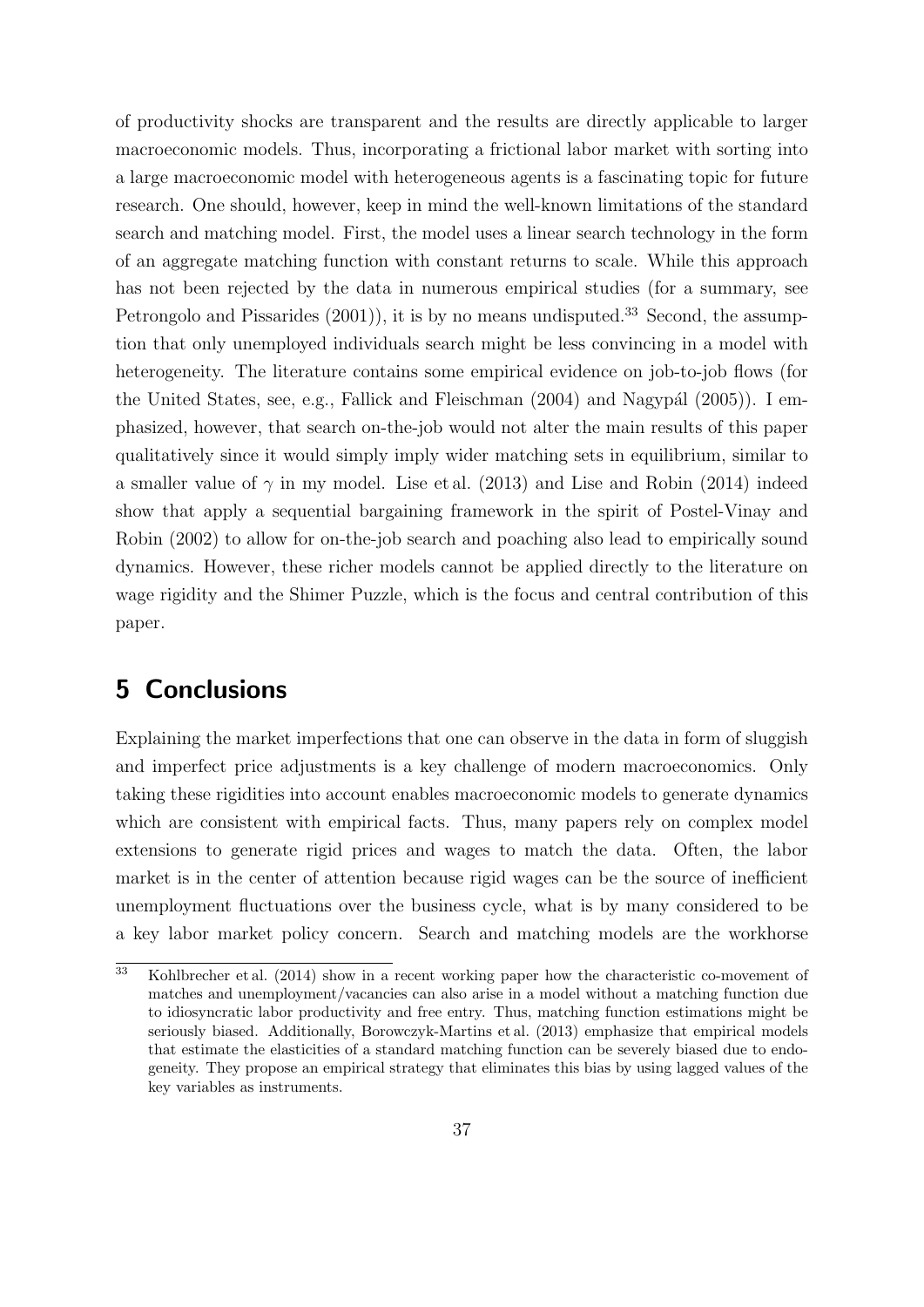environment in this kind of application. However, the most widely applied version features fully flexible wages and cannot create rigidities and sufficient amplification by itself.

This paper shows how two-sided ex-ante heterogeneity and a production function with complementarity, i.e., positive assortative matching, can help to overcome this shortcoming and improve the canonical search and matching model's ability to match empirical moments of labor market data. The model endogenously generates a wage rigidity and does not rely on any additional assumptions besides heterogeneity and sorting. Additionally, the recent advances in capturing the extent of assortative matching in labor markets empirically [\(Andrews et al.](#page-38-0) [\(2008\)](#page-38-0), [Lopes de Melo](#page-41-0) [\(2009\)](#page-41-0), [Eeckhout and Kircher](#page-39-1) [\(2011\)](#page-39-1), [Hagedorn et al.](#page-40-4) [\(2012\)](#page-40-4), [Bartolucci and Devicienti](#page-38-1) [\(2013\)](#page-38-1), [Bagger and Lentz](#page-38-2) [\(2014\)](#page-38-2)) will increasingly enable the researcher to plausibly measure and calibrate the degree of sorting and complementarity. Some evidence in favor of positive sorting is already presented in some of those studies. The approach to generate rigid wages and sufficient amplification in a search and matching model that is presented in this paper is thus a both microfounded and empirically supported complement to existing approaches to better align search and matching models with the data.

The endogenous wage rigidity I find is of empirically reasonable magnitude. Together with the effect of sorting on firms' vacancy posting decisions, it enables the model to overcome Shimer's volatility puzzle. Both effects provide additional incentives for firms to create jobs in response to a favorable productivity shock. This mechanism significantly amplifies the simulated standard deviations of unemployment, vacancies, labor market tightness, and the job-finding rate compared to the baseline model of [Shimer](#page-42-0) [\(2005\)](#page-42-0). Aside from the added heterogeneity, the model's elements are standard in the literature and it collapses to the [Pissarides](#page-41-4) [\(2000\)](#page-41-4) textbook search and matching model for the case of homogenous workers and firms. Thus, I can rely on the empirical results of [Shimer](#page-42-0) [\(2005\)](#page-42-0) to calibrate the model and comparability of my results is ensured. The improved dynamic properties are solely a result of explicitly accounting for assortative matching.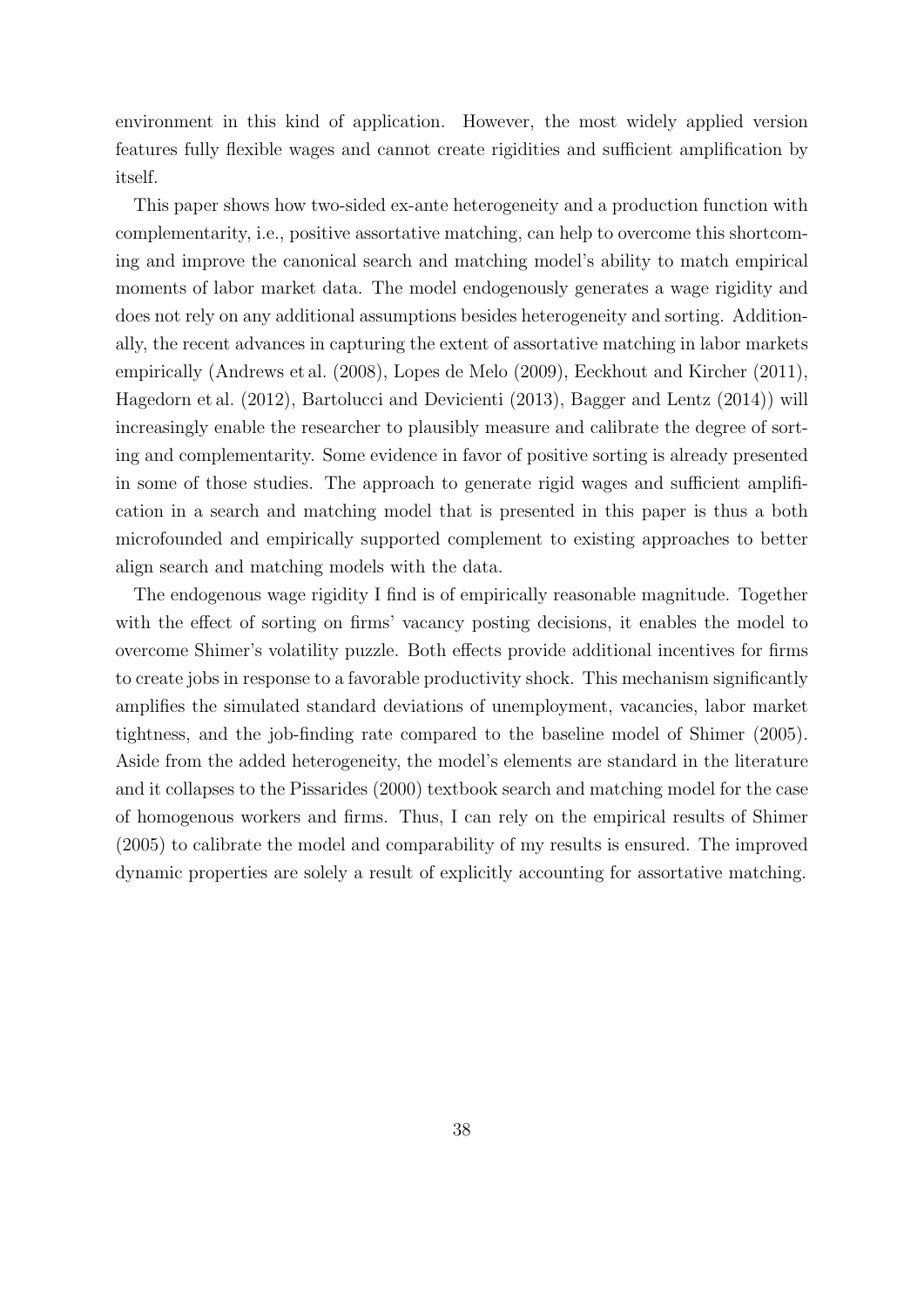## **References**

- <span id="page-38-5"></span>Abowd et al. 1999 Abowd, John M.; KRAMARZ, Francis; MARGOLIS, David N.: High Wage Workers and High Wage Firms. In: Econometrica 67 (1999), No. 2, pp. 251 – 333
- <span id="page-38-4"></span>Adjemian et al. 2014 ADJEMIAN, Stéphane ; BASTANI, Houtan ; KARAMÉ, Frédéric ; JUILLARD, Michel ; MAIH, Junior ; MIHOUBI, Ferhat ; PERENDIA, George ; PFEIFER, Johannes ; RATTO, Marco ; VILLEMOT, Sébastien: Dynare: Reference Manual Version 4 / CEPREMAP. 2014 (1). – Dynare Working Papers
- <span id="page-38-8"></span>Andolfatto 1996 ANDOLFATTO, David: Business Cycles and Labor-Market Search. In: American Economic Review 86 (1996), No. 1, pp. 112 – 132
- <span id="page-38-0"></span>Andrews et al. 2008 ANDREWS, M. J.; GILL, L.; SCHANK, T.; UPWARD, R.: High Wage Workers and Low Wage Firms: Negative Assortative Matching or Limited Mobility Bias? In: Journal of the Royal Statistical Society. Series A (Statistics in Society) 171 (2008), No. 3, pp. pp. 673–697
- <span id="page-38-6"></span>Andrews et al. 2012 ANDREWS, M.J.; GILL, L.; SCHANK, T.; UPWARD, R.: High wage workers match with high wage firms: Clear evidence of the effects of limited mobility bias. In: *Economics Letters* 117 (2012), No. 3, pp.  $824 - 827$
- <span id="page-38-2"></span>Bagger and Lentz 2014 BAGGER, Jesper; LENTZ, Rasmus: An Empirical Model of Wage Dispersion with Sorting / National Bureau of Economic Research. April 2014 (20031). – Working Paper
- <span id="page-38-1"></span>Bartolucci and Devicienti 2013 BARTOLUCCI, Cristian ; DEVICIENTI, Francesco: Better Workers Move to Better Firms: A Simple Test to Identify Sorting / Society for Economic Dynamics. 2013 (249). – 2013 Meeting Papers
- <span id="page-38-3"></span>Becker 1973 Becker, Gary S.: A Theory of Marriage: Part I. In: Journal of Political Economy 81 (1973), No. 4, pp. 813 – 846
- <span id="page-38-7"></span>Blanchard and Galí 2010 BLANCHARD, Olivier ; GALÍ, Jordi: Labor Markets and Monetary Policy: A New Keynesian Model with Unemployment. In: American Economic Journal: Macroeconomics  $2(2010)$ , No. 2, pp.  $1-30$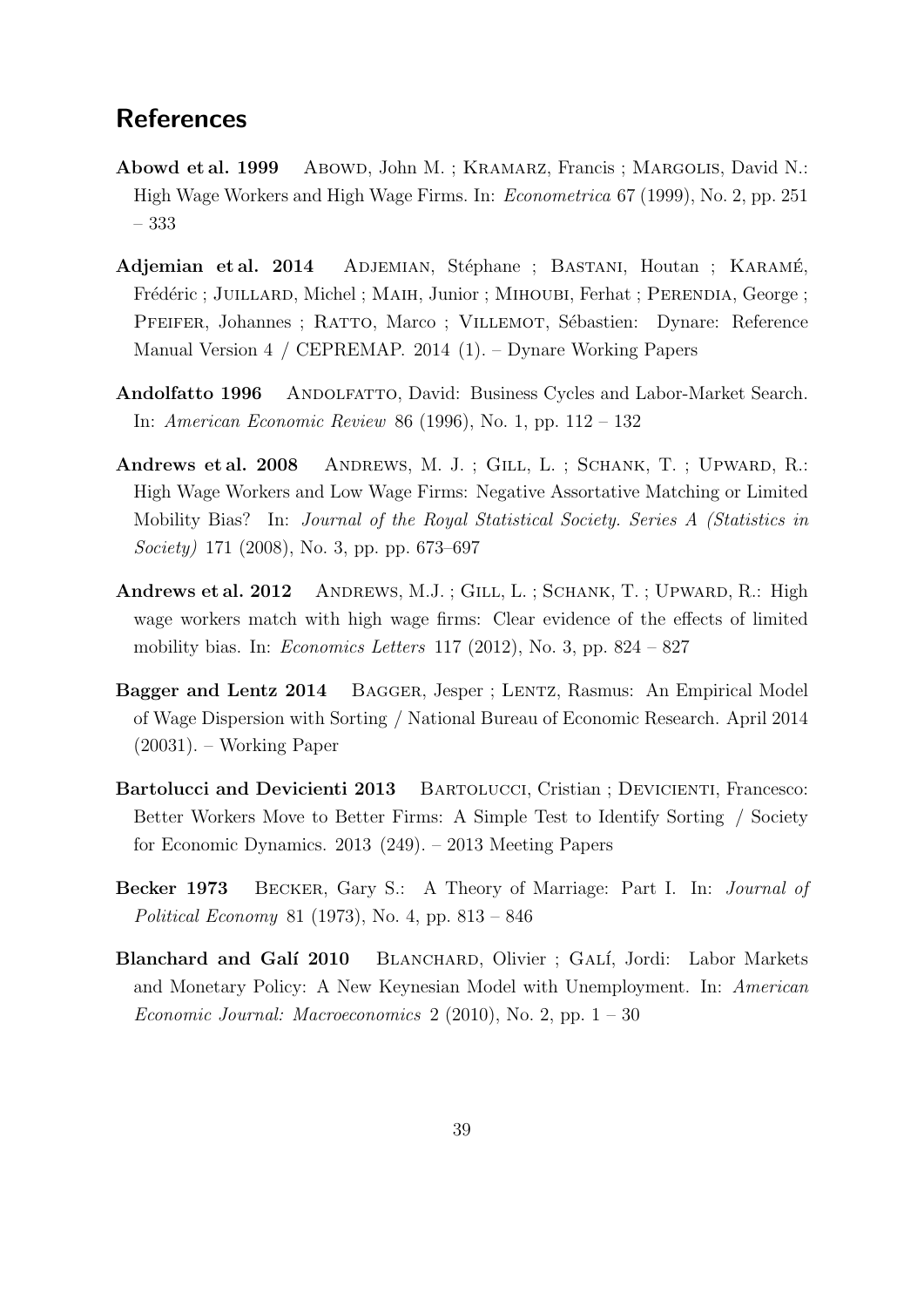- <span id="page-39-10"></span>Borowczyk-Martins et al. 2013 BOROWCZYK-MARTINS, Daniel ; JOLIVET, Grégory ; Postel-Vinay, Fabien: Accounting for endogeneity in matching function estimation. In: Review of Economic Dynamics 16 (2013), No. 3, pp.  $440 - 451$
- <span id="page-39-8"></span>Calvo 1983 Calvo, Guillermo A.: Staggered Prices in a Utility-Maximizing Framework. In: Journal of Monetary Economics 12 (1983), No. 3, pp. 383 – 398
- <span id="page-39-6"></span>Christoffel and Linzert 2005 Christoffel, Kai ; Linzert, Tobias: The Role of Real Wage Rigitity and Labor Market Frictions for Unemployment and Inflation Dynamics. 2005. – European Central Bank Working Paper 556
- <span id="page-39-5"></span>Costain and Reiter 2008 COSTAIN, James S. ; REITER, Michael: Business cycles, unemployment insurance, and the calibration of matching models. In: Journal of Economic Dynamics and Control 32 (2008), No. 4, pp.  $1120 - 1155$
- <span id="page-39-1"></span>Eeckhout and Kircher 2011 Eeckhout, Jan ; Kircher, Philipp: Identifying Sorting–In Theory. In: Review of Economic Studies 78 (2011), No. 3, pp. 872 – 906
- <span id="page-39-7"></span>Faia 2008 Faia, Ester: Optimal Monetary Policy Rules with Labor Market Frictions. In: Journal of Economic Dynamics and Control 32 (2008), No. 5, pp. 1600 – 1621
- <span id="page-39-9"></span>Fallick and Fleischman 2004 FALLICK, Bruce C. ; FLEISCHMAN, Charles A.: Employer-to-Employer Flows in the U.S. Labor Market: The Complete Picture of Gross Worker Flows. 2004. – Federal Reserve Board Finance and Economics Discussion Paper 2004-34
- <span id="page-39-0"></span>Gautier and Teulings 2006 GAUTIER, Pieter A. ; TEULINGS, Coen N.: How large are search frictions? In: Journal of the European Economic Association 4 (2006), No. 6, pp. 1193–1225
- <span id="page-39-3"></span>Gautier and Teulings 2014 GAUTIER, Pieter A.; TEULINGS, Coen N.: Sorting and the output loss due to search frictions. 2014
- <span id="page-39-4"></span>Gautier et al. 2006 Gautier, Pieter A. ; Teulings, Coen N. ; Van Vuuren, Aico: Structural Models of Wage and Employment Dynamics: Contributions to Economics Analysis. Chap. Labor Market Search with Two-Sided Heterogeneity: Hierarchical versus Circular Models, pp. 117–132, Pergamon Press, 2006
- <span id="page-39-2"></span>Gautier et al. 2010 GAUTIER, Pieter A. ; TEULINGS, Coen N. ; VAN VUUREN, Aico: On-the-Job Search, Mismatch and Efficiency. In: Review of Economic Studies 77 (2010), No. 1, pp. 245 – 272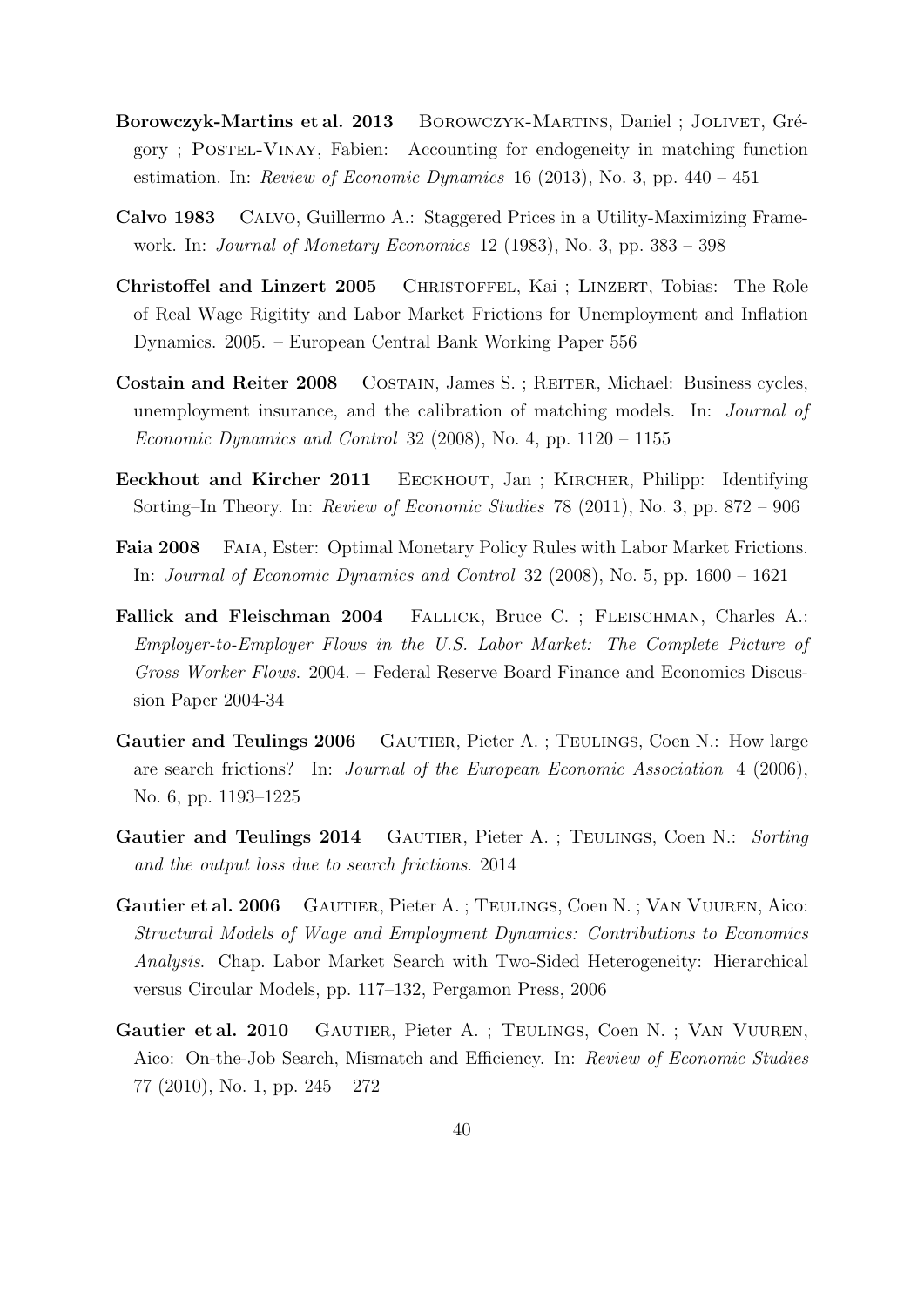- <span id="page-40-8"></span>Gertler and Trigari 2009 GERTLER, Mark ; TRIGARI, Antonella: Unemployment Fluctuations with Staggered Nash Wage Bargaining. In: Journal of Political Economy 117 (2009), No. 1, pp. 38 – 86
- <span id="page-40-5"></span>Haefke et al. 2013 HAEFKE, Christian ; SONNTAG, Marcus ; RENS, Thijs van: Wage rigidity and job creation. In: Journal of Monetary Economics 60 (2013), No. 8, pp. 887 – 899
- <span id="page-40-4"></span>Hagedorn et al. 2012 Hagedorn, Marcus ; Law, Tzuo H. ; Manovskii, Iourii: Identifying Equilibrium Models of Labor Market Sorting / National Bureau of Economic Research. December 2012 (18661). – Working Paper
- <span id="page-40-1"></span>Hagedorn and Manovskii 2008 Hagedorn, Marcus ; Manovskii, Iourii: The Cyclical Behavior of Equilibrium Unemployment and Vacancies Revisited. In: The American Economic Review 98 (2008), No. 4, pp. 1692 – 1706
- <span id="page-40-0"></span>Hall 2005 Hall, Robert E.: Employment Fluctuations with Equilibrium Wage Stickiness. In: The American Economic Review 95 (2005), No. 1, pp.  $50 - 65$
- <span id="page-40-2"></span>Hall and Milgrom 2008 Hall, Robert E. ; Milgrom, Paul R.: The Limited Influence of Unemployment on the Wage Bargain. In: American Economic Review 98 (2008), No. 4, pp. 1653 – 1674
- <span id="page-40-3"></span>Hornstein et al. 2005 HORNSTEIN, Andreas ; KRUSELL, Per ; VIOLANTE, Giovanni: Unemployment and Vacancy Fluctuations in the Matching Model: Inspectiong the Mechanism. In: Federal Reserve of Richmond Economic Quarterly 91 (2005), No. 3, pp. 19 – 51
- <span id="page-40-6"></span>Hosios 1990 Hosios, Arthur J.: On the Efficiency of Matching and Related Models of Search and Unemployment. In: The Review of Economic Studies 57 (1990), No. 2, pp. 279 – 298
- <span id="page-40-9"></span>Kohlbrecher et al. 2014 KOHLBRECHER, Britta ; MERKL, Christian ; NORDMEIER, Daniela: Revisiting the Matching Function / Kiel Institute for the World Economy. February 2014 (1909). – Kiel Working Paper
- <span id="page-40-7"></span>Krause and Lubik 2007 Krause, Michael U. ; Lubik, Thomas A.: The (Ir)Relevance of Real Wage Rigidity in the New Keynesian Model with Search Frictions. In: Journal of Monetary Economics 54 (2007), No. 3, pp.  $706 - 727$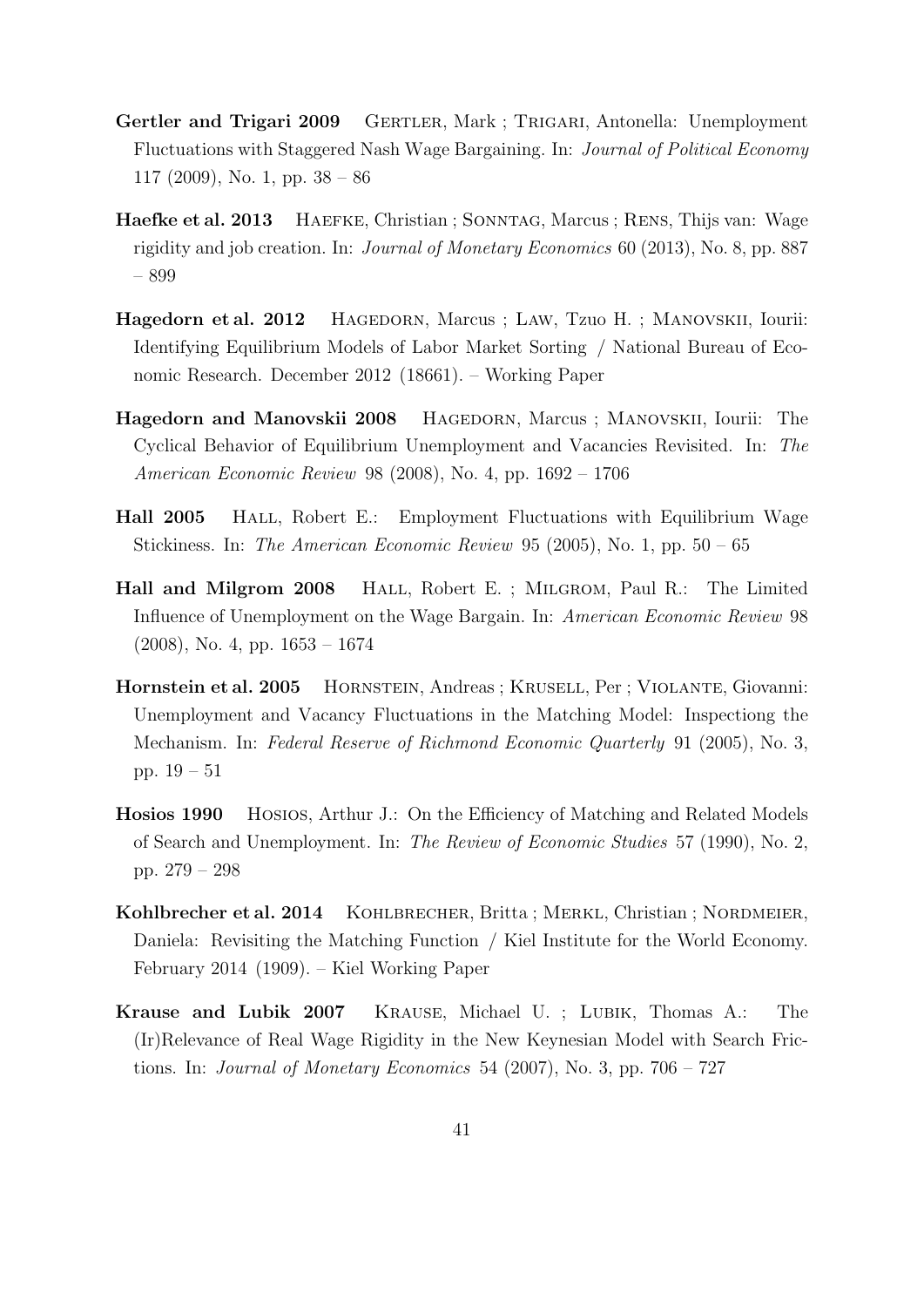- <span id="page-41-5"></span>Lise et al. 2013 LISE, Jeremy ; MEGHIR, Costas ; ROBIN, Jean-Marc: Mismatch, Sorting and Wage Dynamics / National Bureau of Economic Research. January 2013 (18719). – Working Paper
- <span id="page-41-1"></span>Lise and Robin 2014 LISE, Jeremy ; ROBIN, Jean-Marc: The Macro-dynamics of Sorting between Workers and Firms. December 2014
- <span id="page-41-6"></span>Marimon and Zilibotti 1999 MARIMON, Ramon; ZILIBOTTI, Fabrizio: Unemployment vs. Mismatch of Talents: Reconsidering Unemployment Benefits. In: The Economic Journal 109 (1999), No. 455, pp. pp. 266–291
- <span id="page-41-0"></span>Lopes de Melo 2009 Melo, Rafael Lopes de: Sorting in the Labor Market: Theory and Measurement / Universtiy of Chicago. December 2009. – Discussion paper
- <span id="page-41-9"></span>Mendes et al. 2010 MENDES, Rute ; BERG, Gerard J. van den ; LINDEBOOM, Maarten: An empirical assessment of assortative matching in the labor market. In: Labour Economics 17 (2010), No. 6, pp. 919 – 929. – ISSN 0927-5371
- <span id="page-41-10"></span>Merz 1995 Merz, Monika: Search in the Labor Market and the Real Business Cycle. In: Journal of Monetary Economics 36 (1995), No. 2, pp. 269 – 300
- <span id="page-41-3"></span>Mortensen and Pissarides 1994 Mortensen, Dale T. ; Pissarides, Christopher A.: Job Creation and Job Destruction in the Theory of Unemployment. In: *Review of Economic Studies* 61 (1994), pp.  $397 - 415$
- <span id="page-41-11"></span>**Nagypál 2005** NAGYPÁL, Éva: On the extent of job-to-job transitions. 2005. – Working Paper
- <span id="page-41-7"></span>Petrongolo and Pissarides 2001 PETRONGOLO, Barbara ; PISSARIDES, Christopher A.: Looking into the Black Box: A Survey of the Matching Function. In: Journal *of Economic Literature* 39 (2001), June, No. 2, pp.  $390 - 431$
- <span id="page-41-4"></span>Pissarides 2000 PISSARIDES, Christopher A.: Equilibrium Unemployment Theory. 2nd Edition. The MIT Press, 2000
- <span id="page-41-8"></span>Pissarides 2009 PISSARIDES, Christopher A.: The Unemployment Volatility Puzzle: Is Wage Stickiness the Answer? In: Econometrica 77 (2009), No. 5, pp. 1339 – 1369
- <span id="page-41-2"></span>Postel-Vinay and Robin 2002 POSTEL-VINAY, Fabien ; ROBIN, Jean-Marc: Equilibrium Wage Dispersion with Worker and Employer Heterogeneity. In: Econometrica 70 (2002), No. 6, pp. 2295–2350